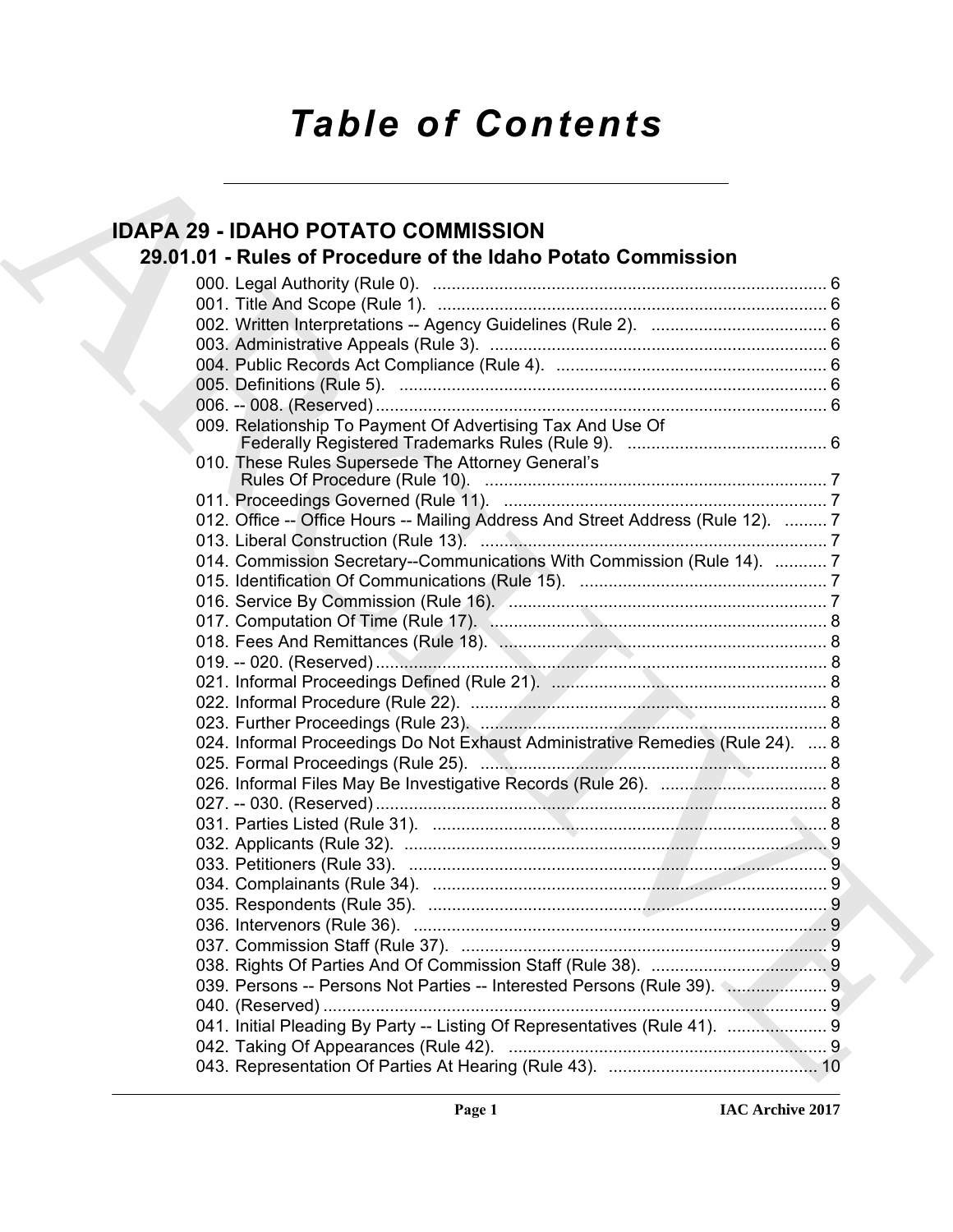# *Table of Contents (cont'd)*

| 044. Service On Representatives Of Parties And Other Persons (Rule 44).  10                                                                 |  |
|---------------------------------------------------------------------------------------------------------------------------------------------|--|
| 046. Substitution Of Representative -- Withdrawal Of Representative (Rule 46).  10                                                          |  |
|                                                                                                                                             |  |
| 048. Former Employees -- Restriction On Representation Of Parties (Rule 48).  10                                                            |  |
|                                                                                                                                             |  |
|                                                                                                                                             |  |
|                                                                                                                                             |  |
| 052. Applications -- Defined -- Form And Contents (Rule 52).  11                                                                            |  |
|                                                                                                                                             |  |
| 054. Formal Complaints -- Defined -- Form And Contents (Rule 54).  11                                                                       |  |
|                                                                                                                                             |  |
|                                                                                                                                             |  |
|                                                                                                                                             |  |
| 057. Answers -- Defined -- Form And Contents -- Time For Filing (Rule 57).  12                                                              |  |
| 058. Consent Agreements -- Defined -- Form And Contents (Rule 58).  12                                                                      |  |
|                                                                                                                                             |  |
| 061. Filing Documents With The Commission -- Number Of Copies --                                                                            |  |
|                                                                                                                                             |  |
|                                                                                                                                             |  |
|                                                                                                                                             |  |
|                                                                                                                                             |  |
|                                                                                                                                             |  |
|                                                                                                                                             |  |
|                                                                                                                                             |  |
|                                                                                                                                             |  |
|                                                                                                                                             |  |
| 072. Form And Contents Of Petitions To Intervene (Rule 72).  15                                                                             |  |
| 073. Timely Filing Of Petitions To Intervene (Rule 73). [ <i>[CODSTREET Timely Filing Of Petitions To Intervene (Rule 73)</i> . [ <i>Co</i> |  |
|                                                                                                                                             |  |
|                                                                                                                                             |  |
|                                                                                                                                             |  |
| 101. Form And Contents Of Petition For Declaratory Rulings (Rule 101).  15                                                                  |  |
|                                                                                                                                             |  |
| 103. Petitions For Declaratory Rulings To Be Decided By Order (Rule 103).  16                                                               |  |
|                                                                                                                                             |  |
|                                                                                                                                             |  |
| 106. Disqualification Of Officers Hearing Contested Cases (Rule 106).  16                                                                   |  |
|                                                                                                                                             |  |
|                                                                                                                                             |  |
|                                                                                                                                             |  |
|                                                                                                                                             |  |
|                                                                                                                                             |  |
|                                                                                                                                             |  |
|                                                                                                                                             |  |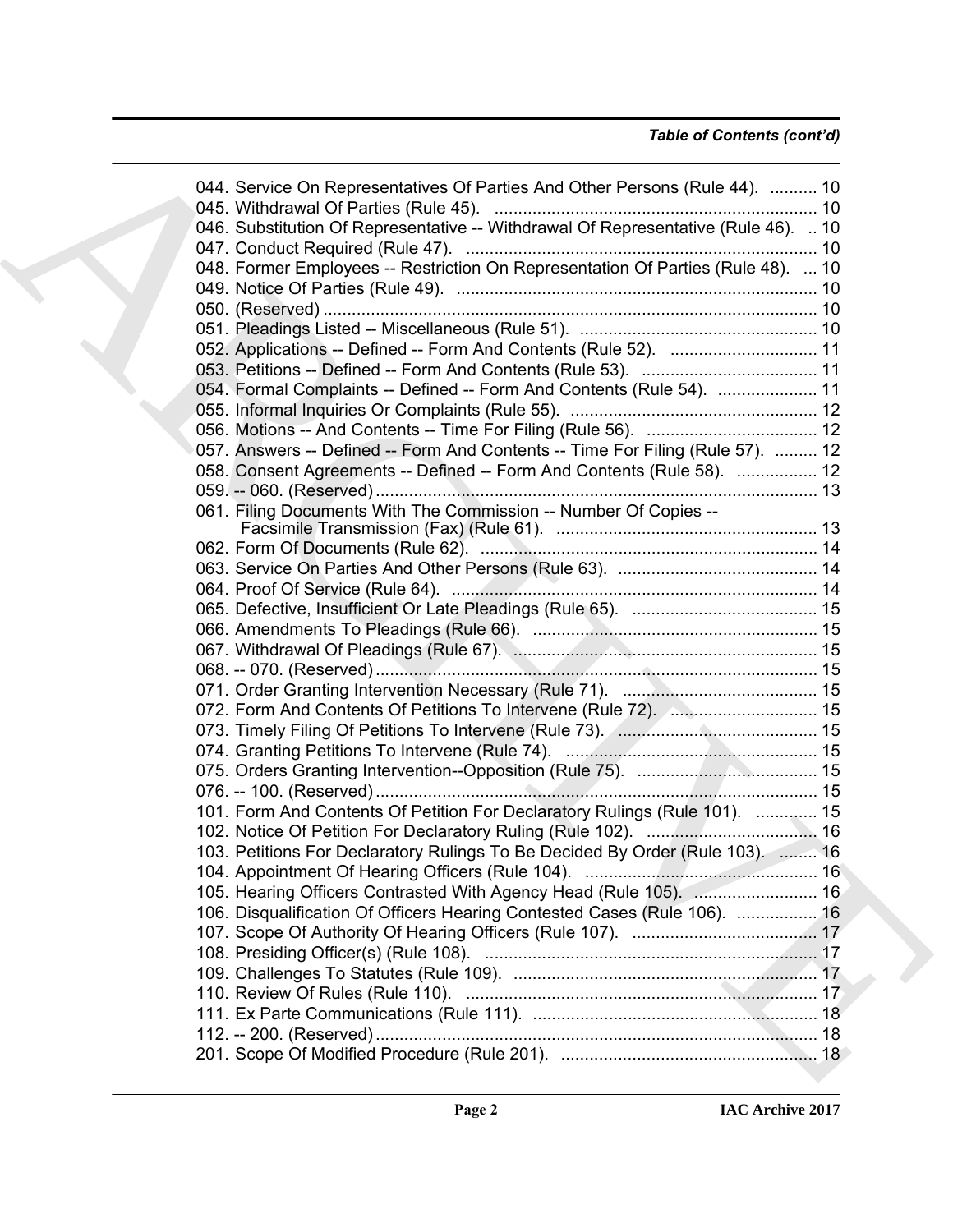| 214. Orders Resulting From Prehearing Conferences (Rule 214).  19                |  |
|----------------------------------------------------------------------------------|--|
|                                                                                  |  |
|                                                                                  |  |
|                                                                                  |  |
|                                                                                  |  |
|                                                                                  |  |
|                                                                                  |  |
| 225. Production Requests Or Written Interrogatories                              |  |
|                                                                                  |  |
|                                                                                  |  |
| 227. Statutory Examination And Audit -- Contrasted With Other Discovery          |  |
|                                                                                  |  |
| 228. Answers To Production Requests Or Written Interrogatories                   |  |
|                                                                                  |  |
| 229. Filing And Service Of Discovery And Related Documents (Rule 229).  21       |  |
| 230. Exhibit Numbers -- Prepared Testimony And Exhibits (Rule 230).  22          |  |
|                                                                                  |  |
| 232. Sanctions For Failure To Obey Order Compelling Discovery (Rule 232).  23    |  |
| 233. Assertions That Discovered Material Is Not Available For Public Inspections |  |
|                                                                                  |  |
| 234. Assertion Of Right Against Self-Incrimination At Hearing -- Immunity        |  |
|                                                                                  |  |
|                                                                                  |  |
|                                                                                  |  |
| 242. Facilities At Or For Hearing And ADA Requirements (Rule 242).  23           |  |
|                                                                                  |  |
|                                                                                  |  |
|                                                                                  |  |
|                                                                                  |  |
|                                                                                  |  |
|                                                                                  |  |
|                                                                                  |  |
|                                                                                  |  |
|                                                                                  |  |
|                                                                                  |  |
|                                                                                  |  |
|                                                                                  |  |
| 255. Briefs -- Proposed Orders Of The Parties -- Statements Of Position --       |  |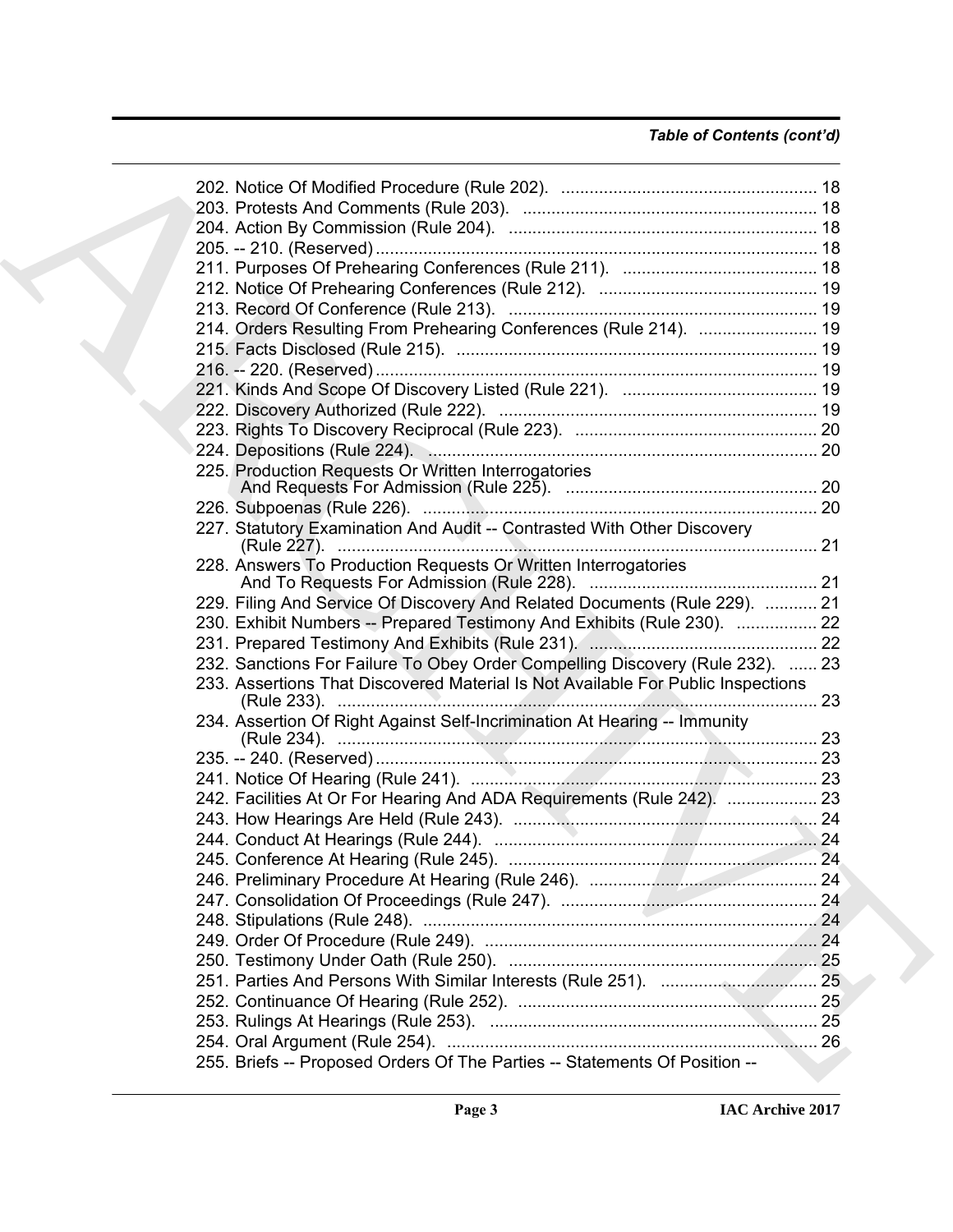# *Table of Contents (cont'd)*

| 258. Commissioners -- Hearing Examiners -- Procedure (Rule 258).  26          |  |
|-------------------------------------------------------------------------------|--|
| 259. Assertion Of Right Against Self-Incrimination At Hearing (Rule 259).  27 |  |
|                                                                               |  |
| 261. Rules Of Evidence -- Evaluation Of Evidence (Rule 261).  27              |  |
| 262. Documentary Evidence -- Introduction Of Records                          |  |
|                                                                               |  |
|                                                                               |  |
|                                                                               |  |
|                                                                               |  |
|                                                                               |  |
|                                                                               |  |
|                                                                               |  |
|                                                                               |  |
|                                                                               |  |
| 273. Suggestion For Or Inquiry About Settlements (Rule 273).  29              |  |
|                                                                               |  |
|                                                                               |  |
|                                                                               |  |
|                                                                               |  |
|                                                                               |  |
| 281. Records For Decision -- Relationship To Official File (Rule 281).  30    |  |
|                                                                               |  |
|                                                                               |  |
|                                                                               |  |
|                                                                               |  |
|                                                                               |  |
|                                                                               |  |
|                                                                               |  |
|                                                                               |  |
|                                                                               |  |
|                                                                               |  |
|                                                                               |  |
|                                                                               |  |
|                                                                               |  |
|                                                                               |  |
|                                                                               |  |
|                                                                               |  |
|                                                                               |  |
|                                                                               |  |
|                                                                               |  |
|                                                                               |  |
| 331. Petitions And Cross-Petitions For Reconsideration (Rule 331).  36        |  |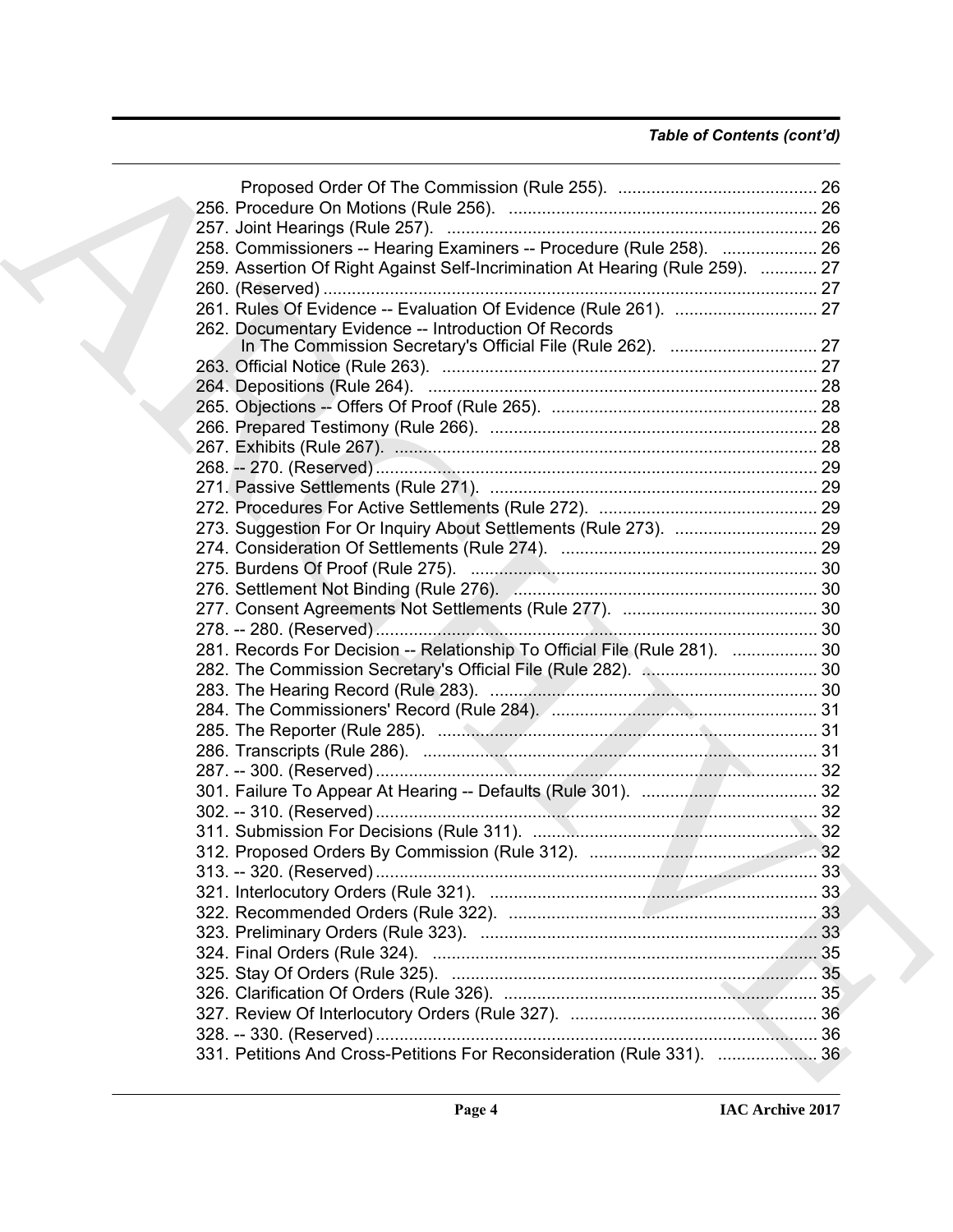# *Table of Contents (cont'd)*

| 401. Adoption Of Attorney General's Rules Of Procedure For Rulemaking |
|-----------------------------------------------------------------------|
|                                                                       |
|                                                                       |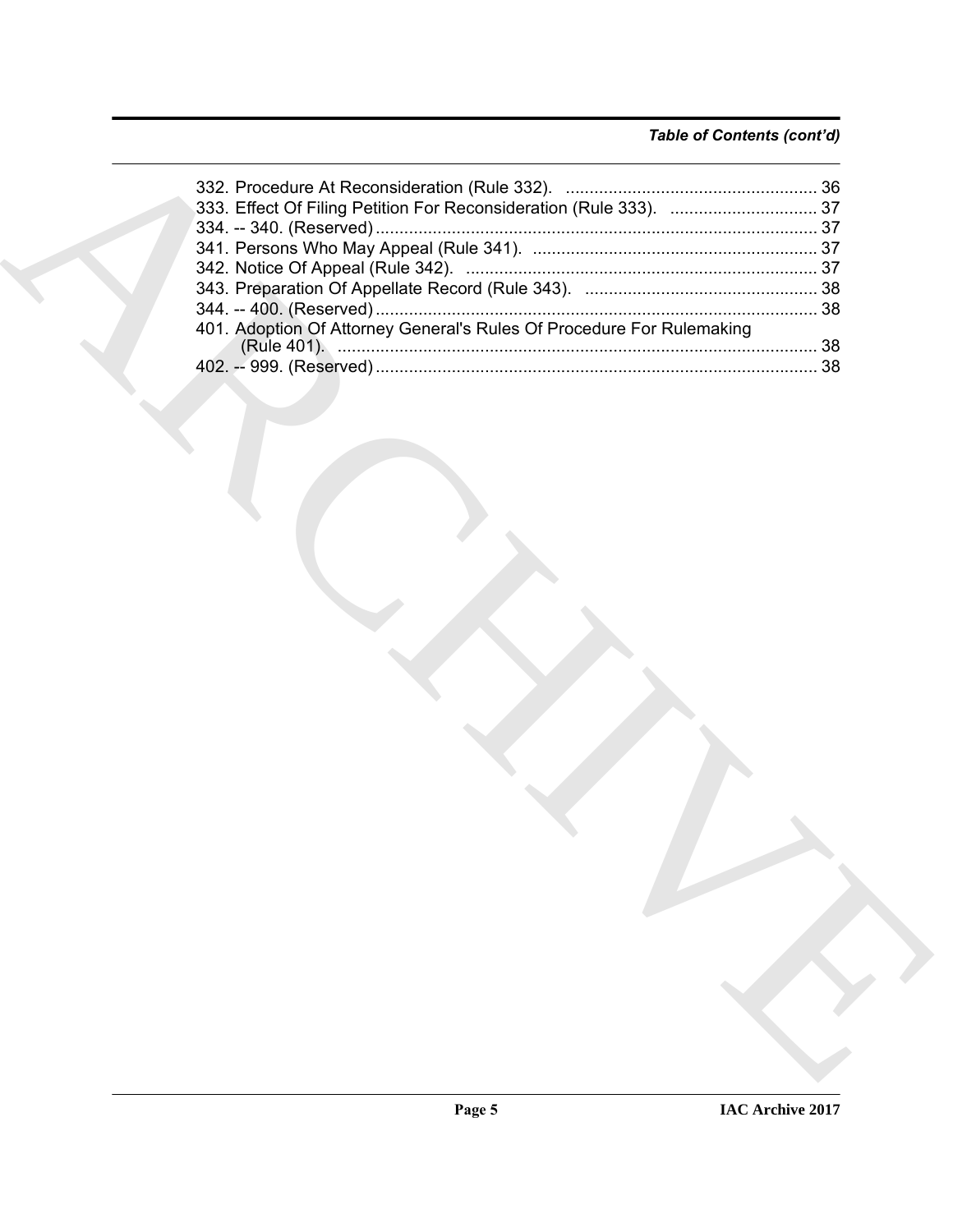#### **IDAPA 29 TITLE 01 CHAPTER 01**

# **IDAPA 29 - IDAHO POTATO COMMISSION**

# <span id="page-5-0"></span>**29.01.01 - RULES OF PROCEDURE OF THE IDAHO POTATO COMMISSION**

#### <span id="page-5-2"></span><span id="page-5-1"></span>**000. LEGAL AUTHORITY (RULE 0).**

These rules are adopted under the general legal authority of the Idaho Potato Commission Law, Chapter 12, Title 22, Idaho Code. (11-27-93) Idaho Code. (11-27-93)

#### <span id="page-5-3"></span>**001. TITLE AND SCOPE (RULE 1).**

**01. Title**. The title of this chapter is IDAPA 29.01.01, "Rules of Procedure of the Idaho Potato Commission."

**02.** Scope. This chapter has the following scope: These rules govern all procedure before the Idaho ommission (the Commission). (11-27-93) Potato Commission (the Commission).

**03. Rule Citation**. The official citation of these rules is IDAPA 29.01.01.000 et seq. For example, this rule is cited as IDAPA 29.01.01.001. In documents submitted to the Commission or issued by the Commission, these rules may be cited as Idaho Potato Commission Rule of Procedure (IPCRP or RP). For example, this rule may be cited as RP 1. (11-27-93) cited as RP 1.  $(11-27-93)$ 

#### <span id="page-5-4"></span>**002. WRITTEN INTERPRETATIONS -- AGENCY GUIDELINES (RULE 2).**

**CHAPTER 01**<br> **EDAPA 29 - IDAHO POTATO COMMISSION**<br> **EDAPA 29 - IDAHO POTATO COMMISSION**<br> **EDAPA 29 - IDAHO POTATO COMMISSION**<br> **EDAPA 29 - IDAHO POTATO COMMISSION**<br> **EDAPA 20 - INTER AND SCOPE (BULLE TI.**<br> **EDAPA 20 - IN** For rulemakings conducted before July 1, 1993, written interpretations to these rules in the form of explanatory comments accompanying the order of proposed rulemaking and review of comments submitted in the order adopting these rules are maintained in the files of the Secretary of the Idaho Potato Commission and are available from the office of the Commission Secretary. The Commission Secretary may be contacted in writing at the Idaho Potato Commission, P.O. Box 1670 Eagle, Idaho 83616, or may be reached by telephone at (208) 334-2350. For rulemakings conducted after July 1, 1993, written interpretations to these rules in the form of explanatory comments accompanying the notice of proposed rulemaking that originally proposed the rules and review of comments submitted in the rulemaking decision adopting these rules are published in the issues of the Idaho Administrative bulletin proposing or adopting the rules. (4-2-08) bullet in proposing or adopting the rules.

#### <span id="page-5-5"></span>**003. ADMINISTRATIVE APPEALS (RULE 3).**

There are no provisions for administrative appeals within the Commission under these rules of procedure, except that under Rules 253 and 265 a presiding officer may in the presiding officer's discretion refer a ruling on evidence or a motion to the full Commission.

#### <span id="page-5-6"></span>**004. PUBLIC RECORDS ACT COMPLIANCE (RULE 4).**

Except as provided by Rules 52 and 233, all materials filed with the Commission pursuant to these rules and all materials issued by the commission pursuant to these rules are public documents subject to inspection, examination and copying.  $(11-27-93)$ 

#### <span id="page-5-10"></span><span id="page-5-7"></span>**005. DEFINITIONS (RULE 5).**

Terms of art used throughout these rules are defined within the rules themselves. (11-27-93)

#### <span id="page-5-8"></span>**006. -- 008. (RESERVED)**

#### <span id="page-5-11"></span><span id="page-5-9"></span>**009. RELATIONSHIP TO PAYMENT OF ADVERTISING TAX AND USE OF FEDERALLY REGISTERED TRADEMARKS RULES (RULE 9).**

Whenever these rules address the same subject matter as the Commission's "Rules Governing Payment of Advertising Tax and Use of Federally Registered Trademarks," IDAPA 29.01.02.000 et seq., the specific provisions of those rules govern. (11-27-93) of those rules govern.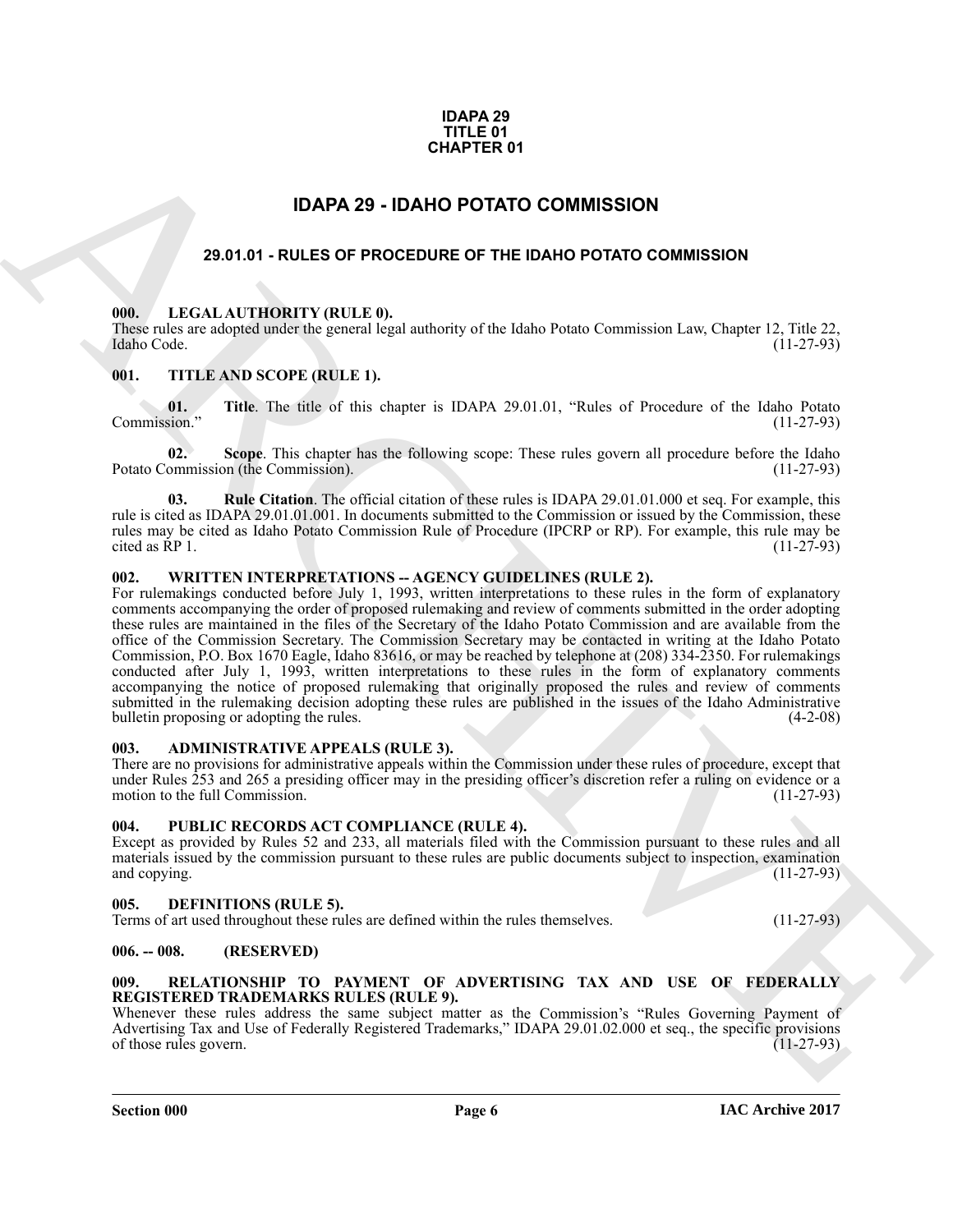#### <span id="page-6-13"></span><span id="page-6-0"></span>**010. THESE RULES SUPERSEDE THE ATTORNEY GENERAL'S RULES OF PROCEDURE (RULE 10).**

Except as provided in Rule 401 addressing rulemaking, these rules are affirmatively promulgated to supersede the "Idaho Rules of Administrative Procedure of the Attorney General," IDAPA 04.11.01.000 et seq. The "Idaho Rules of Administrative Procedure of the Attorney General" do not apply to proceedings before the Commission except as provided in rule 401. (11-27-93) provided in rule 401.

# <span id="page-6-9"></span><span id="page-6-1"></span>**011. PROCEEDINGS GOVERNED (RULE 11).**

Rules 11 through 401 govern all procedure before the Idaho Potato Commission (the Commission) in all investigations, contested cases, licensing, rulemaking, and other matters specifically addressed by these rules, unless otherwise directed by the Commission. (11-27-93) otherwise directed by the Commission.

### <span id="page-6-2"></span>**012. OFFICE -- OFFICE HOURS -- MAILING ADDRESS AND STREET ADDRESS (RULE 12).**

The principal office of the Commission is in Eagle, Idaho. This office is open from 8 a.m. to 5 p.m., except Saturday, Sunday and legal holidays. The Commission's telephone number is (208) 334-2350. The Commission's FAX number is (208) 334-2274. The Commission's mailing address is: Idaho Potato Commission, Post Office Box 1670 Eagle, Idaho 83616. The street address of the Commission is: 661 S. Rivershore Lane, Suite 230, Eagle, Idaho, 83616. All documents filed in all proceedings must be filed with the Commission at one (1) of these addresses. (4-2-08) documents filed in all proceedings must be filed with the Commission at one  $(1)$  of these addresses.

### <span id="page-6-3"></span>**013. LIBERAL CONSTRUCTION (RULE 13).**

These rules will be liberally construed to secure just, speedy and economical determination of all issues presented to the Commission. Unless prohibited by statute, the Commission may permit deviation from these rules when it finds compliance with them is impracticable, unnecessary or not in the public interest. (11-27-93) compliance with them is impracticable, unnecessary or not in the public interest.

# <span id="page-6-7"></span><span id="page-6-4"></span>**014. COMMISSION SECRETARY--COMMUNICATIONS WITH COMMISSION (RULE 14).**

Moto Praise Commission<br>
19. The March Commission<br>
19. The March Commission<br>
19. The ARCHIVEST PIE ATTOIX-VE GENERALS TRACKS WALKERS TRACKS WARRAY (CONTRACT ADMAND TRACKS CONTRACT ADMAND TRACKS (WILL Be a material of the A The Commission Secretary is the custodian of all public files of the Commission and is responsible for service of all orders and notices of the Commission and of all complaints filed with the Commission. Unless otherwise directed by order, the Commission Secretary issues all official notices of the Commission. All written communications and documents that are intended to be part of an official Commission record (other than a hearing record) must be filed with the Commission Secretary. Unless otherwise provided by statutes, these rules, order or notice, documents are considered filed when received by the Commission Secretary, not when mailed or otherwise transmitted. Information concerning proceedings before the Commission or the status of any matter before the Commission is available from the Commission Secretary. (11-27-93) (11-27-93)

### <span id="page-6-8"></span><span id="page-6-5"></span>**015. IDENTIFICATION OF COMMUNICATIONS (RULE 15).**

Parties' communications addressing or pertaining to a given case or proceeding must be written under that case caption and case number. General communications by other persons should refer to case captions, case numbers, or the like, if this information is known. (11-27-93) the like, if this information is known.

### <span id="page-6-10"></span><span id="page-6-6"></span>**016. SERVICE BY COMMISSION (RULE 16).**

The Commission Secretary serves all notices, orders, summonses, and complaints issued by the Commission or by the Secretary.

<span id="page-6-11"></span>**Service of Orders and Notices**. All notices and orders served by the Commission may be served by mail. Unless otherwise provided by Statute, these rules, order or notice, service of orders and notices is complete when a Copy, properly addressed and stamped, is deposited in the United States mail. The Commission Secretary will serve all orders and notices in a proceeding on the representatives of each party designated pursuant to Rule 41 for that proceeding and upon other persons designated by these rules or by the Commission or any Commissioner.

 $(11-27-93)$ 

<span id="page-6-12"></span>**02. Service of Summonses and Complaints**. The Commission Secretary will serve complaints against licensees upon the person who signs the license agreement or who is designated for that purpose by the licensee. All licensees must maintain on file with the Commission Secretary a designation of such a person. Summonses and complaints directed to licensees or other persons may be served by registered or certified mail. Writs of summons or subpoena and warrants of attachments directed to all other persons must be served by a person authorized to serve process by statute or by the Idaho Rules of Civil Procedure. (11-27-93)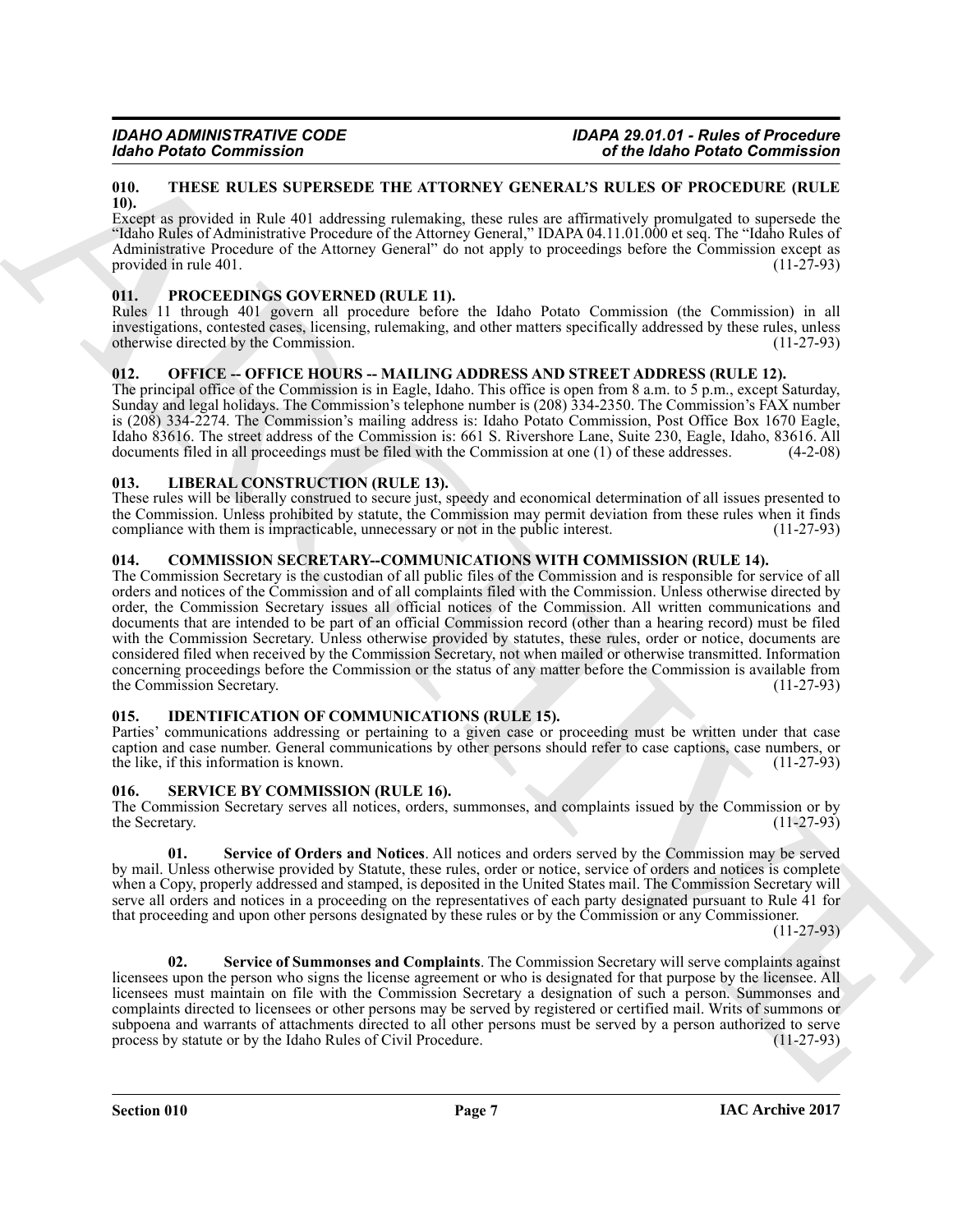#### <span id="page-7-11"></span><span id="page-7-0"></span>**017. COMPUTATION OF TIME (RULE 17).**

Whenever statute, these or other rules, order, or notice requires an act to be done within a certain number of days of a given day, the given day is not included in the count. If the day the act must be done is a Saturday, Sunday or legal holiday, the act may be done on the first day following that is not a Saturday, Sunday or legal holiday. (11-27-93)

#### <span id="page-7-12"></span><span id="page-7-1"></span>**018. FEES AND REMITTANCES (RULE 18).**

Fees and remittances to the Commission must be paid by money order, bank draft or check payable to "Idaho Potato Commission." Remittances in currency or coin are wholly at the risk of the remitter, and the Commission assumes no responsibility for their loss. responsibility for their loss.

### <span id="page-7-2"></span>**019. -- 020. (RESERVED)**

#### <span id="page-7-17"></span><span id="page-7-3"></span>**021. INFORMAL PROCEEDINGS DEFINED (RULE 21).**

Informal proceedings are proceedings in cases authorized by statute, rule or order of the Commission to be conducted using informal procedures, i.e., procedures without a record to be preserved for later Commission or judicial review, without the necessity of representation according to Rule 43, without formal designation of parties, without the necessity of presiding officers, or without other formal procedures required by these rules for formal proceedings. Unless prohibited by statute, the Commission may provide that informal proceedings may precede formal proceedings in the consideration of a rulemaking or a case. (11-27-93)

#### <span id="page-7-16"></span><span id="page-7-4"></span>**022. INFORMAL PROCEDURE (RULE 22).**

These rules encourage the use of informal proceedings to settle or determine minor cases. Unless prohibited by statute, the Commission may provide for the use of informal procedure at any stage of a case. Informal procedure may include individual contacts by or with the Commission staff asking for information, advice or assistance from the Commission staff, or proposing informal resolution of formal disputes. Informal procedures may be conducted in writing, by telephone, or in person. writing, by telephone, or in person.

#### <span id="page-7-14"></span><span id="page-7-5"></span>**023. FURTHER PROCEEDINGS (RULE 23).**

Except as provided in Rule 24, any person participating in an informal proceeding must be given an opportunity for a later formal administrative proceeding before the Commission, at which time the parties may fully develop the record before the Commission.

# <span id="page-7-18"></span><span id="page-7-6"></span>**024. INFORMAL PROCEEDINGS DO NOT EXHAUST ADMINISTRATIVE REMEDIES (RULE 24).**

Goto Protocol Commission Contribute Ltd. 17.<br>
When Contribute the contribute Commission Contribute Ltd. 17.<br>
When we are the contribute to the contribute Contribute Ltd. 17.<br>
The contribute Commission Contribute Contribut Unless all parties agree to the contrary in writing, informal proceedings do not substitute for formal proceedings and do not exhaust administrative remedies, and informal proceedings are conducted without prejudice to the right of the parties to present the matter formally to the Commission. The Commission Staff will consider and investigate informal inquiries or complaints without prejudice to the right of the interested persons to present the matter formally to the Commission, unless all affected persons agree in writing to be bound by the informal decision. Settlement offers made in the course of informal proceedings are confidential and shall be excluded from the agency record of any later formal proceeding. Informal procedure is recommended and preferred for informal inquiries or complaints. However, the Commission itself may formally consider any informal inquiry or complaint presented to it or to the Staff.  $(11-27-93)$ 

### <span id="page-7-13"></span><span id="page-7-7"></span>**025. FORMAL PROCEEDINGS (RULE 25).**

Formal proceedings, which are governed by rules of procedure other than Rules 21 through 24, must be initiated by a pleading listed in Rules 51 through 58. (11-27-93) pleading listed in Rules 51 through 58.

### <span id="page-7-15"></span><span id="page-7-8"></span>**026. INFORMAL FILES MAY BE INVESTIGATIVE RECORDS (RULE 26).**

Files created by the Commission and its Staff in response to informal inquiries or complaints are investigatory records within the meaning of Sections 74-101(6) and 74-107(16), Idaho Code, are generally exempt from disclosure according to the standards of Title 74, Chapter 1, Idaho Code, but are available under Section 74-113, Idaho Code, to the customer, applicant, licensee, etc., that are the subjects of the investigation. (11-27-93)

#### <span id="page-7-9"></span>**027. -- 030. (RESERVED)**

#### <span id="page-7-19"></span><span id="page-7-10"></span>**031. PARTIES LISTED (RULE 31).**

Parties to proceedings before the Commission are called applicants, petitioners, complainants, respondents, or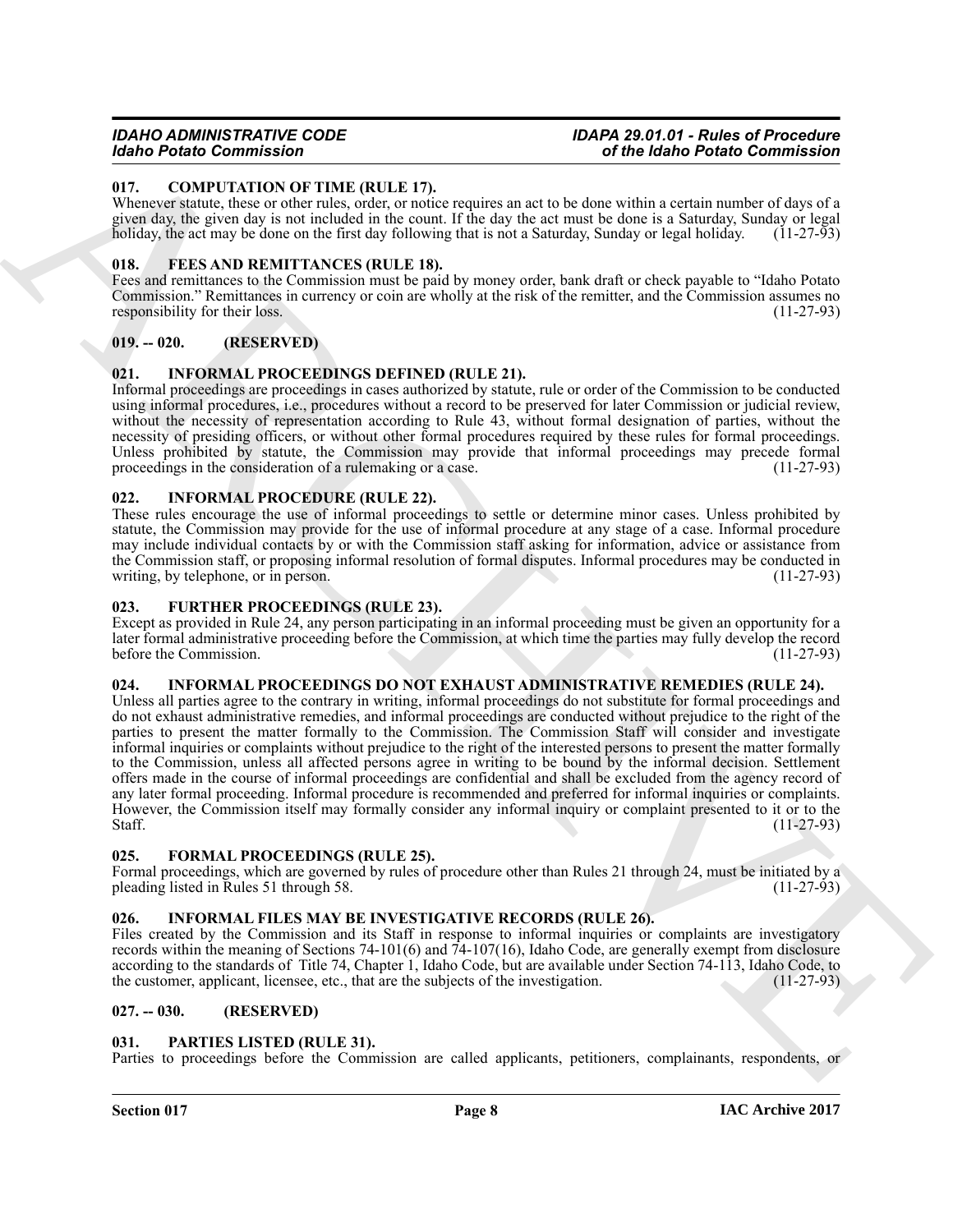intervenors. Applicants, petitioners, complainants, and respondents are original parties. On reconsideration parties are called by their original titles listed above.

#### <span id="page-8-11"></span><span id="page-8-0"></span>**032. APPLICANTS (RULE 32).**

Persons who seek any right, license, award, or authority from the Commission are called "applicants." (11-27-93)

#### <span id="page-8-19"></span><span id="page-8-1"></span>**033. PETITIONERS (RULE 33).**

Persons not applicants who seek to modify, amend or stay existing orders or rules, to clarify their rights or obligations under law administered by the Commission, to ask the Commission to initiate a proceeding (other than an application or a complaint), or to otherwise take action that will result in the issuance of an order or rule, but not seeking a right or authority from the Commission, are called "petitioners." (11-27-93) or authority from the Commission, are called "petitioners."

#### <span id="page-8-13"></span><span id="page-8-2"></span>**034. COMPLAINANTS (RULE 34).**

Persons charging other person(s) with any act or omission are called "complainants." In any proceeding which the Commission charges an act or omission, the Commission is called "complainant." (11-27-93)

#### <span id="page-8-20"></span><span id="page-8-3"></span>**035. RESPONDENTS (RULE 35).**

Persons against whom complaints or petitions are filed or about whom investigations are initiated are called "respondents." (11-27-93)

#### <span id="page-8-17"></span><span id="page-8-4"></span>**036. INTERVENORS (RULE 36).**

Persons, not original parties to a proceeding, permitted to participate as parties pursuant to Rules 71 through 75, are called "intervenors."

#### <span id="page-8-12"></span><span id="page-8-5"></span>**037. COMMISSION STAFF (RULE 37).**

The Commission Staff, without intervention, may appear at any hearing and has all rights of participation as a party to the proceeding. If counsel is desired, an attorney for the Commission represents the Staff. (11-27-93) the proceeding. If counsel is desired, an attorney for the Commission represents the Staff.

# <span id="page-8-21"></span><span id="page-8-6"></span>**038. RIGHTS OF PARTIES AND OF COMMISSION STAFF (RULE 38).**

Subject to Rules 249, 251 and 261, all parties and the Commission Staff may appear at hearing or argument, introduce evidence, examine witnesses, make and argue motions, state positions, and otherwise fully participate in hearings or arguments. (11-27-93) arguments. (11-27-93)

#### <span id="page-8-18"></span><span id="page-8-7"></span>**039. PERSONS -- PERSONS NOT PARTIES -- INTERESTED PERSONS (RULE 39).**

The term "person" includes natural persons, partnerships, corporations, associations, municipalities, government entities and subdivisions, and any other entity authorized by law to participate in administrative proceedings. Persons other than the persons named in Rules 32 through 37 are not parties for the purpose of any statute or rule addressing rights or obligations of parties.

#### <span id="page-8-8"></span>**040. (RESERVED)**

### <span id="page-8-15"></span><span id="page-8-14"></span><span id="page-8-9"></span>**041. INITIAL PLEADING BY PARTY -- LISTING OF REPRESENTATIVES (RULE 41).**

Goto Protocolonia Construction and the system and the system and the system of the System and the System and the System and the System and the System and the System and the System and the System and the System and the Sys **01. Designation of Representative Required**. The initial pleading of each party to a proceeding (be it an application, petition, complaint, motion, or answer) must name the party's representative(s) for service and state the representative's(s') address(es) for purposes of receipt of all official documents. Service of documents on the named representative(s) is valid service upon the party for all purposes in that proceeding. If no person is explicitly named as a party's representative, the person signing the pleading will be considered the party's representative.

 $(11-27-93)$ 

<span id="page-8-16"></span>**02. Number of Representatives**. No more than two (2) persons may be designated as a party's representatives for purposes of service or receipt of official documents unless otherwise authorized by order. The Commission may condition such an order upon reasonable terms concerning payment of copying costs and mailing costs to additional representatives. (11-27-93) costs to additional representatives.

#### <span id="page-8-22"></span><span id="page-8-10"></span>**042. TAKING OF APPEARANCES (RULE 42).**

The presiding officer at hearing or prehearing conference will take appearances to identify the representatives of all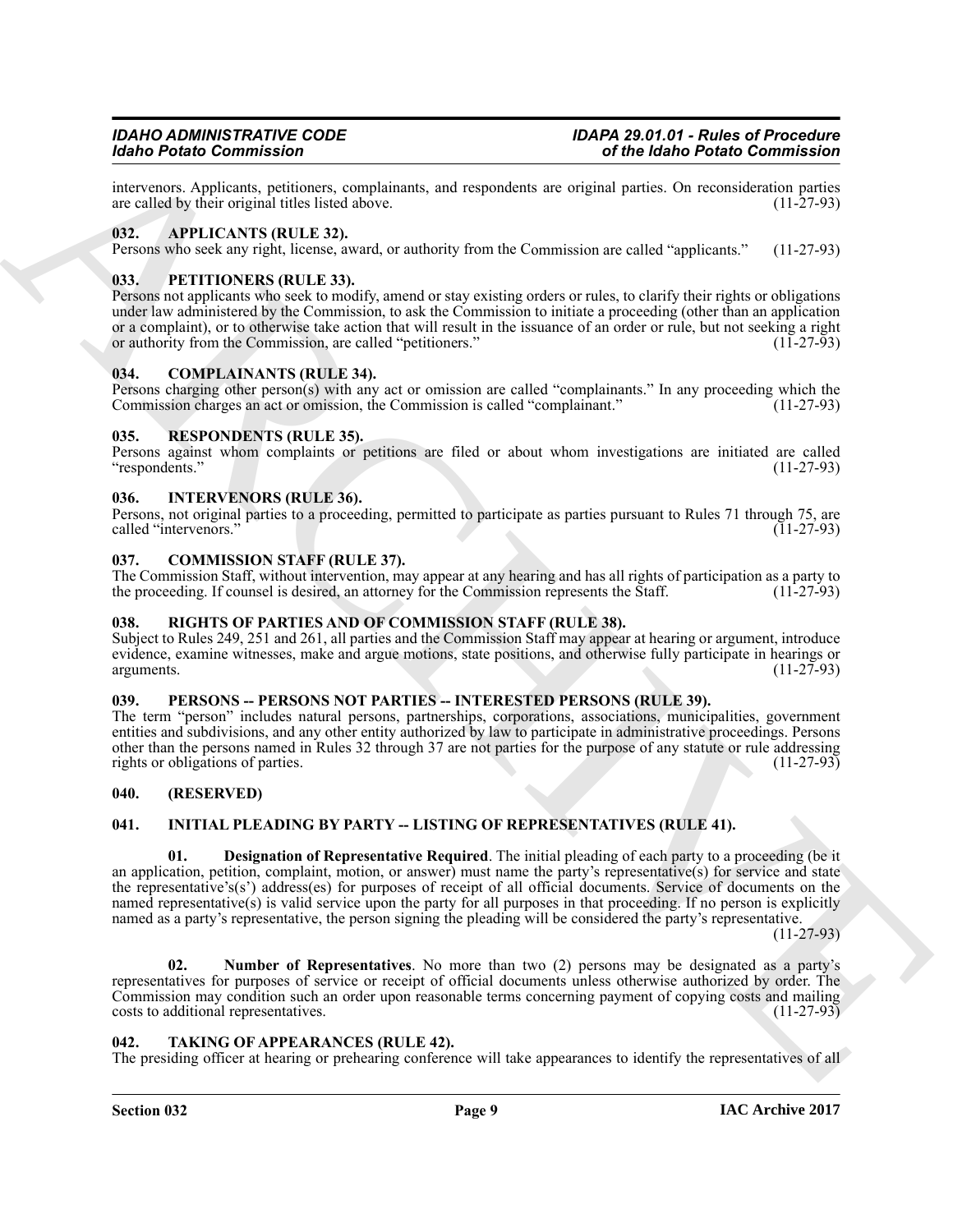parties at the hearing. Parties whose pleadings have not been received by or distributed to all other parties may be required to state their interests at the hearing. (11-27-93) required to state their interests at the hearing.

#### <span id="page-9-13"></span><span id="page-9-0"></span>043. REPRESENTATION OF PARTIES AT HEARING (RULE 43). Appearances and representation of parties at hearing must be as follows: (11-27-93)

<span id="page-9-16"></span>**01.** Natural Person. Representation of a natural person must represent himself or herself or be ted by a duly authorized employee, an attorney, or a family member. (11-27-93) represented by a duly authorized employee, an attorney, or a family member.

<span id="page-9-17"></span>**02. Partnership**. Representation of a partnership must be represented by a partner, duly authorized e, or an attorney. (11-27-93) employee, or an attorney.

<span id="page-9-14"></span>**03. Corporation**. Representation of a corporation must be represented by an officer, duly authorized e. or an attorney. (11-27-93) employee, or an attorney.

<span id="page-9-15"></span>**04. Government Agency**. Representation of a municipal corporation, state, federal, tribal or local government agency or entity, unincorporated association, or non-profit organization must be represented by an officer, a duly authorized employee or an attorney. officer, a duly authorized employee or an attorney.

#### <span id="page-9-18"></span><span id="page-9-1"></span>**044. SERVICE ON REPRESENTATIVES OF PARTIES AND OTHER PERSONS (RULE 44).**

From the time a party files its initial pleading in a proceeding, that party must serve and all other parties must serve all future documents listed in Rule 71 upon all other parties' representatives designated pursuant to Rule 41, unless otherwise directed by order or notice or by the presiding officer on the record. The Commission may order parties to serve past documents filed in the case upon those representatives. The Commission may order parties to serve past or future documents filed in the case upon persons not parties to the proceedings before the Commission. (11-27-93)

#### <span id="page-9-20"></span><span id="page-9-2"></span>**045. WITHDRAWAL OF PARTIES (RULE 45).**

Any party must move the Commission in writing or at hearing to withdraw from a proceeding. (11-27-93)

### <span id="page-9-19"></span><span id="page-9-3"></span>046. SUBSTITUTION OF REPRESENTATIVE -- WITHDRAWAL OF REPRESENTATIVE (RULE 46).

A party's representative may be changed and a new representative may be substituted by notice to the Commission and to all other parties so long as the proceedings are not unreasonably delayed. The presiding officer at hearing may permit substitution of representatives at hearing in the presiding officer's discretion. Persons representing a party who wish to withdraw their representation of a party in a proceeding before the Commission must immediately file in writing a notice of withdrawal of representation and serve that notice on the party represented and all other parties.

 $(11-27-93)$ 

#### <span id="page-9-9"></span><span id="page-9-4"></span>**047. CONDUCT REQUIRED (RULE 47).**

Representatives of parties and parties appearing in a proceeding must conduct themselves in an ethical and courteous manner. (11-27-93) manner. (11-27-93)

#### <span id="page-9-10"></span><span id="page-9-5"></span>**048. FORMER EMPLOYEES -- RESTRICTION ON REPRESENTATION OF PARTIES (RULE 48).**

No former employee of the Commission or member of the Attorney General's staff may appear in a representative capacity or as an expert witness on behalf of other parties in a formal proceeding in which he or she previously took an active part. (11-27-93) an active part.

#### <span id="page-9-11"></span><span id="page-9-6"></span>**049. NOTICE OF PARTIES (RULE 49).**

Mode Protocoles Towards and the state of a constraint is of the black brack of the state of the state of the state of the state of the state of the state of the state of the state of the state of the state of the state o As reasonably necessary in a proceeding, and in any event, at least once in every proceeding, the Commission Secretary will issue to the parties a notice of parties. The notice of parties will list all parties, their representative(s) under Rule 41, their representative's (s') mailing address(es), exhibit numbers assigned to the parties, and any other information required by the Commission. The Commission Secretary will maintain on file a current list of all parties to a proceeding and issue a revised notice of parties as reasonably necessary to reflect changes in the previous notice of parties. (11-27-93) of parties. (11-27-93)

#### <span id="page-9-7"></span>**050. (RESERVED)**

#### <span id="page-9-12"></span><span id="page-9-8"></span>**051. PLEADINGS LISTED -- MISCELLANEOUS (RULE 51).**

**Section 043 Page 10**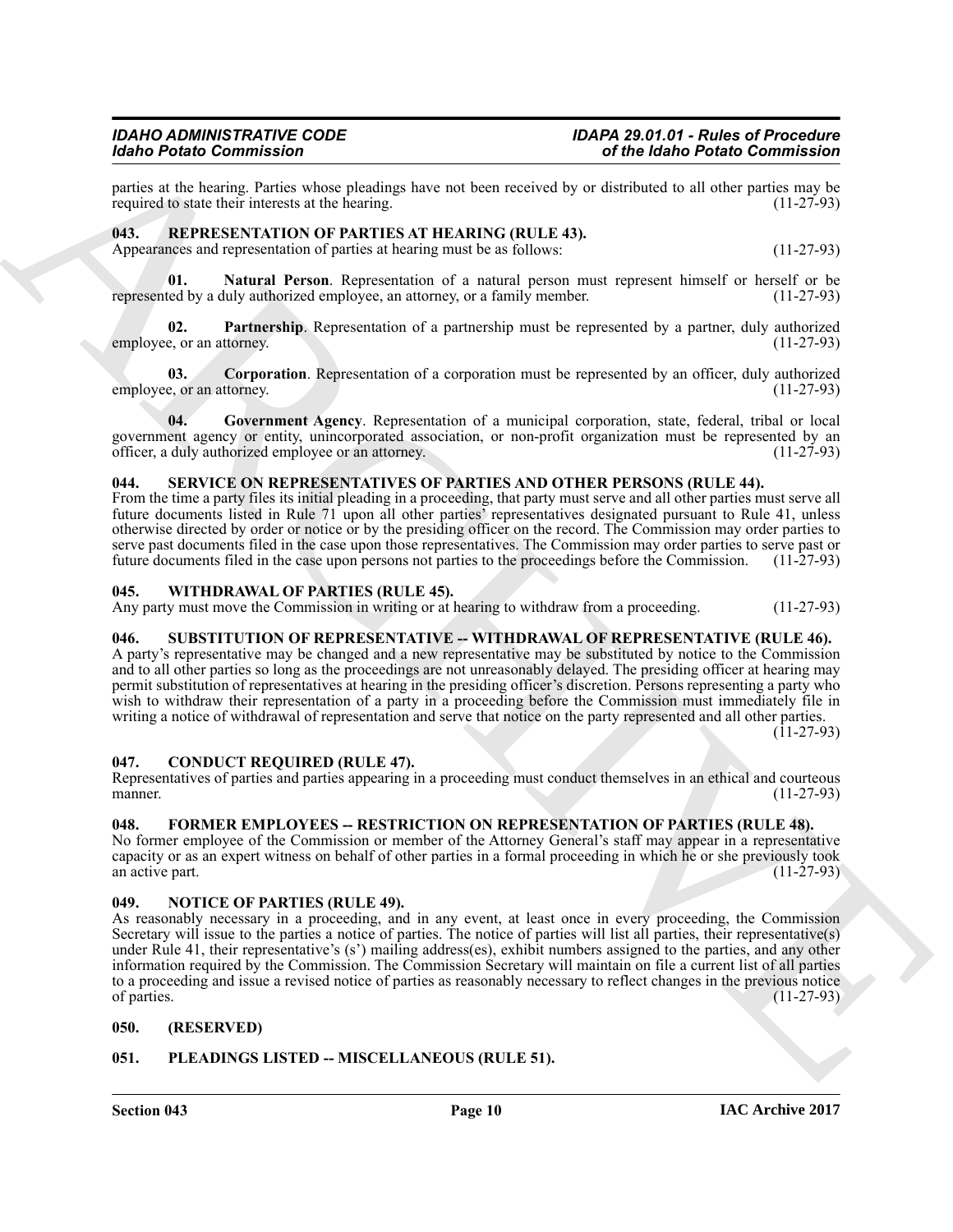For Deal Contents and the specific state of the state of the Color Contents and the Contents and the Contents and the specific state of the Contents and the Contents and the Contents and the Contents and the Contents and Pleadings before the Commission are called applications, petitions, complaints, motions, answers and consent agreements. Affidavits may be filed in support of any pleading. Initial pleadings must comply with Rule 41. All pleadings must be filed in accordance with Rules 61 through 66. A party may adopt or join any other party's pleading. Two (2) or more separately stated grounds, claims or answers concerning the same subject matter may be included in one (1) pleading. (11-27-93)

#### <span id="page-10-3"></span><span id="page-10-0"></span>**052. APPLICATIONS -- DEFINED -- FORM AND CONTENTS (RULE 52).**

All pleadings requesting a right, license, permit, or authority from the Commission are called "applications."

(11-27-93)

<span id="page-10-6"></span><span id="page-10-5"></span>**01. Factual Basis**. Applications must fully state the facts upon which they are based. (11-27-93)

**02.** Legal Authority. Legal authority must refer to the particular provisions of statute, rule, order, or trolling law upon which they are based. (11-27-93) other controlling law upon which they are based.

<span id="page-10-7"></span><span id="page-10-4"></span>**03. Relief Requested**. Relief requested must pray for the order, authorization, license or permit sought.  $(11-27-93)$ 

**04. Applications**. Public Information, unless otherwise exempted from disclosure by statute, information in applications is public information not exempt from disclosure under Section 74-106(1), Idaho Code. (11-27-93)

#### <span id="page-10-15"></span><span id="page-10-1"></span>**053. PETITIONS -- DEFINED -- FORM AND CONTENTS (RULE 53).**

All pleadings requesting modification, amendment or stay of existing orders or rules; clarification or construction of orders, rules or statute; the initiation of a proceeding not an application or a proceeding that will lead to the issuance of an order; rehearing; or intervention are called petitions. (11-27-93) of an order; rehearing; or intervention are called petitions.

<span id="page-10-17"></span><span id="page-10-16"></span>**01. Factual Basis**. Petitions must fully state the facts upon which they are based. (11-27-93)

**02.** Legal Suitability. Petitions must refer to the particular provisions of statute, rule order or other ng law upon which they are based. (11-27-93) controlling law upon which they are based.

<span id="page-10-19"></span><span id="page-10-18"></span>**03.** Relief Requested. Petitions must pray for the relief desired. (11-27-93)

**04.** Name Party from Whom Relief Requested. Petitions must state the name of the person petitioned the respondent), if any. (11-27-93) against (the respondent), if any.

### <span id="page-10-8"></span><span id="page-10-2"></span>054. FORMAL COMPLAINTS -- DEFINED -- FORM AND CONTENTS (RULE 54).

All pleadings charging other person(s) with acts or omissions under law administered by the Commission are called "formal complaints." Formal complaints must: (11-27-93) "formal complaints." Formal complaints must:

<span id="page-10-11"></span><span id="page-10-10"></span>**01. Formal Complaints -- Written**. Formal complaints must be in writing. (11-27-93)

**02. Factual Basis**. Formal complaints must fully state the acts or things done or omitted to be done by the persons complained against by reciting the facts constituting the acts or omissions and the dates when they occurred. (11-27-93)  $\alpha$  occurred.  $(11-27-93)$ 

**03.** Legal Authority. Formal complaints must refer to statutes, rules, orders or other controlling law involved. (11-27-93)  $involved.$  (11-27-93)

<span id="page-10-14"></span><span id="page-10-13"></span><span id="page-10-12"></span><span id="page-10-9"></span>**04.** Relief Requested. Formal complaints must pray for the relief desired. (11-27-93)

**05.** Name of Party Complained Against. Formal complaints must state the name of the person led against (the respondent). complained against (the respondent).

**Complaint -- Service of**. The licensee or other person against whom the formal complaint is directed may be served by the complainant. The Commission Secretary will serve a copy of the formal complaint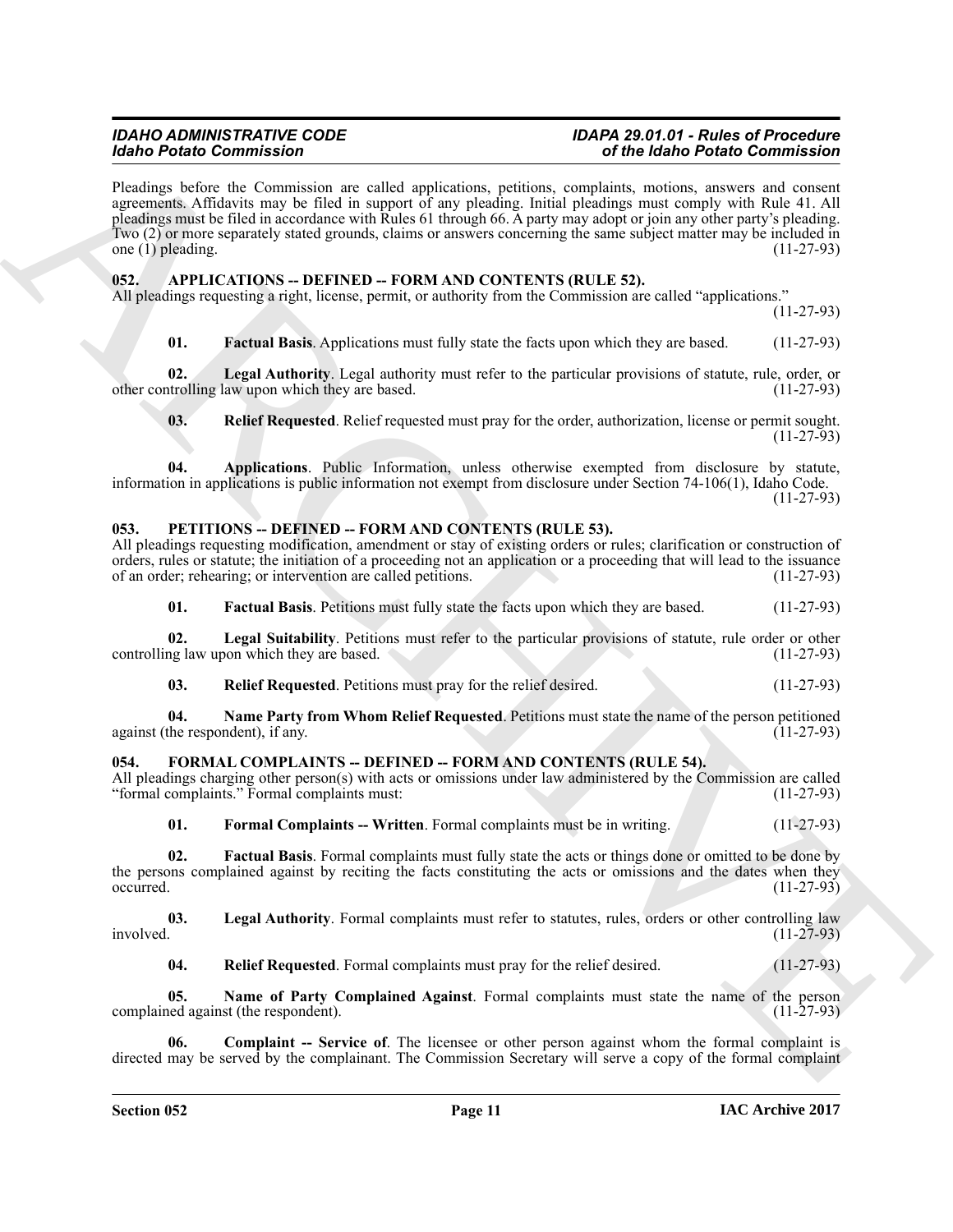**a.** Answers to complaints or petitions must admit or deny each material allegation of the complaint or

**b.** A party that fails to answer a complaint or petition within the prescribed time will be treated as generally denying the allegations of the complaint or petition and will be precluded, except for good cause shown, from setting up any affirmative defense in the proceeding. In these cases, the Commission may proceed with the matter solely upon the issues set forth in the complaint or petition. The complainant or petitioner must offer evidence of its allegations regardless of whether the complaint or petition is answered or denied. (11-27-93)

<span id="page-11-7"></span>**03. Answers to Motions**. Answers to motions may be filed by persons or parties who are the object of a motion or by parties opposing a motion. The person or party answering the motion must do so with all deliberate and reasonable speed. In no event is a party entitled to more than fourteen (14) days to answer a motion or to file a motion for additional time to answer. The Commission may act upon a motion under Rule 256. (11-27-93)

# <span id="page-11-8"></span><span id="page-11-3"></span>**058. CONSENT AGREEMENTS -- DEFINED -- FORM AND CONTENTS (RULE 58).**

Globa Penins Commission Contract and complete the first of the Main Penins Commission (127-29)<br>
(137-29)<br>
1986. INFORMATION (1878) (137-29)<br>
1986. INFORMATION (1878) (137-29)<br>
1986. INFORMATION (1878) (137-29)<br>
1986. INFO Agreements between a licensee and the Commission Staff, a customer or another licensee in which one or more parties agree prospectively to engage in certain conduct mandated by statute, rule, order, license agreement, or other provision of law, or to refrain from engaging in certain conduct prohibited by statute, rule, order, license agreement or other provision of law, are called "consent agreements." Consent agreements are intended to require compliance with existing law. Settlements of differing positions in ongoing cases under Rules 271 through 277 in the development of new rules, orders, tariffs, etc., are not consent agreements. Consent agreements must: (11-27-93) new rules, orders, tariffs, etc., are not consent agreements. Consent agreements must:

*IDAHO ADMINISTRATIVE CODE IDAPA 29.01.01 - Rules of Procedure Idaho Potato Commission of the Idaho Potato Commission*

upon the Person to which the formal complaint is directed. (11-27-93)

# <span id="page-11-9"></span><span id="page-11-0"></span>**055. INFORMAL INQUIRIES OR COMPLAINTS (RULE 55).**

Informal inquiries or complaints are addressed in Rules 21 through 26. (11-27-93)

# <span id="page-11-10"></span><span id="page-11-1"></span>**056. MOTIONS -- AND CONTENTS -- TIME FOR FILING (RULE 56).**

All other pleadings requesting the Commission to take any other action, except consent agreements or pleadings specifically answering other pleadings, are called "motions." (11-27-93) specifically answering other pleadings, are called "motions."

<span id="page-11-12"></span><span id="page-11-11"></span>**01. Factual Basis**. Motions must fully state the facts upon which they are based. (11-27-93)

**02.** Legal Authority. Motions must refer to the particular provision of statute, rule, order, notice, or trolling law upon which they are based. (11-27-93) other controlling law upon which they are based.

<span id="page-11-14"></span><span id="page-11-13"></span>**03.** Relief Requested. Motions must pray for the relief sought. (11-27-93)

**04. Oral Argument - Must be Requested**. If the moving party desires oral argument or hearing on the motion, the moving party must so state in the motion. Any motion to dismiss, strike or limit a complaint or petition must be filed before the answer is due or be included in the answer, if the movant is obligated to file an answer. If a motion is directed to an answer, it must be filed within fourteen  $(14)$  days after service of the answer. Other motions may be filed at any time upon compliance with Rule 256. The Commission will act on motions as provided in Rule 256. (11-27-93)

### <span id="page-11-4"></span><span id="page-11-2"></span>**057. ANSWERS -- DEFINED -- FORM AND CONTENTS -- TIME FOR FILING (RULE 57).**

<span id="page-11-5"></span>**01. Answers Defined**. All pleadings responding to the allegations or requests of applications, complaints, petitions or motions are called "answers." All pleadings responding to the allegations or prayers of complaints, petitions or motions are called "answers." (11-27-93)

<span id="page-11-6"></span>**02. Answers to Complaints or Petitions**. Answers to complaints or petitions must be filed with the Commission and served on all parties of record within twenty-one (21) days after service of the complaint or petition, unless the Commission modifies the time within which answer may be made or a motion to dismiss is made within twenty-one (21) days. (11-27-93) twenty-one  $(21)$  days.

petition. Any material allegation not specifically admitted shall be considered to be denied. Matters alleged by cross-<br>complaint or affirmative defense must be separately stated and numbered. (11-27-93) complaint or affirmative defense must be separately stated and numbered.

**Section 055 Page 12**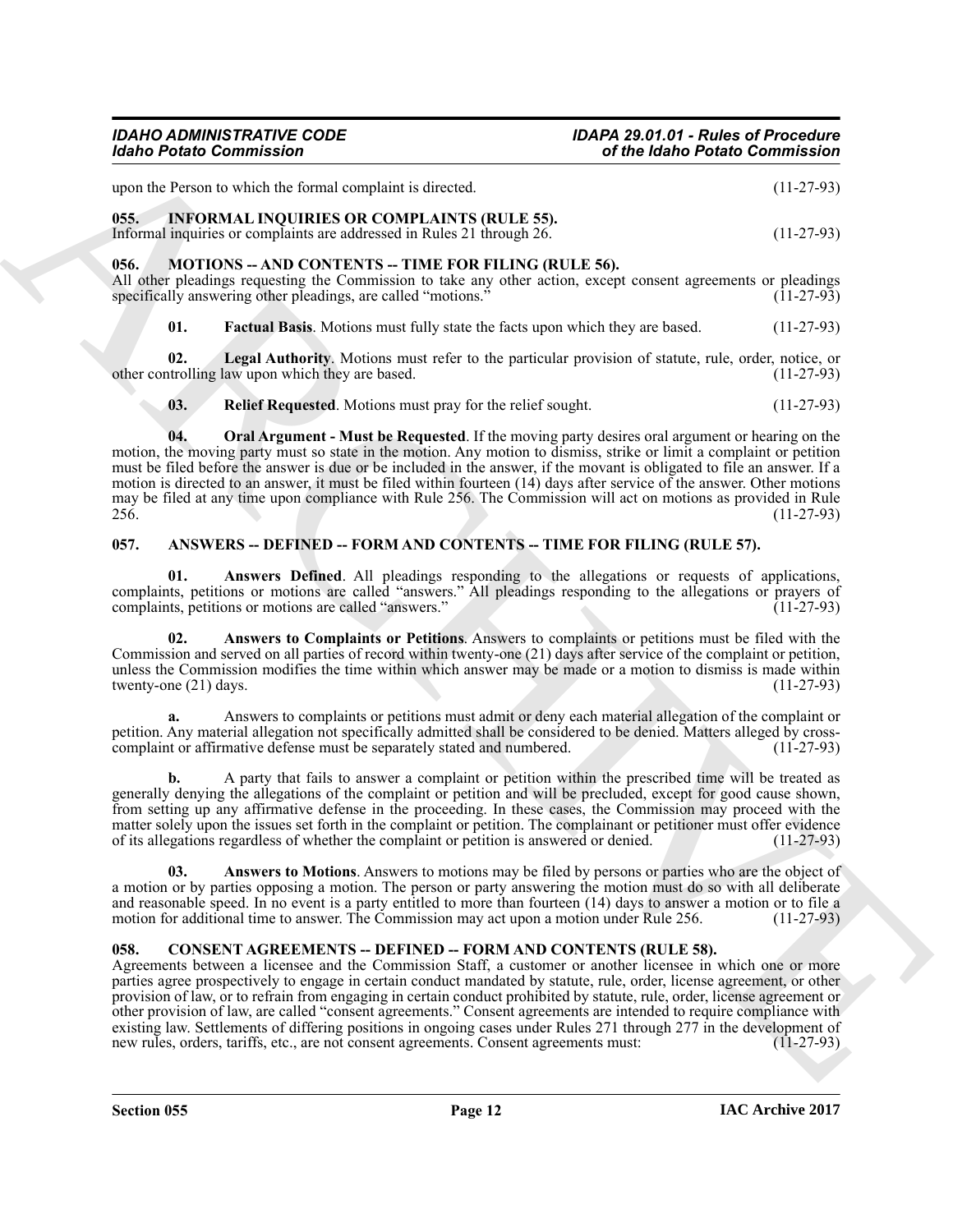#### <span id="page-12-0"></span>**059. -- 060. (RESERVED)**

#### <span id="page-12-5"></span><span id="page-12-1"></span>**061. FILING DOCUMENTS WITH THE COMMISSION -- NUMBER OF COPIES -- FACSIMILE TRANSMISSION (FAX) (RULE 61).**

# <span id="page-12-8"></span><span id="page-12-7"></span><span id="page-12-6"></span>**01. Application Cases**. In application cases: (11-27-93)

<span id="page-12-4"></span><span id="page-12-3"></span><span id="page-12-2"></span>

| <b>Idaho Potato Commission</b>        |                                                                                                                                                                                                                                                                                                                                                                                                                                                                              | of the Idaho Potato Commission |              |
|---------------------------------------|------------------------------------------------------------------------------------------------------------------------------------------------------------------------------------------------------------------------------------------------------------------------------------------------------------------------------------------------------------------------------------------------------------------------------------------------------------------------------|--------------------------------|--------------|
| 01.                                   | Parties Named. Consent agreements must recite the parties to the agreement.                                                                                                                                                                                                                                                                                                                                                                                                  |                                | $(11-27-93)$ |
| 02.                                   | Conduct Proscribed or Prescribed. Consent agreements must fully state the conduct proscribed<br>or prescribed by the consent agreement.                                                                                                                                                                                                                                                                                                                                      |                                | $(11-27-93)$ |
| 03.                                   | Consent Agreements. In addition, consent agreements may:                                                                                                                                                                                                                                                                                                                                                                                                                     |                                | $(11-27-93)$ |
| a.<br>abide by the consent agreement; | Consequences for Failure to Follow. Consent agreements may recite the consequences of failure to                                                                                                                                                                                                                                                                                                                                                                             |                                | $(11-27-93)$ |
| b.<br>penalties authorized by law;    | Payment of Fines or Penalties. Consent agreements provide for payment of civil or administrative                                                                                                                                                                                                                                                                                                                                                                             |                                | $(11-27-93)$ |
|                                       | Payment of Costs. Consent agreements provide for payment of costs incurred in the investigation,<br>preparation, and hearing of any matter or complaint before the Commission;                                                                                                                                                                                                                                                                                               |                                | $(11-27-93)$ |
| d.                                    | Loss of Right or License. Consent agreements provide for loss of rights or licenses;                                                                                                                                                                                                                                                                                                                                                                                         |                                | $(11-27-93)$ |
| e.                                    | Consent to Adjustments of License. Consent agreements provide for consent to adjustment of<br>certificates, permits, licenses, or other action as authorized by law; or                                                                                                                                                                                                                                                                                                      |                                | $(11-27-93)$ |
| f.                                    | Waiver of Rights. Consent agreements provide that parties waive all further procedural rights<br>(including hearing, consultation with counsel, etc.) with regard to enforcement of the consent agreement. (11-27-93)                                                                                                                                                                                                                                                        |                                |              |
| $059. - 060.$                         | (RESERVED)                                                                                                                                                                                                                                                                                                                                                                                                                                                                   |                                |              |
| 061.                                  | FILING DOCUMENTS WITH THE COMMISSION -- NUMBER OF COPIES -- FACSIMILE<br>TRANSMISSION (FAX) (RULE 61).<br>The following numbers of documents must be filed with the Commission Secretary:                                                                                                                                                                                                                                                                                    |                                | $(11-27-93)$ |
| 01.                                   | <b>Application Cases</b> . In application cases:                                                                                                                                                                                                                                                                                                                                                                                                                             |                                | $(11-27-93)$ |
| a.<br>original and one (1) copy.      | Pleadings (applications, petitions, complaints, motions, answers and consent agreements)--an                                                                                                                                                                                                                                                                                                                                                                                 |                                | $(11-27-93)$ |
| b.                                    | Briefs, proposed orders, statements of position, exceptions under Rule 312-two (2) copies.                                                                                                                                                                                                                                                                                                                                                                                   |                                | $(11-27-93)$ |
| c.                                    | Prepared testimony and exhibits -- three $(3)$ copies (one $(1)$ copy designated as reporter's copy)<br>plus computer disk as required by Rule 231.05.                                                                                                                                                                                                                                                                                                                       |                                | $(11-27-93)$ |
| d.                                    | Discovery-related documents (notice of deposition, production requests, written interrogatories,<br>requests for admission, answers to discovery, explanations in lieu of discovery under Rule 225 and objections to<br>discovery)--two (2) copies except as requested Pursuant to Rule 229.                                                                                                                                                                                 |                                | $(11-27-93)$ |
| 02.                                   | License Review or Revocation. In license review or revocation cases:                                                                                                                                                                                                                                                                                                                                                                                                         |                                | $(11-27-93)$ |
| a.                                    | Pleadings -- an original and two (2) copies.                                                                                                                                                                                                                                                                                                                                                                                                                                 |                                | $(11-27-93)$ |
| b.                                    | Other documents except for discovery-related documents -- five (5) copies.                                                                                                                                                                                                                                                                                                                                                                                                   |                                | $(11-27-93)$ |
| c.                                    | Discovery-related documents -- two (2) copies.                                                                                                                                                                                                                                                                                                                                                                                                                               |                                | $(11-27-93)$ |
| 03.                                   | <b>FAX Filings</b> . Pleadings (including supporting affidavits, memoranda, etc.) not exceeding ten pages<br>in length, notice of taking depositions, notices of withdrawal of party or of withdrawal of representative, stipulations,<br>and documents requiring urgent or immediate action by the Commission may be filed with the Commission Secretary<br>by facsimile transmission (FAX). Whenever any such document is filed by FAX, originals must be delivered to the |                                |              |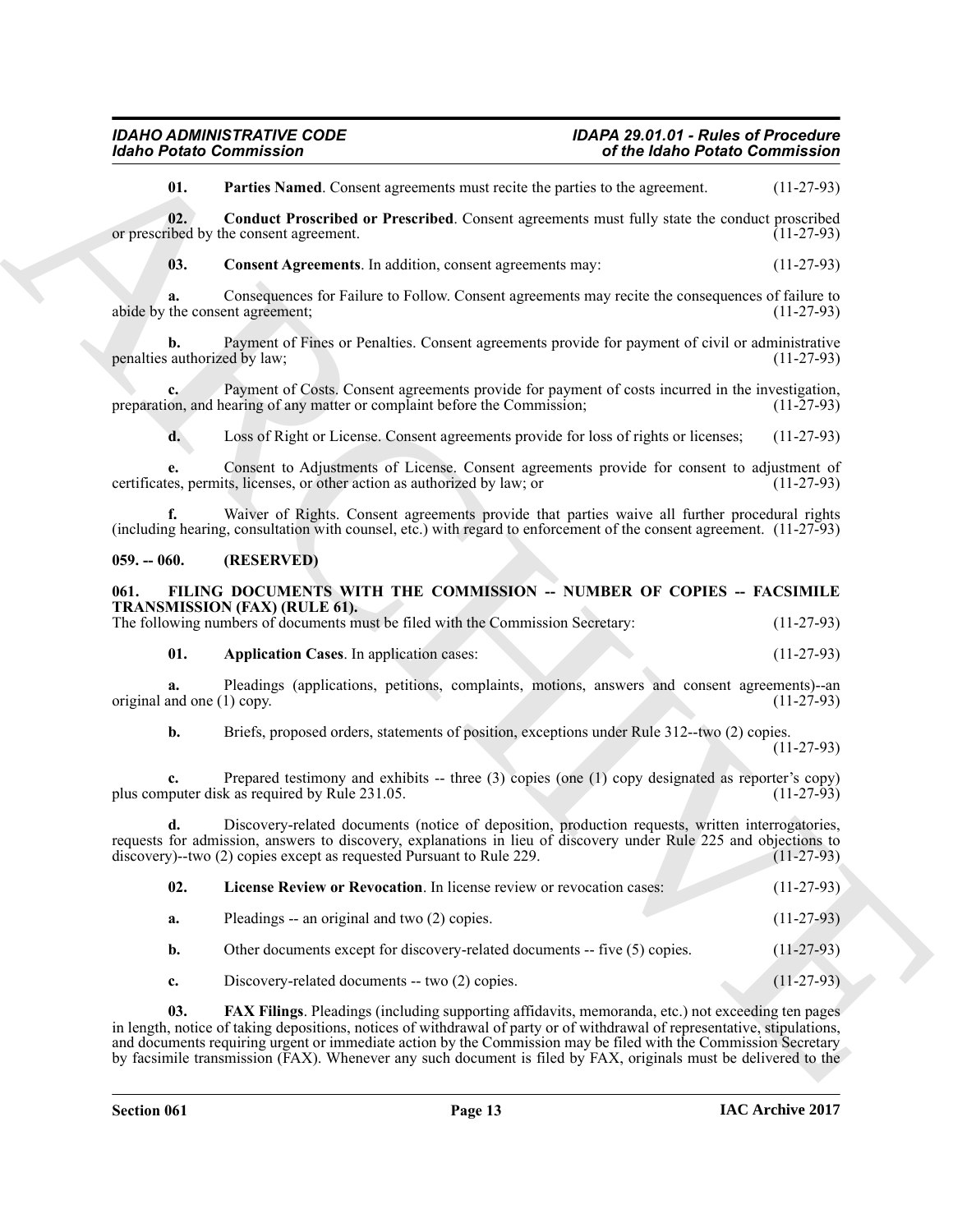Commission by overnight mail on the next working day. The use of FAX is prohibited to file prepared testimony and exhibits, requests for or answers to discovery (other than notices of taking deposition), or any other documents except as authorized by this paragraph. (11-27-93) as authorized by this paragraph.

#### <span id="page-13-6"></span><span id="page-13-3"></span><span id="page-13-0"></span>**062. FORM OF DOCUMENTS (RULE 62).**

**01. Information to be Listed**. All documents listed in Rule 61 submitted by a party and intended to be part of the record must:

Be submitted on white eight and one-half inch (8 1/2") by eleven inch (11") paper copied on one (1) (11-27-93)  $side only;$  (11-27-93)

**b.** State the case caption, case number and title of the document; (11-27-93)

**c.** Include on the upper left corner of the first page the name(s), mailing and street address(es), and telephone and FAX number(s) of the person(s) filing the document or the person(s) to whom questions about the document can be directed; and  $(11-27-93)$ document can be directed; and

**d.** Have at least one (1) inch left and top margins. (11-27-93)

**02. Example**. These documents complying with this rule will be in the following form:

<span id="page-13-4"></span>Name of Representative Mailing Address of Representative Street Address of Representative (if different) Telephone Number of Representative FAX Number of Representative (if there is one) Attorney/Representative (for Name of Party)

BEFORE THE IDAHO POTATO COMMISSION

)

<span id="page-13-5"></span>)

Title of Proceeding )

) CASE NO. ABC-X-XX-XX ) TITLE OF DOCUMENT

(11-27-93)

**03. Identification of Parties**. Every document filed under this rule must identify the party filing it in its title. The party must be identified by both the party's designation as a party (e.g., licensee) and the party's name. For example, the Licensee ABC Company would title its motion to strike as "Motion to Strike of Licensee ABC Company." A short title of the document must appear at the bottom left corner of each page of the document. For example, the short title of the motion above could be: "ABC's Motion to Strike." (11-27-93) example, the short title of the motion above could be: "ABC's Motion to Strike."

#### <span id="page-13-9"></span><span id="page-13-1"></span>**063. SERVICE ON PARTIES AND OTHER PERSONS (RULE 63).**

Mode Protocol Commission Control Commission Commission Commission Commission Commission Commission Commission Commission Commission Commission Commission Commission Commission Commission Commission Commission Commission C All documents referred to in Rule 61 must be served upon the representatives of every party of record concurrently with filing with the Commission Secretary. When a document has been filed with the Commission Secretary by FAX, it must be served upon all other parties with FAX facilities by FAX and upon the remaining parties by overnight mail, hand delivery, or the next best available service if these services are not available. The Commission may direct that some or all of these documents be served on interested or affected persons who are not parties. The Commission Secretary's notice of parties (and revisions to it) will list all persons whom the parties must serve and their representatives as of the date of the notice or its revision. (11-27-93)

#### <span id="page-13-7"></span><span id="page-13-2"></span>**064. PROOF OF SERVICE (RULE 64).**

Every document that is filed with the Commission and intended to be part of the record for decision must be attached to or accompanied by proof of service by the following or similar certificate: (11-27-93) to or accompanied by proof of service by the following or similar certificate:

<span id="page-13-8"></span>**01.** Certificate of Service. I HEREBY CERTIFY (swear or affirm) that I have this day of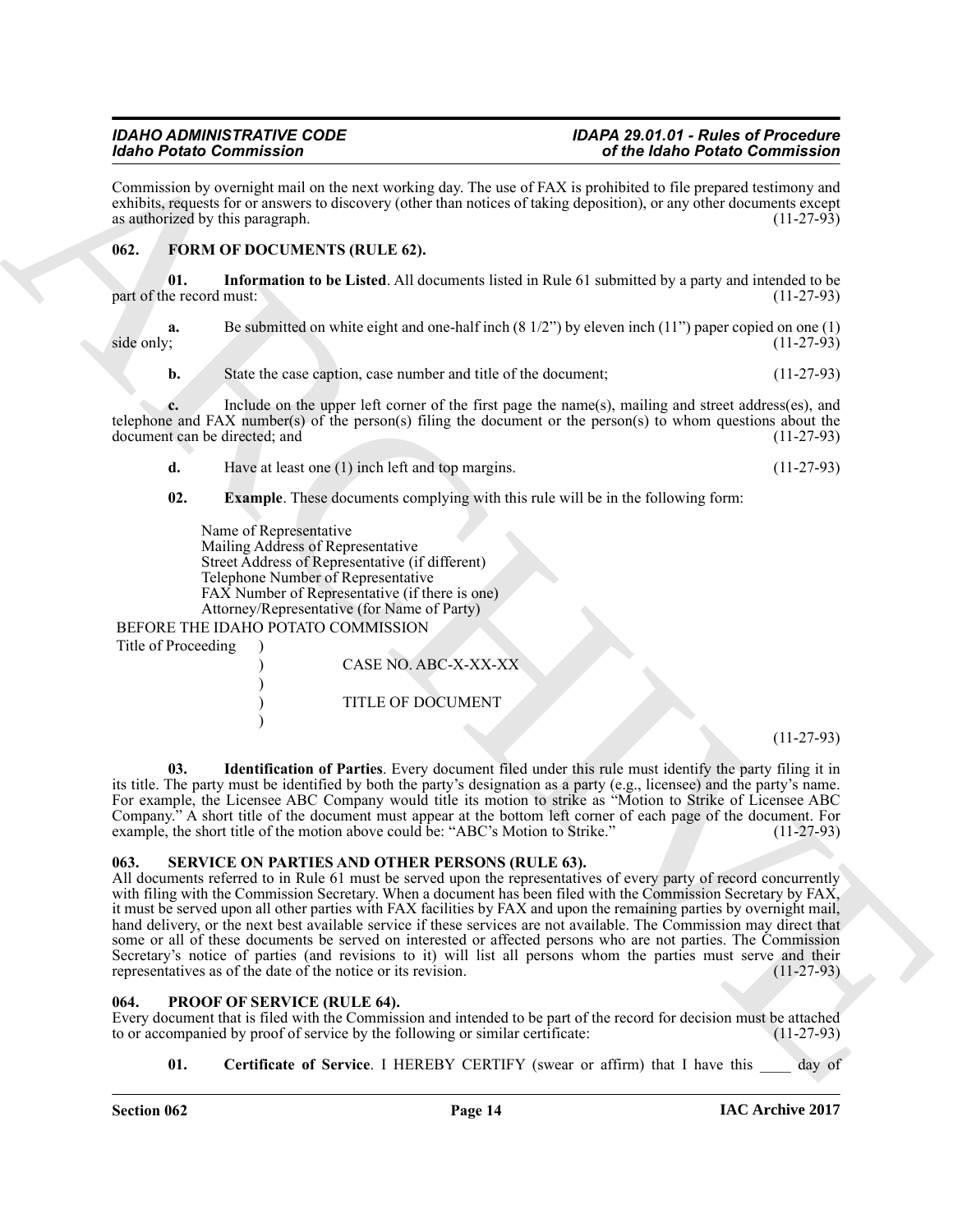\_\_\_\_\_\_\_\_\_, served the foregoing (name(s) of document(s)) upon all parties of record in this proceeding, (by delivering a copy thereof in person: (list name(s)) (by mailing a copy thereof, properly addressed with postage prepaid, to: (list names)).

<span id="page-14-18"></span> $(Signature)$  (11-27-93)

**02. Service List Requirements**. Each certificate of service must individually list the names and addresses of each person served.

# <span id="page-14-12"></span><span id="page-14-0"></span>**065. DEFECTIVE, INSUFFICIENT OR LATE PLEADINGS (RULE 65).**

Defective, insufficient or late pleadings may be returned or dismissed. (11-27-93)

# <span id="page-14-11"></span><span id="page-14-1"></span>**066. AMENDMENTS TO PLEADINGS (RULE 66).**

The Commission may allow any pleading to be amended or corrected or any omission to be supplied. Pleadings will be liberally construed, and defects that do not affect substantial rights of the parties will be disregarded. (11-27-93)

# <span id="page-14-20"></span><span id="page-14-2"></span>**067. WITHDRAWAL OF PLEADINGS (RULE 67).**

A party desiring to withdraw a pleading must file a notice of withdrawal of the pleading with the Commission and serve all parties with it. Unless otherwise ordered by the Commission, the notice is effective fourteen (14) days after filing. (11-27-93) filing. (11-27-93)

# <span id="page-14-3"></span>**068. -- 070. (RESERVED)**

# <span id="page-14-16"></span><span id="page-14-4"></span>**071. ORDER GRANTING INTERVENTION NECESSARY (RULE 71).**

Persons not original parties to a proceeding who claim a direct and substantial interest in the proceeding may petition for an order from the Commission granting intervention to become a party. for an order from the Commission granting intervention to become a party.

# <span id="page-14-14"></span><span id="page-14-5"></span>**072. FORM AND CONTENTS OF PETITIONS TO INTERVENE (RULE 72).**

Petitions to intervene must comply with Rules 41, 61, and 62. The petition must set forth the name and address of the petitioner and clearly and concisely state the direct and substantial interest of the petitioner in the proceeding. If affirmative relief is sought, the petition must state the relief sought and the basis for granting it. affirmative relief is sought, the petition must state the relief sought and the basis for granting it.

### <span id="page-14-19"></span><span id="page-14-6"></span>**073. TIMELY FILING OF PETITIONS TO INTERVENE (RULE 73).**

**Exhibit Commission**<br> **ARCHIVE COMMISSION** COMMISSION CONTROVERS (EITE A) **ARCHIVE COMMISSION** (FIGURE 2) **ARCHIVE COMMISSION** (FIGURE 2)<br>
ARCHIVES A REPORT OF THE COMMISSION CONTROVERS (EVER COMMISSION COMMISSION) (FIGU Petitions to intervene must be filed at least fourteen (14) days before the date set for hearing or prehearing conference, whichever is earlier, unless a different time is provided by order or notice. Petitions not timely filed must state a substantial reason for delay. The Commission may deny or conditionally grant petitions to intervene that are not timely filed for failure to state good cause for untimely filing, to prevent disruption, prejudice to existing parties or undue broadening of the issues, or for other reasons. Intervenors who do not file timely petitions are bound by orders and notices earlier entered as a condition of granting the untimely petition. (11-27-93) orders and notices earlier entered as a condition of granting the untimely petition.

### <span id="page-14-15"></span><span id="page-14-7"></span>**074. GRANTING PETITIONS TO INTERVENE (RULE 74).**

If a petition to intervene shows direct and substantial interest in any part of the subject matter of a proceeding and does not unduly broaden the issues, the Commission or the presiding officer will grant intervention, subject to reasonable conditions. If it later appears that an intervenor has no direct or substantial interest in the proceeding, or that the intervention is not in the public interest, the Commission may dismiss the intervenor from the proceeding.

 $(11-27-93)$ 

### <span id="page-14-17"></span><span id="page-14-8"></span>**075. ORDERS GRANTING INTERVENTION--OPPOSITION (RULE 75).**

No order granting a petition to intervene will be acted upon fewer than seven  $(7)$  days after its filing, except in a hearing in which any party may be heard. Any party opposing a petition to intervene must do so by motion in opposition filed within seven (7) days after receipt of the petition to intervene and served upon all parties of record and upon the person petitioning to intervene. (11-27-93)

### <span id="page-14-9"></span>**076. -- 100. (RESERVED)**

### <span id="page-14-13"></span><span id="page-14-10"></span>**101. FORM AND CONTENTS OF PETITION FOR DECLARATORY RULINGS (RULE 101).**

Any person petitioning for a declaratory ruling on the applicability of a statute, rule or order administered by the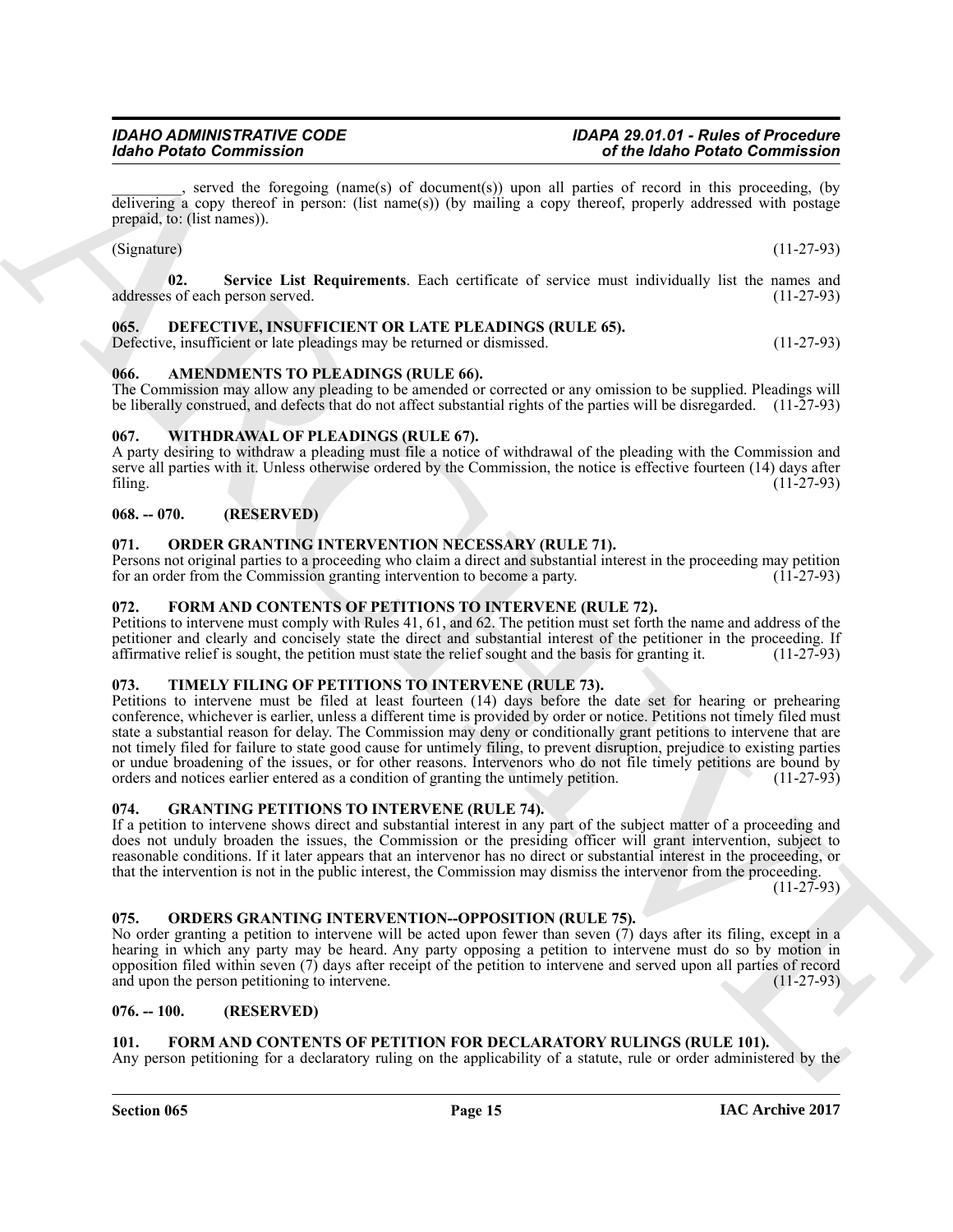Global Painto Commission<br>
states can be a state derivative of the state of the state of the state of the state of the state of the state of the state of the state of the state of the state of the state of the state of the agency must substantially comply with this rule. (11-27-93) **01.** Form. The petition shall: (11-27-93) **a.** Identify the petitioner and state the petitioner's interest in the matter; (11-27-93) **b.** State the declaratory ruling that the petitioner seeks; and (11-27-93)

<span id="page-15-7"></span>**c.** Indicate the statute, order, rule, or other controlling law, and the factual allegations upon which the petitioner relies to support the petition. (11-27-93)

<span id="page-15-8"></span>**02. Legal Assertions**. Legal assertions in the petition may be accompanied by citations of cases and/or statutory provisions

### <span id="page-15-10"></span><span id="page-15-0"></span>**102. NOTICE OF PETITION FOR DECLARATORY RULING (RULE 102).**

Notice of petition for declaratory ruling may be issued in a manner designed to call its attention to persons likely to be interested in the subject matter of the petition. (11-27-93) interested in the subject matter of the petition.

#### <span id="page-15-13"></span><span id="page-15-11"></span><span id="page-15-1"></span>**103. PETITIONS FOR DECLARATORY RULINGS TO BE DECIDED BY ORDER (RULE 103).**

**01. Final Agency Action**. The agency's decision on a petition for declaratory ruling on the applicability of any statute, rule or order administered by the agency is a final agency action decided by order. (11-27-93)

**02. Content**. The order issuing the declaratory ruling shall contain or must be accompanied by a nt containing the following paragraphs or substantially similar paragraphs: (11-27-93) document containing the following paragraphs or substantially similar paragraphs:

<span id="page-15-12"></span>

|  | This is a final agency action issuing a declaratory ruling. | $(11-27-93)$ |
|--|-------------------------------------------------------------|--------------|
|  |                                                             |              |

**b.** Pursuant to Sections 67-5270 and 67-5272, Idaho Code, any party aggrieved by this declaratory av appeal to district court by filing a petition in the District Court in the county in which: (11-27-93) ruling may appeal to district court by filing a petition in the District Court in the county in which:

|                  | A hearing was held:                |  | $(11-27-93)$ |
|------------------|------------------------------------|--|--------------|
| . .<br>-11.      | The declaratory ruling was issued; |  | $(11-27-93)$ |
| $\cdots$<br>111. | The party appealing resides; or    |  | $(11-27-93)$ |

iv. The real property or personal property that was the subject of the declaratory ruling is attached. (11-27-93)

**c.** This appeal must be filed within twenty-eight (28) days of the service date of this declaratory ee Section 67-5273, Idaho Code. (11-27-93) ruling. See Section  $67-5273$ , Idaho Code.

#### <span id="page-15-5"></span><span id="page-15-2"></span>**104. APPOINTMENT OF HEARING OFFICERS (RULE 104).**

A hearing officer is a person other than the agency head appointed to hear contested cases on behalf of the agency. Unless otherwise provided by statute or rule, hearing officers may be employees of the agency or independent contractors. Hearing officers may be (but need not be) attorneys. Hearing officers who are not attorneys should ordinarily be persons with technical expertise or experience in issues before the agency. The appointment of a hearing officer is a public record available for inspection, examination and copying. (11-27-93) officer is a public record available for inspection, examination and copying.

#### <span id="page-15-9"></span><span id="page-15-3"></span>**105. HEARING OFFICERS CONTRASTED WITH AGENCY HEAD (RULE 105).**

Agency heads are not hearing officers, even if they are presiding at contested cases. The term "hearing officer" as used in these rules refers only to officers subordinate to the agency head. (11-27-93) used in these rules refers only to officers subordinate to the agency head.

#### <span id="page-15-6"></span><span id="page-15-4"></span>**106. DISQUALIFICATION OF OFFICERS HEARING CONTESTED CASES (RULE 106).**

Pursuant to Section 67-5252, Idaho Code, hearing officers are subject to disqualification for bias, prejudice, interest,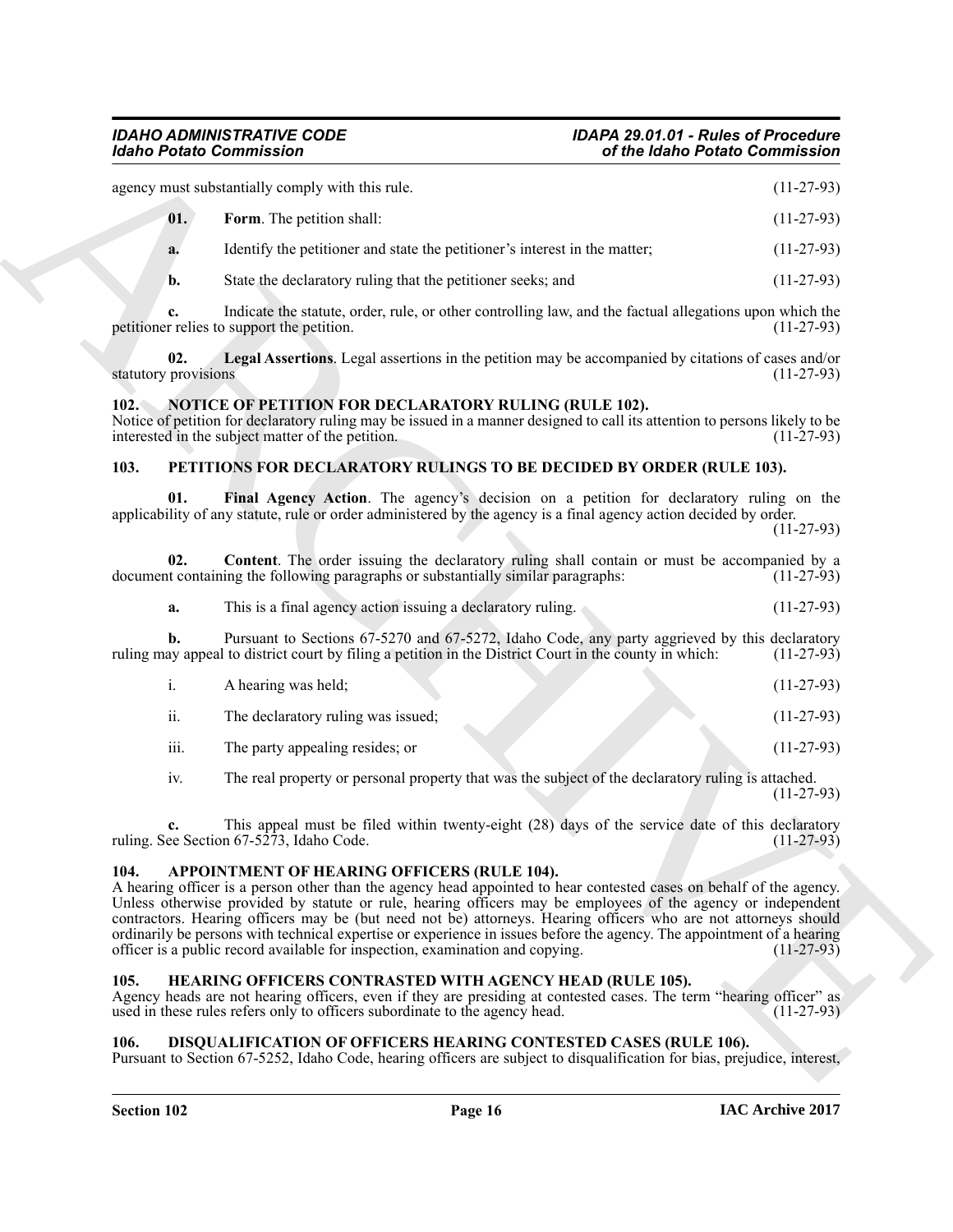Mode Printe Commissions in the transformation in a probability of the Mole Principle in the Mole Principle interaction (1) the Mole Principle interaction in the Mole Principle interaction in the mole Principle interaction substantial prior involvement in the case other than as a presiding officer, status as an employee of the agency, lack of professional knowledge in the subject matter of the contested case, or any other reason provided by law or for any cause for which a judge is or may be disqualified. Any party may promptly petition for the disqualification of a hearing officer after receiving notice that the officer will preside at a contested case or upon discovering facts establishing grounds for disqualification, whichever is later. Any party may assert a blanket disqualification for cause of all employees of the agency hearing the contested case, other than the agency head, without awaiting the designation by a presiding officer. A hearing officer whose disqualification is requested shall determine in writing whether to grant the petition for disqualification, stating facts and reasons for the hearing officer's determination. Disqualification of agency heads, if allowed, will be pursuant to Sections 59-704 and 67-5252(4), Idaho Code.

<span id="page-16-7"></span>(11-27-93)

# <span id="page-16-0"></span>**107. SCOPE OF AUTHORITY OF HEARING OFFICERS (RULE 107).**

The scope of hearing officers' authority may be restricted in the appointment by the agency. (11-27-93)

<span id="page-16-9"></span>**01.** Scope of Authority. Unless the agency otherwise provides, hearing officers have the standard authority, which is: (11-27-93) scope of authority, which is:

**a.** Authority to schedule cases assigned to the hearing officer, including authority to issue notices of prehearing conference and of hearing, as appropriate; (11-27-93)

**b.** Authority to schedule and compel discovery, when discovery is authorized before the agency, and e advance filing of expert testimony, when authorized before the agency; (11-27-93) to require advance filing of expert testimony, when authorized before the agency;

**c.** Authority to preside at and conduct hearings, accept evidence into the record, rule upon objections to evidence, and otherwise oversee the orderly presentations of the parties at hearing; and (11-27-93)

**d.** Authority to issue a written decision of the hearing officer, including a narrative of the proceedings before the hearing officer and findings of fact, conclusions of law, and recommended or preliminary orders by the hearing officer. (11-27-93) hearing officer.

<span id="page-16-8"></span>**02. Limitation**. The hearing officer's scope of authority may be limited from the standard scope, either in general, or for a specific proceeding. For example, the hearing officer's authority could be limited to scope Rule 107.01.c. (giving the officer authority only to conduct hearing), with the agency retaining all other authority. Hearing officers can be given authority with regard to the agency's rules as provided in Rule 110. (11-27-93) officers can be given authority with regard to the agency's rules as provided in Rule 110.

### <span id="page-16-5"></span><span id="page-16-1"></span>**108. PRESIDING OFFICER(S) (RULE 108).**

One or more members of the agency board, the agency director, or duly appointed hearing officers may preside at hearings as authorized by statute or rule. When more than one officer sits at hearing, they may all jointly be presiding officers or may designate one of them to be the presiding officer. (11-27-93) officers or may designate one of them to be the presiding officer.

### <span id="page-16-4"></span><span id="page-16-2"></span>**109. CHALLENGES TO STATUTES (RULE 109).**

A hearing officer in a contested case has no authority to declare a statute unconstitutional. However, when a court of competent jurisdiction whose decisions are binding precedent in the state of Idaho has declared a statute unconstitutional, or when a federal authority has preempted a state statute or rule, and the hearing officer finds that the same state statute or rule or a substantively identical state statute or rule that would otherwise apply has been challenged in the proceeding before the hearing officer, then the hearing officer shall apply the precedent of the court or the preemptive action of the federal authority to the proceeding before the hearing officer and decide the proceeding before the hearing officer in accordance with the precedent of the court or the preemptive action of the federal authority. (11-27-93) federal authority.

#### <span id="page-16-6"></span><span id="page-16-3"></span>**110. REVIEW OF RULES (RULE 110).**

When an order is issued by the agency head in a contested case, the order may consider and decide whether a rule of that agency is within the agency's substantive rule-making authority or whether the rule has been promulgated according to the proper procedure. The agency head may delegate to a hearing officer the authority to recommend a decision on issues of whether a rule is within the agency's substantive rule-making authority or whether the rule has been promulgated according to proper procedure or may retain all such authority itself. (11-27-93) been promulgated according to proper procedure or may retain all such authority itself.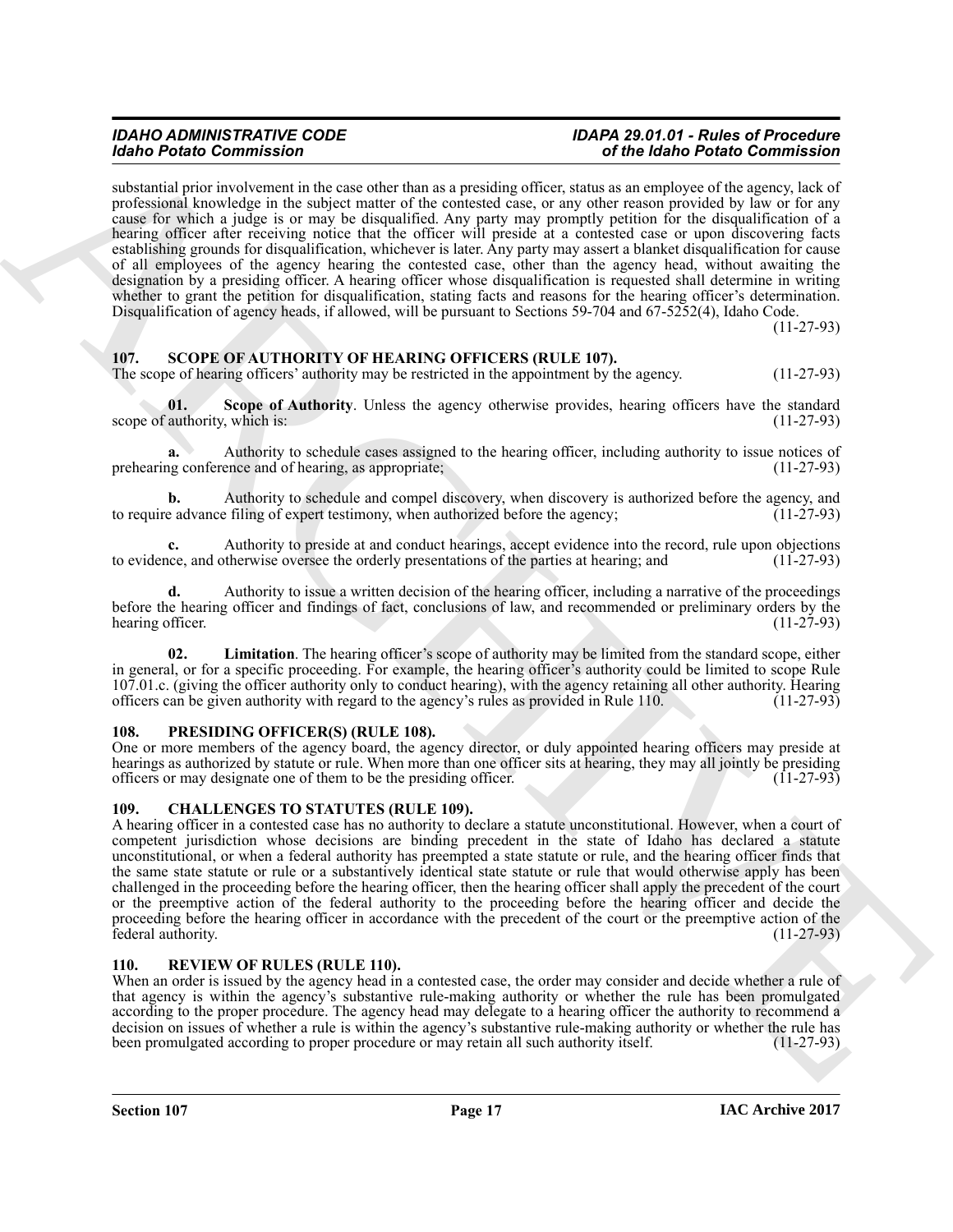### <span id="page-17-9"></span><span id="page-17-0"></span>**111. EX PARTE COMMUNICATIONS (RULE 111).**

More Protocol and South CASTENTID)<br>
The EX CARRE COMMUNICATION (IRLEATED)<br>
Units received the control and specified more protocol and specified more to the specified more and the specified more of the specified more to th Unless required for the disposition of a matter specifically authorized by statute to be done exparte, a presiding officer serving in a contested case shall not communicate, directly or indirectly, regarding any substantive issue in the contested case with any party, except upon notice and opportunity for all parties to participate in the communication. The presiding officer may communicate exparte with a party concerning procedural matters (e.g., scheduling). Exparte communications from members of the general public not associated with any party are not required to be reported by this rule. However, when a presiding officer has received a written exparte communication regarding any substantive issue from a party or representative of a party during a contested case, the presiding officer shall place a copy of the communication in the file for the case and distribute a copy of it to all parties of record or order the party providing the written communication to serve a copy of the written communication upon all parties of record. Written communications from a party showing service upon all other parties are not exparte communications. (11-27-93)

### <span id="page-17-1"></span>**112. -- 200. (RESERVED)**

### <span id="page-17-15"></span><span id="page-17-2"></span>**201. SCOPE OF MODIFIED PROCEDURE (RULE 201).**

The Commission may preliminarily find that the public interest may not require a hearing to consider the issues presented in a proceeding and that the proceeding may be processed under modified procedure, i.e., by written submissions rather than by hearing. (11-27-93) submissions rather than by hearing.

### <span id="page-17-10"></span><span id="page-17-3"></span>**202. NOTICE OF MODIFIED PROCEDURE (RULE 202).**

**01.** Notice of Modified Procedure. When the Commission finds that it may not be in the public o hold a hearing in a matter, notice of modified procedure will be issued. It will: (11-27-93) interest to hold a hearing in a matter, notice of modified procedure will be issued. It will:

- <span id="page-17-12"></span>**a.** Describe the issues presented in the proceeding; (11-27-93)
- **b.** Summarize the moving party's justification for the proposed changes and its position; (11-27-93)

**c.** State that the Commission finds that it may be in the public interest not to hold a hearing in the proceeding and will not do so unless it receives written protests or comments opposing the use of modified procedure<br>and stating reasons why modified procedure should not be used: and (11-27-93) and stating reasons why modified procedure should not be used; and

<span id="page-17-11"></span>**d.** Establish the deadline for filing written protests or comments with the Commission. (11-27-93)

**02. Distribution of Notice**. Copies of the notice of modified procedure will be mailed to all interested persons located within the territorial scope of the application, petition or complaint whose readers, citizens or members may be affected by the proceedings and to all parties. Unless otherwise provided by the notice of modified procedure, all interested persons will have at least twenty-one (21) days from the date of the notice to file a written protest or comment. (11-27-93) protest or comment.

#### <span id="page-17-13"></span><span id="page-17-4"></span>**203. PROTESTS AND COMMENTS (RULE 203).**

Any person affected by the proposal of the moving party may file a written protest, support or comment before the deadline of the notice of modified procedure. Protests, supports and comments must contain a statement of the reasons for the protest, support or comment, but need not ask for a hearing. Persons desiring a hearing must specifically request a hearing in their written protests or comments. (11-27-93) specifically request a hearing in their written protests or comments.

### <span id="page-17-8"></span><span id="page-17-5"></span>**204. ACTION BY COMMISSION (RULE 204).**

If no protests, supports or comments are received within the deadline, the Commission may consider the matter and enter its order without a hearing. If protests, supports or comments are filed within the deadline, the Commission will consider them and may set the matter for hearing or may decide the matter and issue its order on the basis of the written positions before it. (11-27-93) written positions before it.

### <span id="page-17-6"></span>**205. -- 210. (RESERVED)**

### <span id="page-17-14"></span><span id="page-17-7"></span>**211. PURPOSES OF PREHEARING CONFERENCES (RULE 211).**

The Commission may by order or notice issued to all parties and to all interested persons as defined in Rule 39 convene a prehearing conference for the purposes of formulating or simplifying the issues, obtaining concessions of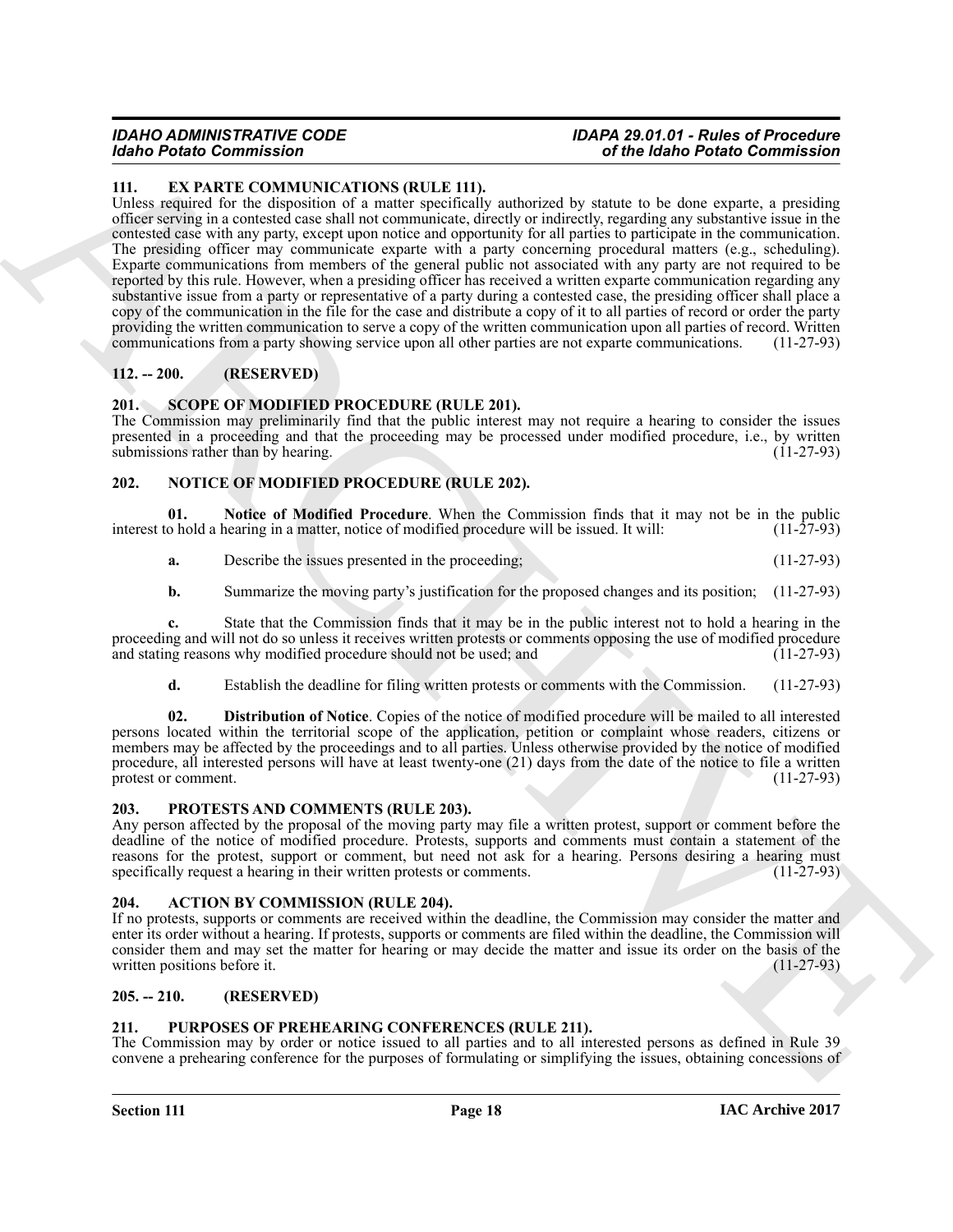fact or of identification documents to avoid unnecessary proof, scheduling discovery, arranging for the exchange of proposed exhibits or prepared testimony, limiting witnesses, scheduling hearings, establishing procedure at the hearings, discussing settlement offers or making settlement offers, and addressing other matters that may expedite orderly conduct and disposition of the proceeding or its settlement. (11-27-93)

### <span id="page-18-16"></span><span id="page-18-0"></span>**212. NOTICE OF PREHEARING CONFERENCES (RULE 212).**

Notice of the place, date and hour of a prehearing conference will be served at least fourteen (14) days before the time set for the conference, unless the Commission finds by order that the public necessity requires the conference to be held earlier. Notices for prehearing conferences must contain the same information as notices of hearing with regard to the Commission's obligations under the Americans with Disabilities Act. See Rule 242. (11-27-93)

# <span id="page-18-18"></span><span id="page-18-1"></span>**213. RECORD OF CONFERENCE (RULE 213).**

Mode Proteins Commissions of the state of the state of the Molecule (and Molecule The Commissions of the Molecule Theorem (and Molecule The Commissions of the Commissions of the Commissions of the Commissions of the Comm Prehearing conferences may be held formally (on the record) or informally (off the record) before or in the absence of a Commissioner or hearing examiner, according to order or notice. Agreements by the parties to the conference may be recorded by the reporter during formal conferences or may be reduced to writing and filed with the Commission Secretary after formal or informal conferences. (11-27-93)

# <span id="page-18-17"></span><span id="page-18-2"></span>**214. ORDERS RESULTING FROM PREHEARING CONFERENCES (RULE 214).**

The Commission may issue a prehearing order or notice based upon the results of the agreements reached at a prehearing conference. The order or notice will bind all persons who could have participated in the prehearing conference, but did not, and all those who later file untimely interventions. A prehearing order will control the course of subsequent proceedings unless modified by the Commission for good cause. (11-27-93) of subsequent proceedings unless modified by the Commission for good cause.

# <span id="page-18-8"></span><span id="page-18-3"></span>**215. FACTS DISCLOSED (RULE 215).**

Facts disclosed, offers made and all other aspects of negotiation (except agreements reached) in prehearing conferences are privileged and are not part of the record. Except by agreement, facts disclosed cannot be used against participating parties, before the Commission or elsewhere, unless proved by independent evidence. Offers made and other aspects of negotiations or settlement other than a final agreement itself are privileged. (11-27-93) other aspects of negotiations or settlement other than a final agreement itself are privileged.

# <span id="page-18-4"></span>**216. -- 220. (RESERVED)**

# <span id="page-18-9"></span><span id="page-18-5"></span>**221. KINDS AND SCOPE OF DISCOVERY LISTED (RULE 221).**

The kinds of discovery recognized and authorized by these rules are: (11-27-93)

<span id="page-18-12"></span><span id="page-18-10"></span>**01. Depositions**. The kinds of discovery recognized and authorized by these rules are depositions. (11-27-93)

**02. Discovery Requests**. The kinds of discovery recognized and authorized by these rules are on requests or written interrogatories. (11-27-93) production requests or written interrogatories.

**03.** Requests for Admissions. The kinds of discovery recognized and authorized by these rules are for admission. (11-27-93) requests for admission.

<span id="page-18-15"></span><span id="page-18-14"></span><span id="page-18-13"></span><span id="page-18-11"></span>**04. Subpoenas**. The kinds of discovery recognized and authorized by these rules are subpoenas.

(11-27-93)

**05. Statutory Examination**. The kinds of discovery recognized and authorized by these rules are statutory examination and audit. (11-27-93)

**06. Discovery -- Applicability of Idaho Code of Civil Procedure**. Unless otherwise provided by these rules, order, or notice, the scope and procedure of discovery, other than statutory examination and audit, is governed by the Idaho Rules of Civil Procedure. (See Idaho Rule of Civil Procedure 26(b)). (11-27-93)

### <span id="page-18-7"></span><span id="page-18-6"></span>**222. DISCOVERY AUTHORIZED (RULE 222).**

The Commission, individual Commissioners, and all parties to a proceeding have a right of discovery of all other parties to a proceeding. The Commission may by order authorize or compel necessary discovery not listed in these rules. (11-27-93) rules. (11-27-93)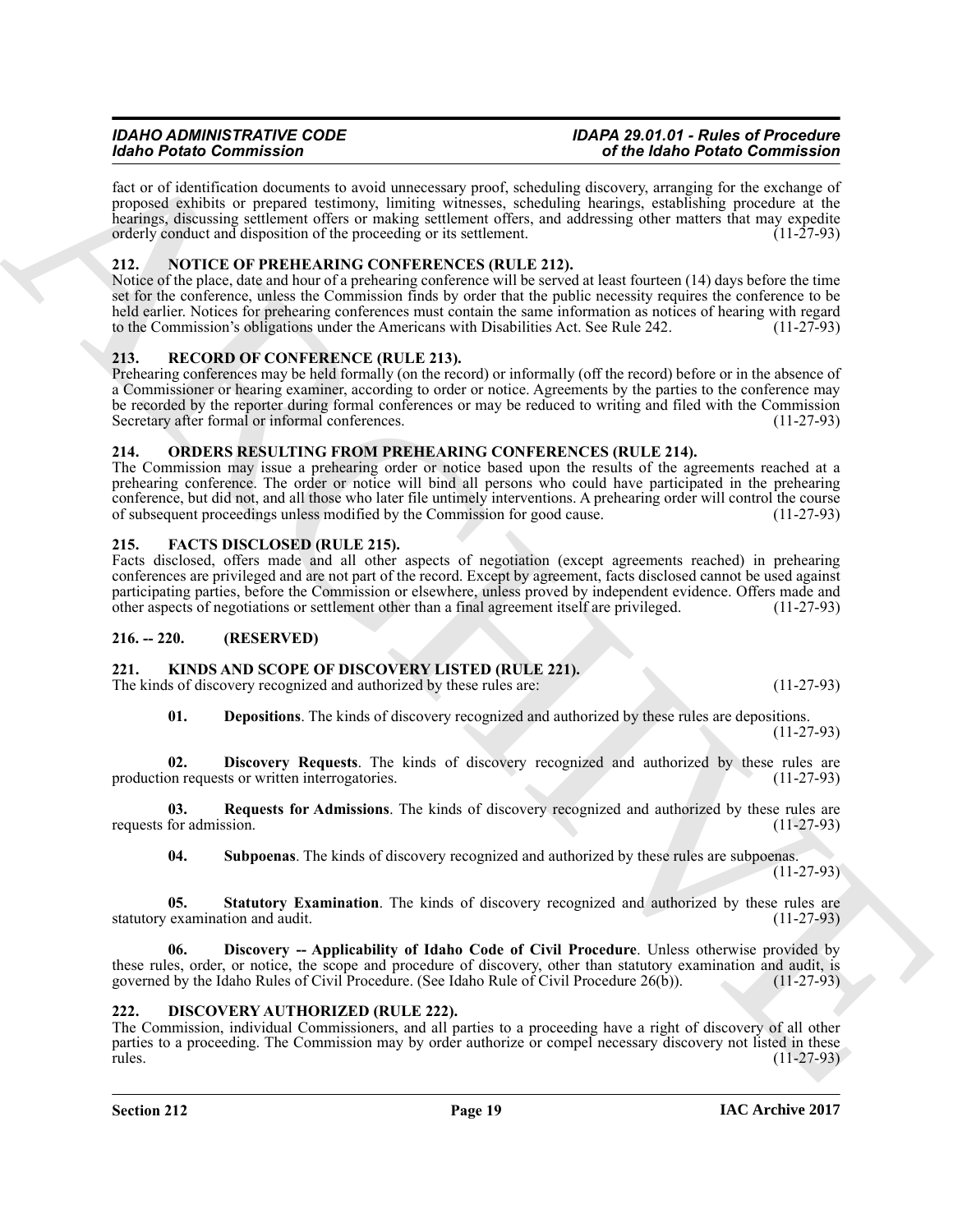#### <span id="page-19-10"></span><span id="page-19-0"></span>**223. RIGHTS TO DISCOVERY RECIPROCAL (RULE 223).**

All parties to a proceeding and the Commission Staff have a right of discovery of all other parties to the proceeding and the Commission Staff according to these rules. The Commission may by order direct further discovery not provided by these rules. (11-27-93) provided by these rules.

#### <span id="page-19-4"></span><span id="page-19-1"></span>**224. DEPOSITIONS (RULE 224).**

Depositions may be taken in accordance with the Idaho Rules of Civil Procedure for any purpose allowed by statute, Idaho Rule of Civil Procedure, rule of the Commission, order or notice. Depositions may be taken of expert witnesses notwithstanding contrary provisions of the Idaho Rules of Civil Procedure. Depositions rather than production requests or written interrogatories should be used to obtain statements of opinion or policy not previously written or published. Unless otherwise provided by order or notice or agreed to by the deponent or the deponent's attorney, notice of deposition must be given at least seven (7) days before deposition is taken. (11-27-93) notice of deposition must be given at least seven  $(7)$  days before deposition is taken.

#### <span id="page-19-5"></span><span id="page-19-2"></span>**225. PRODUCTION REQUESTS OR WRITTEN INTERROGATORIES AND REQUESTS FOR ADMISSION (RULE 225).**

<span id="page-19-9"></span>**01. When Requests May Be Used**. Production requests or written interrogatories and requests for admission may be taken in accordance with the Idaho Rules of Civil Procedure for any purpose allowed by statute, Idaho Rule of Civil Procedure, rule of the Commission, order or notice, except: (11-27-93) Idaho Rule of Civil Procedure, rule of the Commission, order or notice, except:

**a.** Production requests or written interrogatories should not be used to obtain statements of opinion or ot previously written or published and may be objected to on that ground; and (11-27-93) policy not previously written or published and may be objected to on that ground; and

<span id="page-19-6"></span>**b.** Requests for admission concerning a matter of opinion or policy or the application of law, order or rule to fact may be denied generally and the reasons for denial required to be discovered by deposition rather than by request for admission, but a request for admission on any matter of opinion or policy or application of law to fact on an uncontested matter must be answered. an uncontested matter must be answered.

Globa Penins Commission  $\sim$  and Malno Penins Commission  $\sim$  and Malno Penins Commission 233.<br>
233. BEFOIRS DEVEL EN ENCORE EN ENTERNATION (ELLE EDS)<br>
(a) Horses Process (a) Horses Process Profile the Commission 249, by **02. Form of Requests**. The caption of a production request or written interrogatory and of a request for admission must identify the party making the request or interrogatory, the party to whom the request or interrogatory is directed, and the number of the request or interrogatory to that party. Separate questions within a production request or written interrogatory or within a request for admission must be numbered consecutively within the request or interrogatory and consecutively with earlier production requests or written interrogatories and requests for admission, respectively, from the same party submitting the questions to the same party answering them. For example, if the last question of the Third Production Request of the Commission Staff to XYZ Company is numbered thirty-three (33), the first question of the Fourth Production Request of the Commission Staff to XYZ Company must be numbered thirty-four (34). But, if the Staff's next production request is its first to intervenor ABC Company, that request must begin with question one to that intervenor. (11-27-93) request must begin with question one to that intervenor.

<span id="page-19-8"></span>**03. Time for Objection and Answer**. Unless otherwise provided by order, notice, or these rules, or pursuant to agreement with or acquiescence of the answering party, parties have at minimum fourteen (14) days to object or explain why a question cannot be answered according to this rule and twenty-eight (28) days to answer.

(11-27-93)

<span id="page-19-7"></span>**04. Numbers of Requests**. The number of production requests or written interrogatories and of requests for admission and individual questions or subparts in them may be limited by order, notice or rule of the Commission, but are not limited by the provisions of the Idaho Rules of Civil Procedure. (11-27-93)

### <span id="page-19-11"></span><span id="page-19-3"></span>**226. SUBPOENAS (RULE 226).**

**Issuance of Subpoenas**. Upon a motion in writing, or upon a Commissioner's own initiative ny Commissioner or the Commission's Secretary may issue subpoenas: (11-27-93) without motion, any Commissioner or the Commission's Secretary may issue subpoenas:

<span id="page-19-12"></span>

|  | Requiring the attendance of a witness from any place in Idaho; | $(11-27-93)$ |
|--|----------------------------------------------------------------|--------------|
|--|----------------------------------------------------------------|--------------|

**b.** The production of documents from any place in Idaho; or (11-29-93)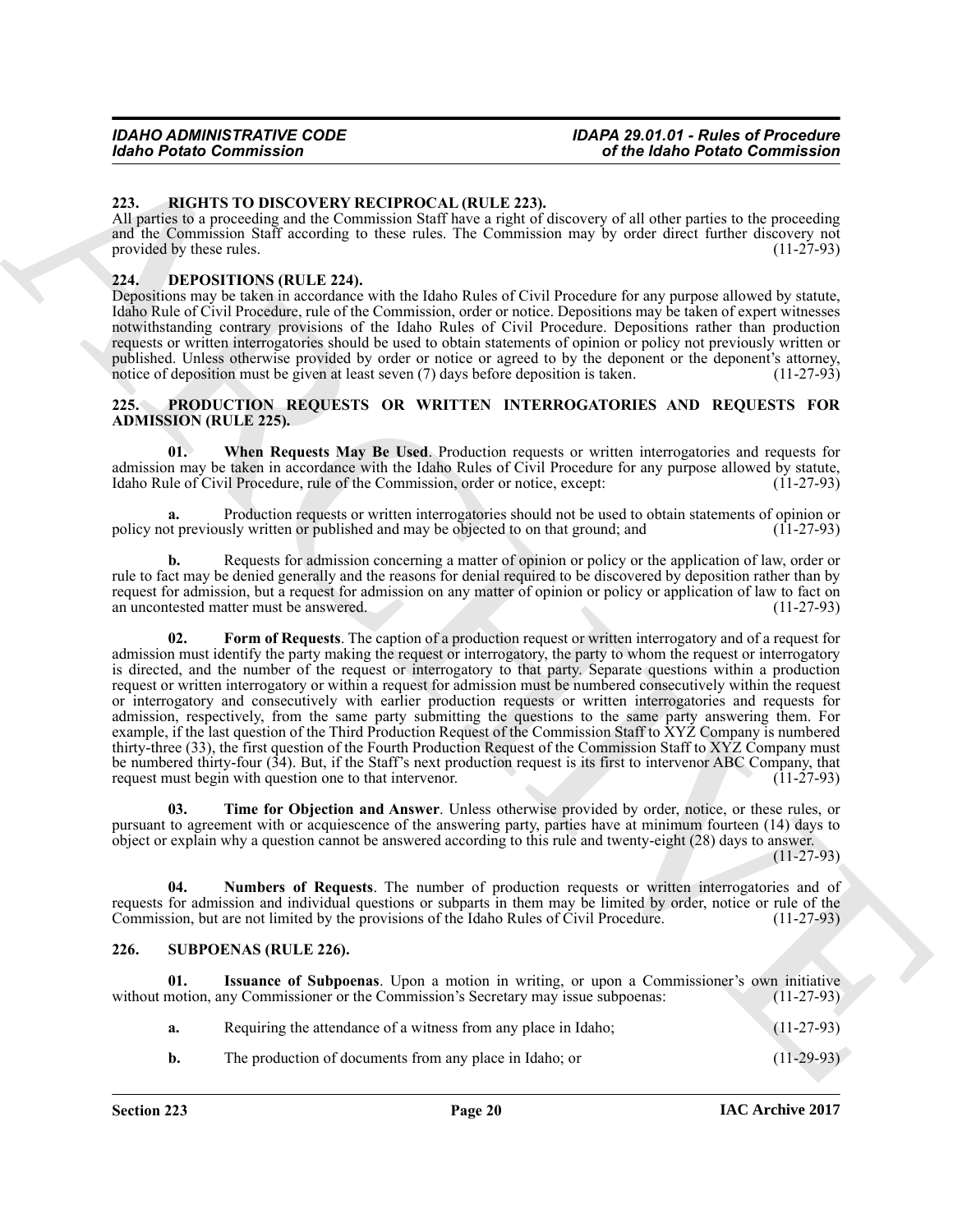**c.** The production of any books, accounts, papers or records of a licensee kept within or without Idaho to any designated place of deposition, hearing or investigation for the purpose of taking testimony or examining documents before the Commission. a Commissioner or hearing examiner. (11-27-93) documents before the Commission, a Commissioner or hearing examiner.

<span id="page-20-9"></span>**02. Witness or Travel Fees**. A party's motion to issue a subpoena must be accompanied by a statement that the party will tender to the subpoenaed person all fees required by statute and rules if the subpoena is issued.

(11-27-93)

**Motions to Quash**. The Commission upon motion to quash made promptly, and in any event, comply with the subpoena, may: (11-27-93) before the time to comply with the subpoena, may:

<span id="page-20-8"></span>

<span id="page-20-7"></span>**b.** Condition denial of the motion to quash upon reasonable terms. (11-27-93)

#### <span id="page-20-0"></span>**227. STATUTORY EXAMINATION AND AUDIT -- CONTRASTED WITH OTHER DISCOVERY (RULE 227).**

Statutory examination and audit refers to the right of the Commission, an individual Commissioner, or an authorized member of the Commission Staff to review and inspect the books, records and premises of licensee pursuant to statute. This right of statutory examination and audit is independent of any right of discovery in formal proceedings and may be exercised whether or not a licensee is party to a formal proceeding before the Commission. Information obtained from statutory examination and audit may be used in formal proceedings or for any other regulatory purpose. The rights of deposition, production request or written interrogatory, request for admission, and subpoenas can be used by parties only in connection with formal proceedings before the Commission. (11-27-93)

#### <span id="page-20-3"></span><span id="page-20-1"></span>**228. ANSWERS TO PRODUCTION REQUESTS OR WRITTEN INTERROGATORIES AND TO REQUESTS FOR ADMISSION (RULE 228).**

<span id="page-20-5"></span>**01. When Answers Not Filed**. Answers to production requests or written interrogatories and to for admission need not be filed and served in the following circumstances: (11-27-93) requests for admission need not be filed and served in the following circumstances:

**a.** Voluminous answers may be filed in a depository designated and agreed to by the parties or designated by the Commission, and an explanation notifying the parties of the availability of the answers at the depository must be filed and served in their stead. (11-27-93) depository must be filed and served in their stead.

<span id="page-20-4"></span>**b.** Answers involving data compiled by computer may be transmitted in computer-readable form (e.g., by magnetic tape or other means) to the party requesting them and to all other parties requesting them in similar computer-readable forms and an explanation notifying the parties of their distribution must be filed and served in their stead. (11-27-93) their stead.  $(11-27-93)$ 

Globa Penins Commission<br>
Carl The probability that American control and the probability of the state of the probability of the state of the state of the state of the state of the state of the state of the state of the sta **02. Filing of Answers**. Except as provided in Subsection 228.01, answers to production requests or written interrogatories and to requests for admission must restate in full each question asked, then state in full the party's response to the question and the persons who will be able to answer questions about or sponsor the answer at hearing. Answers to production requests or interrogatories need not be separately answered under oath by each person preparing the party's response to the question or each witness who will be able to answer questions about or sponsor the answer, but instead can be generally subscribed by the party's representative. The restatement of the question and its accompanying answer must begin on a new page whenever the preceding answer refers to other documents or whenever the preceding question in the particular production request or written interrogatory is not answered in full in that document. answered in full in that document.

### <span id="page-20-6"></span><span id="page-20-2"></span>**229. FILING AND SERVICE OF DISCOVERY AND RELATED DOCUMENTS (RULE 229).**

Two (2) legible copies of notices of deposition, production requests or written interrogatories, requests for admission, answers to production requests or written interrogatories, answers to requests for admission, explanations in lieu of answers under Rule 228.01, and objections to discovery must be filed with the Commission Secretary and copies served on all parties according to Rules 61, 62, 63, and 64, except that the Staff by letter to the parties may request that additional copies be filed. (11-27-93) that additional copies be filed.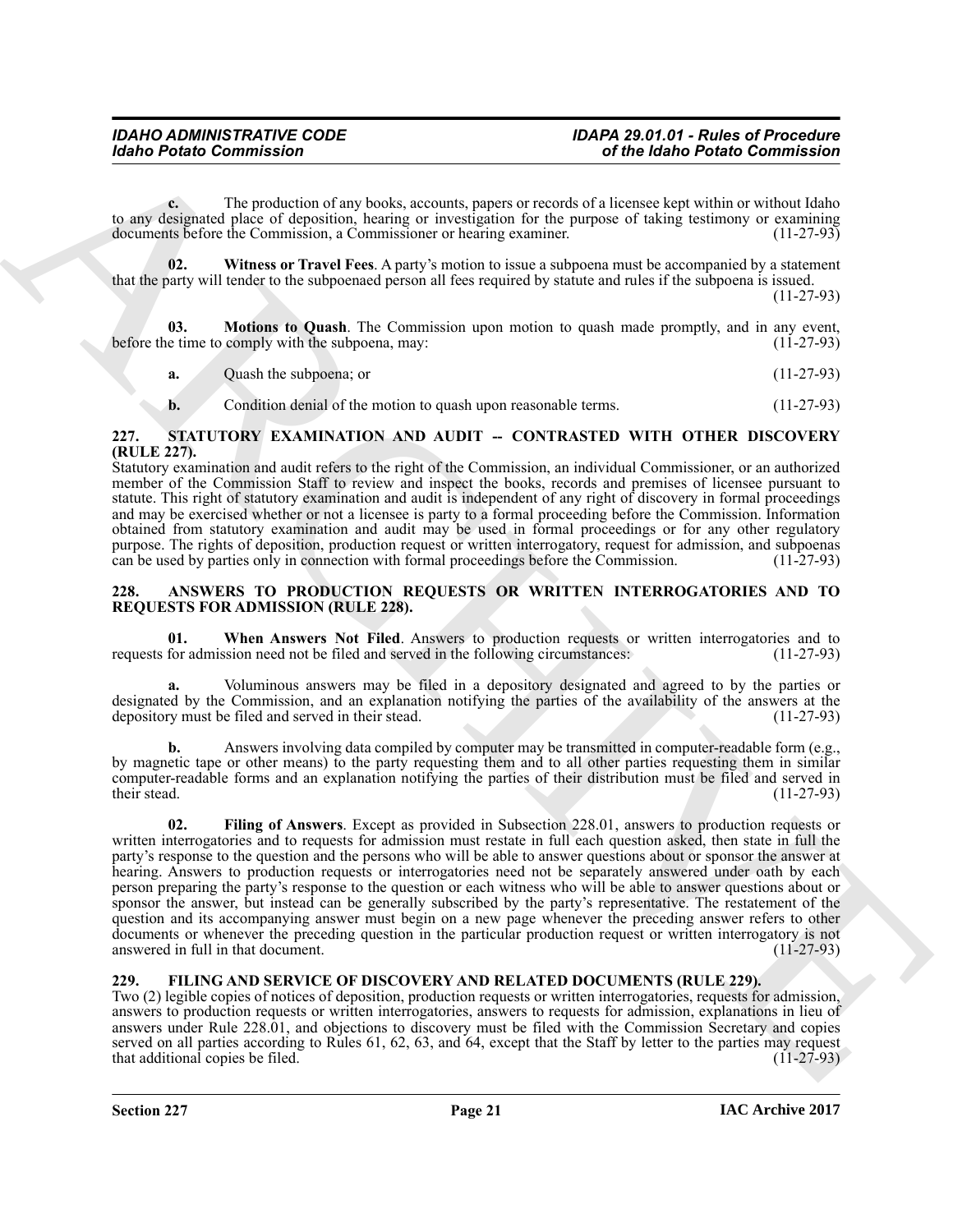#### <span id="page-21-2"></span><span id="page-21-0"></span>**230. EXHIBIT NUMBERS -- PREPARED TESTIMONY AND EXHIBITS (RULE 230).**

The Commission Secretary assigns exhibit numbers to each party. Applicants, petitioners, or complainants are assigned exhibit nos. 1-100. If the Commission is complainant, the Staff is assigned exhibit nos. 1-100. In all other cases, the Staff is assigned exhibit nos. 101-200. Respondents and intervenors are assigned exhibit nos. 201-300, 301- 400, etc., as they make their first pleading, but the lower series are reserved first for respondents, then for intervenors.<br>These assigned numbers should be used in all prepared testimony. (11-27-93) These assigned numbers should be used in all prepared testimony.

#### <span id="page-21-3"></span><span id="page-21-1"></span>**231. PREPARED TESTIMONY AND EXHIBITS (RULE 231).**

**01.** Prepared Testimony May Be Required. Order, notice or rule may require a party or parties to repared testimony and exhibits to be presented at hearing. (11-27-93) submit prepared testimony and exhibits to be presented at hearing.

#### <span id="page-21-6"></span><span id="page-21-4"></span>**02. Format for Prepared Testimony**. (11-27-93)

**a.** Prepared testimony and exhibits must be accompanied by a cover sheet showing the case caption

and case title, the person testifying, the party for whom the testimony is offered, and the nature of the testimony (direct, rebuttal, etc.).  $(direct,$  rebuttal, etc.).

**b.** The first page of prepared testimony should contain testimony only (i.e., it should begin with the stion to the witness and not repeat the information on the cover page). (11-27-93) first question to the witness and not repeat the information on the cover page).

**c.** Prepared testimony must be submitted on white eight and one-half inch by eleven  $(8-1/2 \times 11)$  inch paper, be double-spaced (except for quoted material and tables or other collections of numerical data), and contain no more than ten (10) characters per inch and no more than twenty-five (25) lines of double-spaced testimony per page.  $(11-27-93)$ 

**d.** Each line of prepared testimony must be numbered at the left margin (except single spaced quotations or tables of numerical data, which may be numbered at the left margin as though they were double spaced). Each page of testimony must have a one and one-half (1 1/2) inch left margin that will allow the page to be bound on its left side without obscuring the printed material. Indentations for paragraphing and for "Q" and "A" must<br>be seven (7) spaces. (11-27-93) be seven  $(7)$  spaces.

**e.** Each page of prepared testimony must be numbered at the lower right corner and must be blank in the center of the bottom margin to allow the reporter to insert transcript page numbers there. Each page of prepared testimony must have at least a one-inch top and bottom margin. (11-27-93) testimony must have at least a one-inch top and bottom margin.

**f.** Each page of prepared testimony must contain the witness's surname followed by the designation "Di" (signifying direct testimony) or "Di-Reb" (signifying direct testimony on rebuttal) and the name of the party sponsoring the testimony printed in the lower right margin. For example, the marginal notation on page 5 of the testimony of the witness Lynn Accountant of ABC Company would be: testimony of the witness Lynn Accountant of ABC Company would be:

5

#### <span id="page-21-7"></span>Accountant, Di; ABC Company (11-27-93)

Globa Petrio Commission<br>
2. Column N. VABICAL PETRIAUD TESTINONY AND WANTER (1412) 2008.<br>
The Commission control of the Column N. VABICA PETRIAUS (142) 2008.<br>
The Commission Column N. VABICA COMMISS (1412) 2008. Applicati **03. References to Exhibits**. All references to exhibits in prepared testimony must refer to the exhibits by their number as assigned by the Commission Secretary. Exhibits accompanying prepared testimony must be consecutively numbered from the first exhibit number assigned to the party by the Commission Secretary if the party has not previously identified exhibits, or from the highest exhibit number previously identified by that party. Exhibits must be filed on eight and one-half inch by eleven inch paper unless it is impractical to make them that size. Exhibits accompanying prepared testimony must comply with Rule 267. accompanying prepared testimony must comply with Rule 267.

<span id="page-21-5"></span>**04. Number of Copies -- Filing and Service**. Unless otherwise provided by order, notice or agreement of the parties, three (3) legible copies of prepared testimony and exhibits must be filed with the Commission Secretary and copies filed on all parties pursuant to Rules 61, 62, 63 and 64 at least fourteen (14) days before the hearing at which they will be presented. The original, if there is an original, or one of the copies, if there is not, must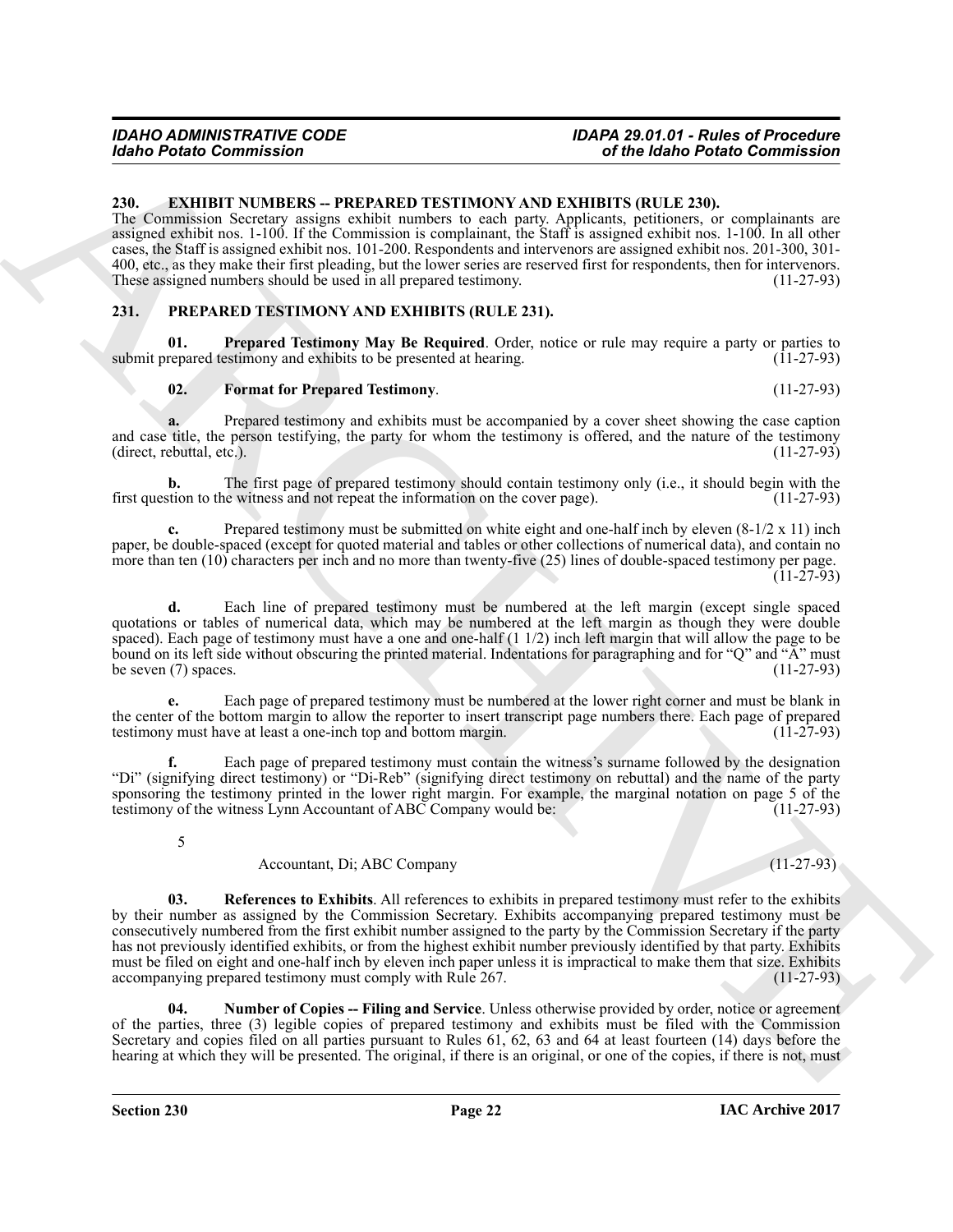# *IDAHO ADMINISTRATIVE CODE IDAPA 29.01.01 - Rules of Procedure*

# *Idaho Potato Commission of the Idaho Potato Commission*

be specifically designated as the reporter's copy by cover sheet, attached note or otherwise, and be included with the copies filed with the Commission Secretary. In special circumstances, notice or order may provide that the reporter's copy of prepared testimony and exhibits be served directly on the reporter rather than the Commission Secretary.

 $(11 - 27 - 93)$ 

<span id="page-22-13"></span>**05. Computer-Readable Copies of Testimony**. In addition to the paper copies of prepared testimony, the Commission Secretary may also require some or all of the prepared testimony to be submitted to the secretary or the reporter in computer-readable ASCII format. (11-27-93)

# <span id="page-22-14"></span><span id="page-22-0"></span>**232. SANCTIONS FOR FAILURE TO OBEY ORDER COMPELLING DISCOVERY (RULE 232).**

The Commission may impose all sanctions recognized by the Potato Commission Law for failure to comply with an order compelling discovery. (11-27-93) order compelling discovery.

#### <span id="page-22-7"></span><span id="page-22-1"></span>**233. ASSERTIONS THAT DISCOVERED MATERIAL IS NOT AVAILABLE FOR PUBLIC INSPECTIONS (RULE 233).**

More President Commission in the system of the system of the More President Commission in the Commission of the Commission of the Commission of the Commission of the Commission of the Commission of the Commission of the Whenever any party to a request for discovery believes that material otherwise discoverable is protected by statute or rule of law from inspection, examination or copying by the general public, the attorney or other representative of the party designated by Rule 41 for the person asserting the material is protected by law from inspection, examination or copying must state that the answer or some portion of it is protected, citing the specific statute or other legal authority for that position. When an answer contains material, some of which is protected by law from public inspection, examination and copying and some of which is not, the protected material must be specifically identified. The attorney's or other representative's assertion constitutes a representation the representative is familiar with the material claimed not to be available for public inspection, examination and copying and in good faith believes there is a basis in law for that claim. All material for which no assertion of protection against public inspection, examination and copying is made will be placed in files available for public inspection. (11-27-93) and copying is made will be placed in files available for public inspection.

#### <span id="page-22-6"></span><span id="page-22-2"></span>**234. ASSERTION OF RIGHT AGAINST SELF-INCRIMINATION AT HEARING -- IMMUNITY (RULE 234).**

At hearing or during discovery any person may assert the right not to testify or not to produce documents upon the ground that the testimony or production of documents may tend to incriminate the person. (11-27-93) ground that the testimony or production of documents may tend to incriminate the person.

### <span id="page-22-3"></span>**235. -- 240. (RESERVED)**

### <span id="page-22-9"></span><span id="page-22-4"></span>**241. NOTICE OF HEARING (RULE 241).**

<span id="page-22-12"></span>**01.** Timing of Notice. Notice of the place, date and hour of hearing will be served at least fourteen (14) days, or in the case of formal complaints, twenty-one (21) days, before the time set for hearing, unless the Commission finds by order that the public necessity requires the hearing to be held earlier. (11-27-93) Commission finds by order that the public necessity requires the hearing to be held earlier.

<span id="page-22-10"></span>**02. Contents of Notice**. Notices must comply with Rule 242's requirements. Notices must list the names of the parties (or the lead parties if the parties are too numerous to name), the case number, and the name of the hearing officer who will conduct the hearing if the case will not be heard by one or more Commissioners. If no document previously issued by the Commission has listed the legal authority of the Commission to conduct the hearing, the notice of hearing must do so. The notice of hearing shall state that the hearing will be conducted under these rules of procedure and inform the parties where they may read or obtain a copy. (11-27-93) these rules of procedure and inform the parties where they may read or obtain a copy.

<span id="page-22-11"></span>**03. Locations of Hearing**. Hearings may be held in Eagle, Idaho, or at other places designated by notice or order. (4-2-08)

# <span id="page-22-8"></span><span id="page-22-5"></span>**242. FACILITIES AT OR FOR HEARING AND ADA REQUIREMENTS (RULE 242).**

All hearings must be held in facilities meeting the accessibility requirements of the Americans with Disabilities Act (ADA). All notices of hearing must inform the parties that the hearing will be conducted in facilities meeting the accessibility requirements of the Americans with Disabilities Act. All notices of hearing must inform the parties and other persons notified that if they require assistance of the kind that the Commission is required to provide under the Americans with Disabilities Act (e.g., sign language interpreters, Braille copies of documents) in order to participate in or understand the hearing, the Commission will supply that assistance upon request made seven (7) days before hearing. hearing. (11-27-93) (11-27-93)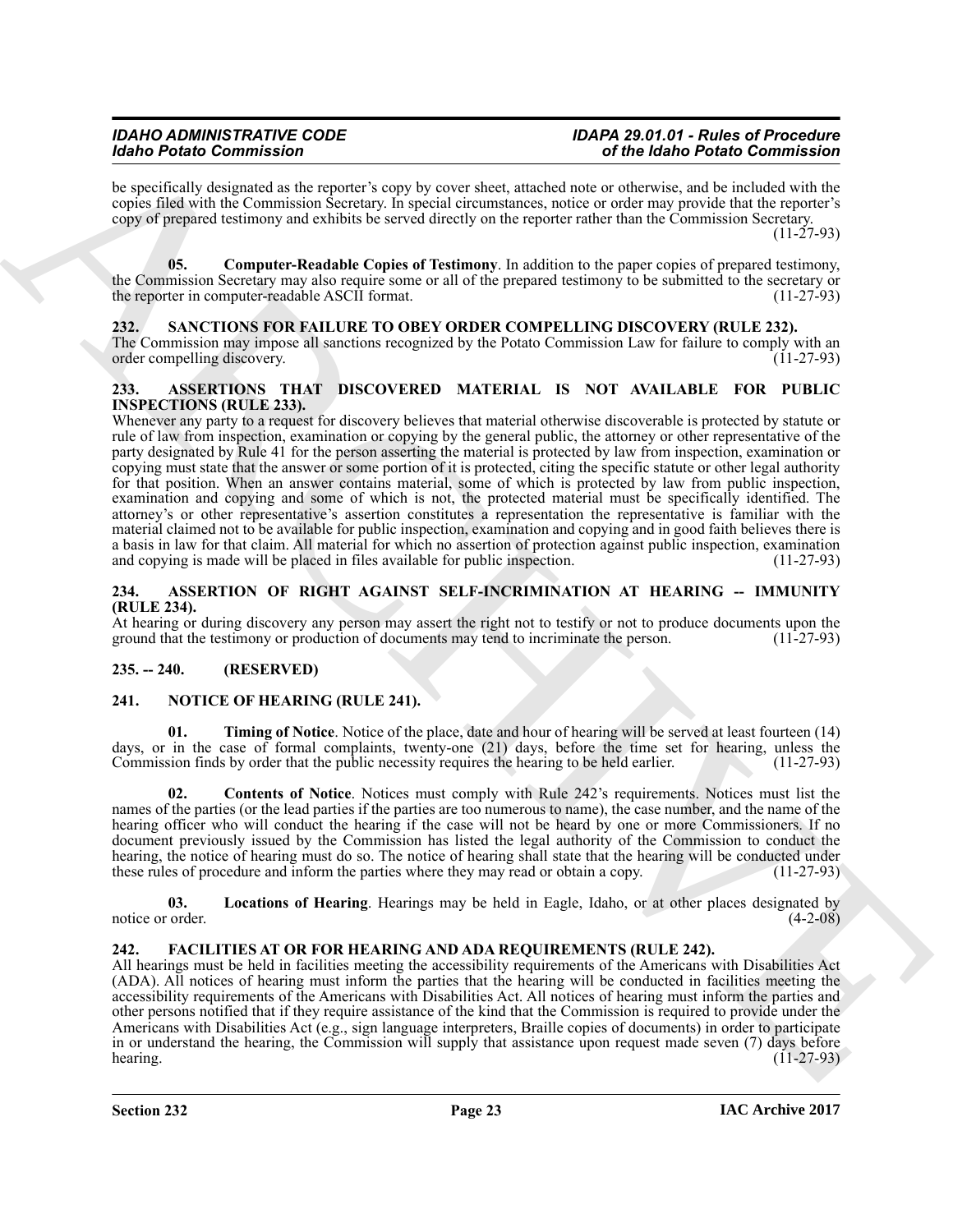#### <span id="page-23-10"></span><span id="page-23-0"></span>**243. HOW HEARINGS ARE HELD (RULE 243).**

#### <span id="page-23-7"></span><span id="page-23-1"></span>**244. CONDUCT AT HEARINGS (RULE 244).**

#### <span id="page-23-8"></span><span id="page-23-2"></span>**245. CONFERENCE AT HEARING (RULE 245).**

#### <span id="page-23-13"></span><span id="page-23-3"></span>**246. PRELIMINARY PROCEDURE AT HEARING (RULE 246).**

#### <span id="page-23-9"></span><span id="page-23-4"></span>**247. CONSOLIDATION OF PROCEEDINGS (RULE 247).**

#### <span id="page-23-14"></span><span id="page-23-5"></span>**248. STIPULATIONS (RULE 248).**

#### <span id="page-23-12"></span><span id="page-23-11"></span><span id="page-23-6"></span>**249. ORDER OF PROCEDURE (RULE 249).**

|                   |                         | <b>Idaho Potato Commission</b><br>of the Idaho Potato Commission                                                                                                                                                                                                                                                                                                                                                                                                                                                                                                           |                  |
|-------------------|-------------------------|----------------------------------------------------------------------------------------------------------------------------------------------------------------------------------------------------------------------------------------------------------------------------------------------------------------------------------------------------------------------------------------------------------------------------------------------------------------------------------------------------------------------------------------------------------------------------|------------------|
| 243.              |                         | <b>HOW HEARINGS ARE HELD (RULE 243).</b><br>All hearings conducted by the Commission are open to the public. Hearings may be held in person or by telephone or<br>television or other electronic means, if each participant to the hearing has an opportunity to participate in the entire<br>proceeding while it is taking place.                                                                                                                                                                                                                                         | $(11-27-93)$     |
| 244.<br>hearings. |                         | <b>CONDUCT AT HEARINGS (RULE 244).</b><br>All persons attending a hearing must conduct themselves in a respectful manner. Smoking is not permitted at                                                                                                                                                                                                                                                                                                                                                                                                                      | $(11-27-93)$     |
| 245.              |                         | <b>CONFERENCE AT HEARING (RULE 245).</b><br>In any proceeding the presiding officer may convene the parties before hearing or recess the hearing to discuss<br>formulation or simplification of the issues, admissions of fact or identification of documents to avoid unnecessary<br>proof, exchanges of documents, exhibits or prepared testimony, limitation of witnesses, establishment of order of<br>procedure, and other matters that may expedite orderly conduct of the hearing. The presiding officer will state the<br>results of the conference on the record. | $(11-27-93)$     |
| 246.              |                         | PRELIMINARY PROCEDURE AT HEARING (RULE 246).<br>Before taking evidence the presiding officer will call the hearing to order, take appearances of parties, and act upon<br>any pending motions or petitions. The presiding officer may allow opening statements as necessary or appropriate to<br>explain a party's presentation.                                                                                                                                                                                                                                           | $(11-27-93)$     |
| 247.              |                         | <b>CONSOLIDATION OF PROCEEDINGS (RULE 247).</b><br>The Commission may consolidate two or more proceedings for hearing when it finds that they present issues that are<br>related and that the rights of the parties will not be prejudiced. In consolidated hearings the Presiding officer<br>determines the order of the proceeding.                                                                                                                                                                                                                                      | $(11-27-93)$     |
| 248.              |                         | <b>STIPULATIONS (RULE 248).</b><br>Parties may stipulate among themselves to any fact at issue by written statement filed with the Commission Secretary<br>or presented at hearing or by oral statement on the hearing record. A stipulation binds all parties agreeing to it only<br>according to its terms. The Commission may regard a stipulation as evidence, but the Commission may require proof<br>by evidence of the facts stipulated. The Commission is not bound to adopt a stipulation of the parties, but may by                                              |                  |
| stipulation.      |                         | order do so. If the Commission rejects a stipulation, it will do so before issuing a final order, and it will provide an<br>additional opportunity for the parties to present evidence and arguments on the subject matter of the rejected                                                                                                                                                                                                                                                                                                                                 | $(11 - 27 - 93)$ |
| 249.              |                         | <b>ORDER OF PROCEDURE (RULE 249).</b>                                                                                                                                                                                                                                                                                                                                                                                                                                                                                                                                      |                  |
|                   | 01.<br>following order: | Order of Presentation of Evidence. The parties' evidence will ordinarily be introduced in the                                                                                                                                                                                                                                                                                                                                                                                                                                                                              | $(11-27-93)$     |
|                   | a.                      | Upon applications:                                                                                                                                                                                                                                                                                                                                                                                                                                                                                                                                                         | $(11-27-93)$     |
|                   | $\dot{1}$               | Applicant;                                                                                                                                                                                                                                                                                                                                                                                                                                                                                                                                                                 | $(11-27-93)$     |
|                   | ii.                     | Intervenors;                                                                                                                                                                                                                                                                                                                                                                                                                                                                                                                                                               | $(11-27-93)$     |
|                   | iii.                    | Commission Staff; and                                                                                                                                                                                                                                                                                                                                                                                                                                                                                                                                                      | $(11-27-93)$     |
|                   | iv.                     | Rebuttal by applicant.                                                                                                                                                                                                                                                                                                                                                                                                                                                                                                                                                     | $(11-27-93)$     |
|                   | b.                      | Upon formal complaints or petitions (except when the Commission is complainant):                                                                                                                                                                                                                                                                                                                                                                                                                                                                                           | $(11-27-93)$     |
|                   | i.                      | Complainant or petitioner;                                                                                                                                                                                                                                                                                                                                                                                                                                                                                                                                                 | $(11-27-93)$     |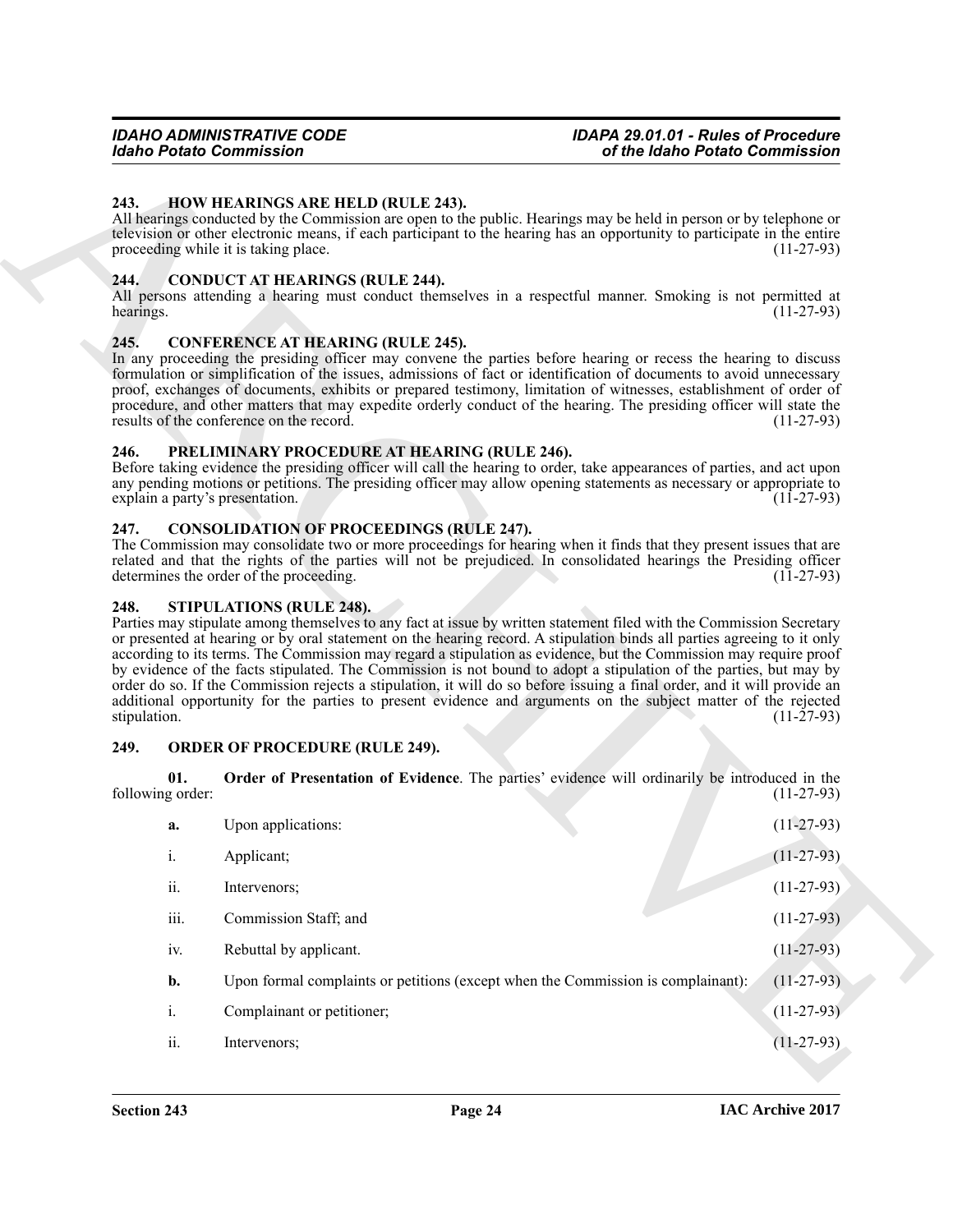<span id="page-24-6"></span>

| iii.           | Commission Staff;                      | $(11-27-93)$ |
|----------------|----------------------------------------|--------------|
| iv.            | Respondents; and                       | $(11-27-93)$ |
| V.             | Rebuttal by complainant or petitioner. | $(11-27-93)$ |
| c.             | Upon complaints by Commission:         | $(11-27-93)$ |
| $\mathbf{i}$ . | Commission Staff;                      | $(11-27-93)$ |
| ii.            | Intervenors;                           | $(11-27-93)$ |
| iii.           | Respondents; and                       | $(11-27-93)$ |
| iv.            | Rebuttal by Commission Staff.          | $(11-27-93)$ |

|                |      | <b>Idaho Potato Commission</b>                                                                                                                                                                                                                                                                                                                           | of the Idaho Potato Commission |
|----------------|------|----------------------------------------------------------------------------------------------------------------------------------------------------------------------------------------------------------------------------------------------------------------------------------------------------------------------------------------------------------|--------------------------------|
|                | iii. | Commission Staff;                                                                                                                                                                                                                                                                                                                                        | $(11-27-93)$                   |
|                | iv.  | Respondents; and                                                                                                                                                                                                                                                                                                                                         | $(11-27-93)$                   |
|                | V.   | Rebuttal by complainant or petitioner.                                                                                                                                                                                                                                                                                                                   | $(11-27-93)$                   |
|                | c.   | Upon complaints by Commission:                                                                                                                                                                                                                                                                                                                           | $(11-27-93)$                   |
|                | i.   | <b>Commission Staff</b> ;                                                                                                                                                                                                                                                                                                                                | $(11-27-93)$                   |
|                | ii.  | Intervenors;                                                                                                                                                                                                                                                                                                                                             | $(11-27-93)$                   |
|                | iii. | Respondents; and                                                                                                                                                                                                                                                                                                                                         | $(11-27-93)$                   |
|                | 1V.  | Rebuttal by Commission Staff.                                                                                                                                                                                                                                                                                                                            | $(11-27-93)$                   |
|                |      | This order of presentation of evidence may be modified by the Commission or presiding officer.<br>Additional evidence may be taken in the discretion of the Commission or presiding officer. Evidence of public<br>witnesses may be taken at any time.                                                                                                   | $(11-27-93)$                   |
| order:         | 02.  | Order of Examination of Witnesses. Witnesses will ordinarily be examined in the following                                                                                                                                                                                                                                                                | $(11-27-93)$                   |
|                | a.   | Direct examination by sponsoring party or direct statement of public witness;                                                                                                                                                                                                                                                                            | $(11-27-93)$                   |
|                | b.   | Examination by applicants, petitioners or complainants;                                                                                                                                                                                                                                                                                                  | $(11-27-93)$                   |
|                | c.   | Examination by intervenors;                                                                                                                                                                                                                                                                                                                              | $(11-27-93)$                   |
|                | d.   | Examination by respondents;                                                                                                                                                                                                                                                                                                                              | $(11-27-93)$                   |
|                | e.   | Examination by Commission Staff (except when the Staff acts as complainant);                                                                                                                                                                                                                                                                             | $(11-27-93)$                   |
|                | f.   | Examination by Commissioners or hearing examiners; and                                                                                                                                                                                                                                                                                                   | $(11-27-93)$                   |
|                | g.   | Redirect examination or rebuttal statement.                                                                                                                                                                                                                                                                                                              | $(11-27-93)$                   |
| witness.       | 03.  | <b>Additional Examinations</b> . The presiding officer may allow additional examination of witnesses or<br>vary the order of examination of witnesses. The presiding officer may vary the order of examination of witnesses to<br>allow parties with interests adverse to the witness to examine the witness after parties with interests similar to the | $(11-27-93)$                   |
| 250.<br>truth. |      | TESTIMONY UNDER OATH (RULE 250).<br>All testimony presented in formal hearings will be given under oath. Before testifying each witness must swear or<br>affirm that the testimony the witness will give before the Commission is the truth, the whole truth, and nothing but the                                                                        | $(11-27-93)$                   |
| 251.           |      | PARTIES AND PERSONS WITH SIMILAR INTERESTS (RULE 251).<br>If two (2) or more parties or persons have substantially like interests or positions, to expedite the proceeding and<br>avoid duplication the presiding officer may limit the number of them who testify, examine witnesses, or make and<br>argue motions and objections.                      | $(11-27-93)$                   |
| 252.           |      | <b>CONTINUANCE OF HEARING (RULE 252).</b><br>The Commission or presiding officer may continue proceedings for further hearing.                                                                                                                                                                                                                           | $(11-27-93)$                   |
|                |      | <b>RULINGS AT HEARINGS (RULE 253).</b>                                                                                                                                                                                                                                                                                                                   |                                |

# <span id="page-24-9"></span><span id="page-24-5"></span><span id="page-24-0"></span>**250. TESTIMONY UNDER OATH (RULE 250).**

### <span id="page-24-7"></span><span id="page-24-1"></span>**251. PARTIES AND PERSONS WITH SIMILAR INTERESTS (RULE 251).**

### <span id="page-24-4"></span><span id="page-24-2"></span>**252. CONTINUANCE OF HEARING (RULE 252).**

### <span id="page-24-8"></span><span id="page-24-3"></span>**253. RULINGS AT HEARINGS (RULE 253).**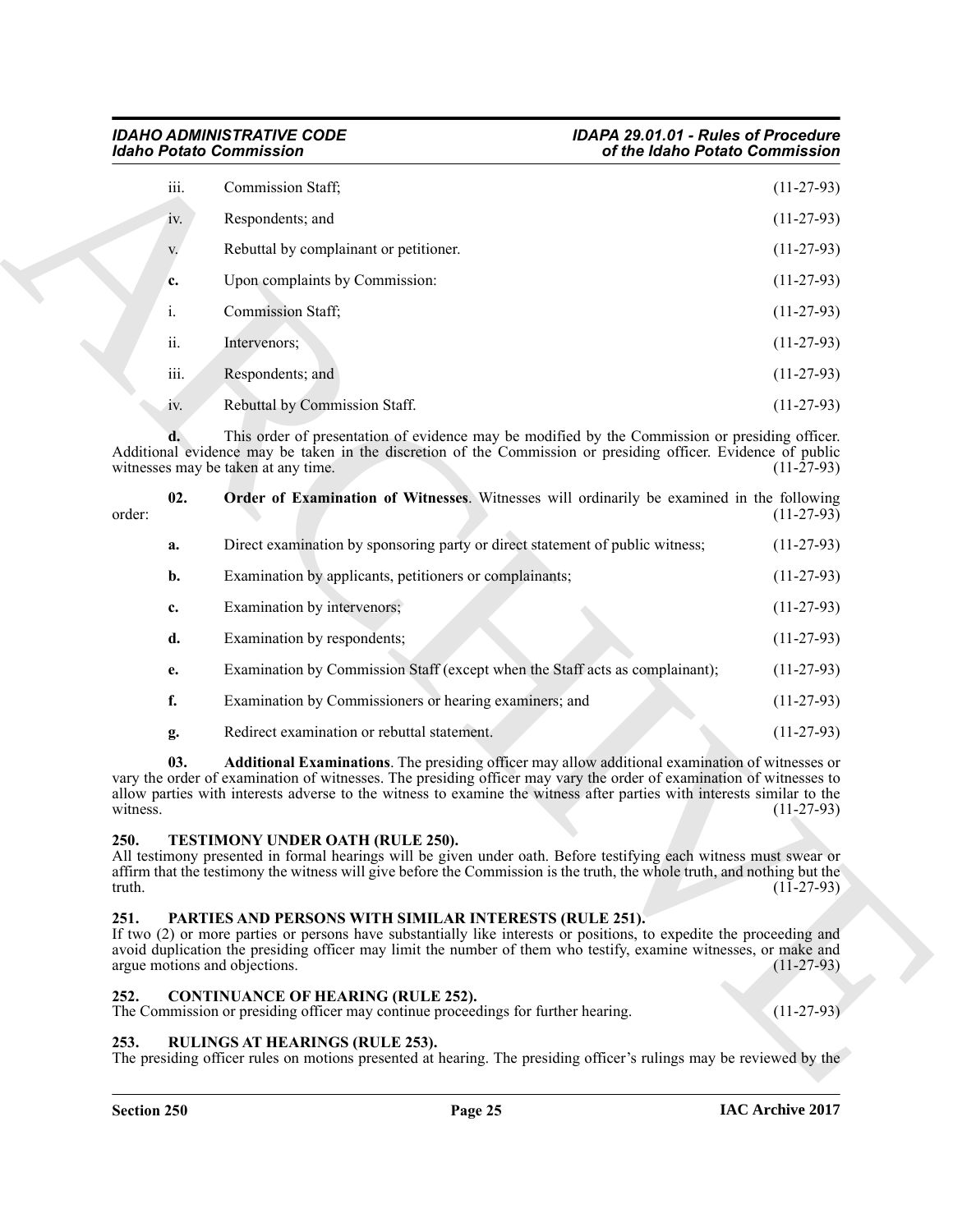full Commission in determining the matter on its merits. In extraordinary circumstances, the presiding officer may refer or defer these matters to the full Commission for determination. (11-27-93) refer or defer these matters to the full Commission for determination.

#### <span id="page-25-8"></span><span id="page-25-0"></span>**254. ORAL ARGUMENT (RULE 254).**

The Commission may set and hear oral argument on any matter before it on reasonable notice according to the circumstances. (11-27-93) circumstances.

#### <span id="page-25-5"></span><span id="page-25-1"></span>**255. BRIEFS -- PROPOSED ORDERS OF THE PARTIES -- STATEMENTS OF POSITION -- PROPOSED ORDER OF THE COMMISSION (RULE 255).**

In any proceeding, any party may move to file briefs, memoranda, proposed orders of the parties or statements of position, and the Commission or presiding officer may request briefs, proposed orders of the parties, or statements of position. The Commission or presiding officer may issue a proposed order and ask the parties for comment upon the proposed order. proposed order.

### <span id="page-25-9"></span><span id="page-25-2"></span>**256. PROCEDURE ON MOTIONS (RULE 256).**

<span id="page-25-10"></span>**01. Argument**. The Commission may consider and decide prehearing motions with or without oral argument or hearing. If oral argument or hearing on a motion is requested and denied, the Commission must state its grounds for denying the request. (11-27-93)

**02. Requirements for Motion for Expeditious Substantive Relief**. A motion requesting substantive relief on fewer than fourteen (14) days' notice will not be acted upon on fewer than fourteen (14) days' notice unless it states:  $(11-27-93)$ it states:  $(11-27-93)$ 

<span id="page-25-12"></span>**a.** The facts supporting its request to act on shorter notice; and  $(11-27-93)$ 

**b.** One (1) that at least one (1) representative of all parties has received actual notice of the motion, by telephone or personal delivery of the motion, or (2) stating the efforts made to reach representatives of those parties not contacted and what efforts will continue to be made to contact them. (11-27-93) not contacted and what efforts will continue to be made to contact them.

Goto Persis Commission Commission and the space of the state of the space of the space of the space of the space of the space of the space of the space of the space of the space of the space of the space of the space of t **c.** Notification. Except as otherwise provided in this paragraph, the Commission will allow at least two (2) days (excluding Saturdays, Sundays and legal holidays) after notification by telephone or actual receipt of the motion for parties to inform the Commission Secretary, either in writing personally delivered to the Secretary or by telephone, whether they support or oppose the motion and whether they desire to be heard on the motion in person, in writing or by telephone. Except in extraordinary circumstances in which the Commission states good cause for ruling on a motion without allowing two (2) days for parties to state their positions or to present their position on the motion either in person, in writing or by telephone, the Commission will not rule on a substantive motion. Whenever an order is issued in such extraordinary circumstances, it will expire in no more than seven (7) days. (11-27-93) is issued in such extraordinary circumstances, it will expire in no more than seven (7) days.

<span id="page-25-11"></span>**03. Motions for Procedural Relief**. A motion requesting procedural relief on fewer than fourteen (14) days' notice is properly filed if it complies with provisions of Rule 256.02.a and 256.02.b. The Commission may act on such a motion without waiting for responses of other parties. (11-27-93) on such a motion without waiting for responses of other parties.

<span id="page-25-13"></span>**04. Support or Opposition to Prehearing Motion**. When a prehearing motion has been filed, all parties seeking similar substantive or procedural relief must join in the motion or file their own motions within seven (7) days after receiving the original motion. The party answering to or responding to the motion(s) will have fourteen (14) days from the time of filing of the last motion or joinder pursuant to the requirements of the previous sentence in which to respond, except as provided in Rule 256.02 and 256.03. (11-27-93)

### <span id="page-25-7"></span><span id="page-25-3"></span>**257. JOINT HEARINGS (RULE 257).**

When the Commission participates jointly with a federal regulatory agency, the rules of practice and procedure of the federal agency govern. When the Commission participates jointly with an administrative body of another state or other states, the rules of the state where the hearing is held govern unless otherwise agreed upon by the participating agencies. Any person entitled to appear in a representative capacity for any of the agencies involved in a joint hearing may do so in such joint hearing. may do so in such joint hearing.

### <span id="page-25-6"></span><span id="page-25-4"></span>**258. COMMISSIONERS -- HEARING EXAMINERS -- PROCEDURE (RULE 258).**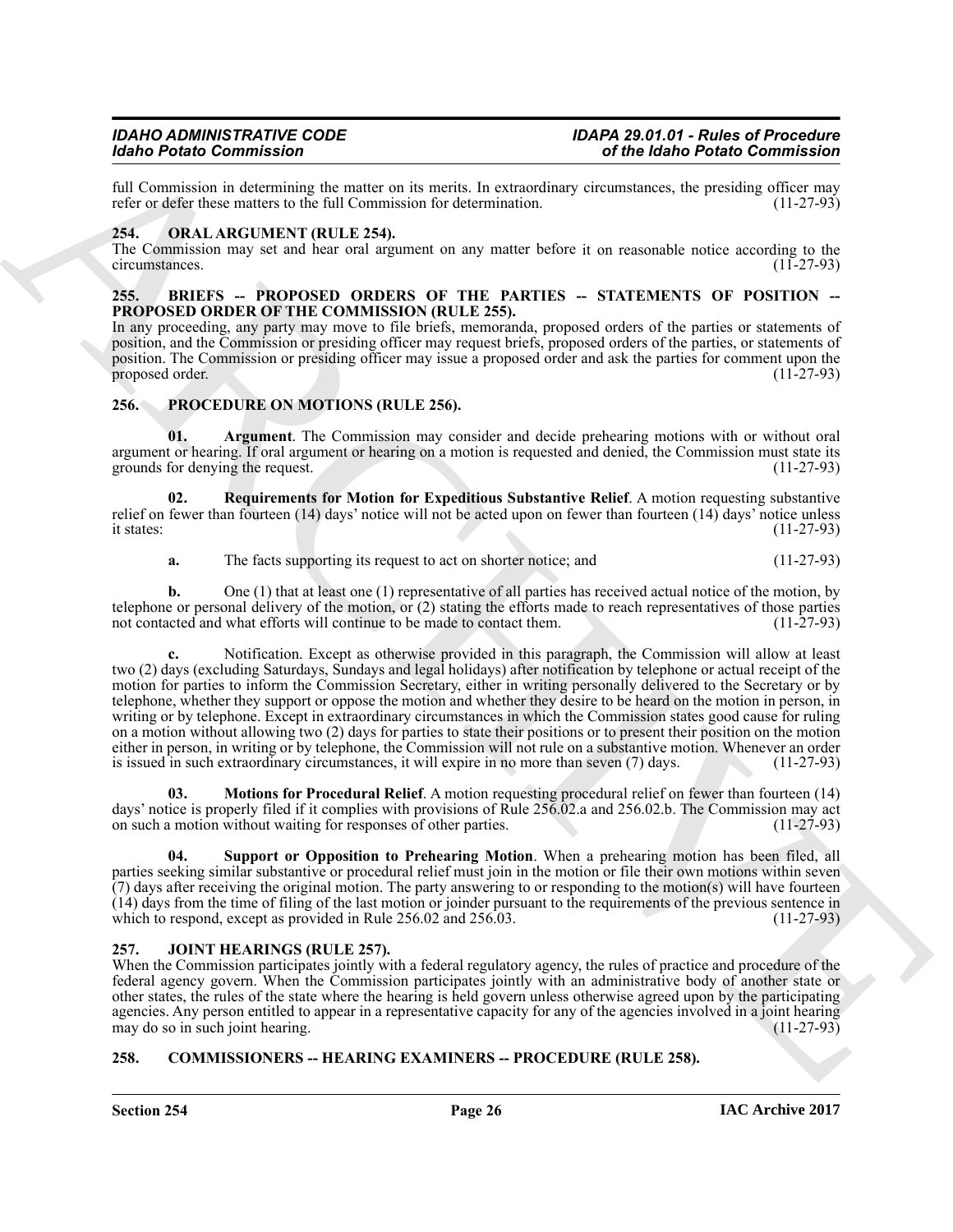<span id="page-26-6"></span>**01. Officers Holding Hearings**. Hearings are held before one (1) or more Commissioners or one (1) or more hearing examiners appointed by the Commission. The presiding officer is designated by the Commission. Any<br>Commissioner or hearing examiner may administer oaths. (11-27-93) Commissioner or hearing examiner may administer oaths.

<span id="page-26-7"></span>**02. Procedure When Hearing Examiner Holds Hearing**. When a hearing examiner hears a proceeding, the examiner must prepare and file recommended findings of fact and conclusions of law with the Commission Secretary and serve copies of them on all parties of record within fourteen (14) days after receipt of the hearing record, unless the examiner's recommended findings are stated on the record at hearing. Unless otherwise provided by order or notice, the Commission will issue its decision based upon its independent review of the record and of the hearing examiner's recommended findings of fact and conclusions of law. (11-27-93) and of the hearing examiner's recommended findings of fact and conclusions of law.

#### <span id="page-26-5"></span><span id="page-26-0"></span>**259. ASSERTION OF RIGHT AGAINST SELF-INCRIMINATION AT HEARING (RULE 259).**

At hearing any person may assert the right not to testify or not to produce documents upon the ground that the testimony or production of documents may tend to incriminate the person or subject him to penalty or forfeiture.

(11-27-93)

#### <span id="page-26-1"></span>**260. (RESERVED)**

### <span id="page-26-12"></span><span id="page-26-2"></span>**261. RULES OF EVIDENCE -- EVALUATION OF EVIDENCE (RULE 261).**

Gotio Points Commission<br>
Calcular Commission<br>
Units (Commission Commission Commission Commission Commission Commission Commission Commission Commission Commission Commission Commission Commission Commission Commission Com The presiding officer at hearing is not bound by the Idaho Rules of Evidence. No informality in any proceeding or in the manner of taking testimony invalidates any order made, approved or confirmed by the Commission. Rules as to the admissibility of evidence used by the district courts of Idaho in non-jury civil cases are generally followed, but evidence (including hearsay) not admissible in non-jury civil cases may be admitted to determine facts not reasonably susceptible of proof under the Idaho Rules of Evidence. The presiding officer, with or without objection, may exclude evidence that is irrelevant, unduly repetitious, inadmissible on constitutional or statutory grounds, or inadmissible on the basis of any evidentiary privilege provided by statute or recognized in the courts of Idaho, and order the presentation of such evidence to stop. All other evidence may be admitted if it is a type generally relied upon by prudent persons in the conduct of their affairs. The Commission's expertise, technical competence and specialized<br>knowledge may be used in the evaluation of the evidence. (11-27-93) knowledge may be used in the evaluation of the evidence.

#### <span id="page-26-8"></span><span id="page-26-3"></span>**262. DOCUMENTARY EVIDENCE -- INTRODUCTION OF RECORDS IN THE COMMISSION SECRETARY'S OFFICIAL FILE (RULE 262).**

Documentary evidence may be received in the form of copies or excerpts. Upon request, parties shall be given an opportunity to compare the copy with the original if available. When a party offers in evidence any portion of a transcript, exhibit, or other record from any other proceeding before the Commission, the portion offered must be specifically described and, if admitted, will be made an exhibit. The party offering the exhibit must comply with Rule 267. 267. (11-27-93)

#### <span id="page-26-9"></span><span id="page-26-4"></span>**263. OFFICIAL NOTICE (RULE 263).**

<span id="page-26-10"></span>**01. Matters That May Be Officially Noticed**. The Commission may officially note at hearing and in its orders:  $(11-27-93)$ 

**a.** Its own orders, notices, rules, certificates and permits, and those of any other regulatory agency, ederal: (11-27-93) state or federal;

**b.** Matters of common knowledge; technical, financial, or scientific facts established and published in accepted authorities or in the Commission's specialized knowledge; and matters judicially noticeable; and (11-27-93)

**c.** Data contained in periodic reports of licensees filed with the Commission or federal regulatory agencies.  $(11-27-93)$ 

<span id="page-26-11"></span>**02. Procedure for Taking Official Notice**. When officially noting on its own motion matters described in Rule 263.01.b and 263.01.c. or adjudicative facts under Rule 263.01.b., the Commission will give the parties appropriate opportunity to respond or refute such matters noticed. Unless otherwise agreed by the parties and approved by the presiding officer, parties requesting the Commission to take official notice of documents must submit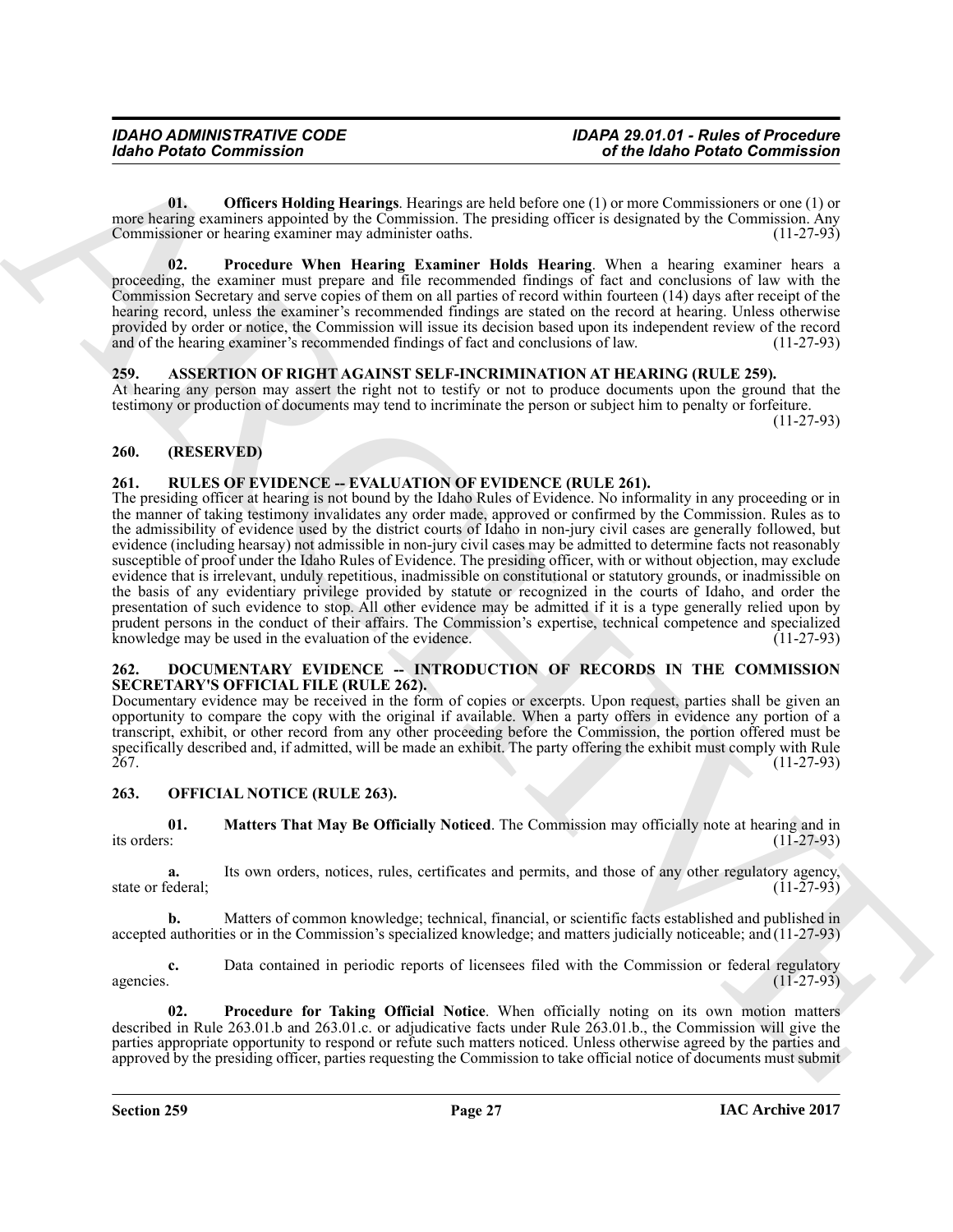#### <span id="page-27-4"></span><span id="page-27-0"></span>**264. DEPOSITIONS (RULE 264).**

#### <span id="page-27-11"></span><span id="page-27-1"></span>**265. OBJECTIONS -- OFFERS OF PROOF (RULE 265).**

#### <span id="page-27-12"></span><span id="page-27-2"></span>**266. PREPARED TESTIMONY (RULE 266).**

### <span id="page-27-10"></span><span id="page-27-9"></span><span id="page-27-8"></span><span id="page-27-7"></span><span id="page-27-6"></span><span id="page-27-5"></span><span id="page-27-3"></span>**267. EXHIBITS (RULE 267).**

| <b>Idaho Potato Commission</b>                                                                                                                                                                                                                                                                                                                                                                                                                                                                                                                                                                                                                                                | of the Idaho Potato Commission                                                                        |                              |
|-------------------------------------------------------------------------------------------------------------------------------------------------------------------------------------------------------------------------------------------------------------------------------------------------------------------------------------------------------------------------------------------------------------------------------------------------------------------------------------------------------------------------------------------------------------------------------------------------------------------------------------------------------------------------------|-------------------------------------------------------------------------------------------------------|------------------------------|
| those documents to the Commission in the manner prescribed for documents in Rule 262.                                                                                                                                                                                                                                                                                                                                                                                                                                                                                                                                                                                         |                                                                                                       | $(11-27-93)$                 |
| <b>DEPOSITIONS (RULE 264).</b><br>264.<br>Depositions may be offered into evidence as allowed by the Idaho Rules of Civil Procedure.                                                                                                                                                                                                                                                                                                                                                                                                                                                                                                                                          |                                                                                                       | $(11-27-93)$                 |
| 265.<br><b>OBJECTIONS - OFFERS OF PROOF (RULE 265).</b><br>Grounds for objection to the admission or exclusion of evidence must be stated briefly at the time the evidence is<br>offered. Formal exceptions to rulings admitting or excluding evidence are unnecessary and need not be taken. An<br>offer of proof for the record consists of a statement of the substance of the excluded evidence. When a party objects to<br>the admission of evidence, the presiding officer will rule on the objection or the presiding officer may receive the<br>evidence subject to the later ruling by the full Commission or refer to the matter to the full Commission. (11-27-93) |                                                                                                       |                              |
| 266.<br><b>PREPARED TESTIMONY (RULE 266).</b><br>The presiding officer may order a witness's prepared testimony previously distributed to all parties to be incorporated<br>in the transcript as if read if timely filed pursuant to an order, notice or rule requiring its filing before hearing. Without<br>objection, the presiding officer may direct other prepared testimony to be incorporated in the transcript as if read.<br>Admissibility of prepared testimony is subject to the Rule 261.                                                                                                                                                                        |                                                                                                       | $(11-27-93)$                 |
| 267.<br><b>EXHIBITS (RULE 267).</b>                                                                                                                                                                                                                                                                                                                                                                                                                                                                                                                                                                                                                                           |                                                                                                       |                              |
| 01.<br>230.                                                                                                                                                                                                                                                                                                                                                                                                                                                                                                                                                                                                                                                                   | <b>Exhibit Numbers.</b> Exhibit numbers are assigned to the parties before hearing according to Rule  | $(11-27-93)$                 |
| 02.<br>half inch by eleven (8-1/2 x 11) inch white paper, except maps, charts, photographs and non-documentary exhibits<br>may be introduced on the size or kind of paper customarily used for them. A copy of each documentary exhibit must<br>be furnished to each party present, to the reporter, and to each Commissioner or hearing examiner, except for<br>unusually bulky or voluminous exhibits that have previously been made available for the parties' inspection. Copies<br>must be of good quality.                                                                                                                                                              | Form of Exhibits. Exhibits offered at hearing must ordinarily be typed or printed on eight and one-   | $(11-27-93)$                 |
| 03.<br>on redirect examination) must be timely filed. Exhibits filed pursuant to any order, notice or rule requiring their filing<br>before hearing are timely filed. Otherwise, exhibits must be distributed or made available to all parties long enough<br>before their introduction into evidence to allow the parties a reasonable opportunity to review them and to prepare to<br>examine their substance, except those exhibits that update exhibits previously timely filed may be filed so long as fair<br>opportunity is afforded other parties to examine the sponsoring witnesses about the updated material.                                                     | Timely Filing of Exhibits. Exhibits offered as part of a party's direct case (except exhibits offered | $(11-27-93)$                 |
| 04.<br>objection before the close of proceedings. Exhibits to which no objection is made are automatically admitted into<br>evidence without motion of the sponsoring party.                                                                                                                                                                                                                                                                                                                                                                                                                                                                                                  | <b>Objection -- Admission</b> . Exhibits identified at hearing are subject to appropriate and timely  | $(11-27-93)$                 |
| 05.<br>direct examination of a party's witnesses, and, to the extent practicable, all other exhibits introduced at hearing must<br>label the exhibit number, case number, party and witness sponsoring the exhibit, and any subdivisions within the<br>exhibit, such as separate schedules or charts. Examples of labeling required by this rule are:                                                                                                                                                                                                                                                                                                                         | Labeling of Exhibits. All exhibits accompanying prepared testimony, exhibits introduced during        | $(11-27-93)$                 |
| Exhibit No. 101<br>a.<br>Case No. XXX-X-XX-XX<br>Marketing Director, Staff                                                                                                                                                                                                                                                                                                                                                                                                                                                                                                                                                                                                    |                                                                                                       |                              |
| Schedule 1, p. 1 of $3$<br>Exhibit No. 507<br>b.<br>Case No. XXX-X-XX-XX<br>L. Accountant, ABC Company                                                                                                                                                                                                                                                                                                                                                                                                                                                                                                                                                                        |                                                                                                       | $(11-27-93)$<br>$(11-27-93)$ |
| $c_{\cdot}$<br>Exhibits reproducing previously existing documents may contain a cover page with this labelling, but need not be<br>labelled on each page.                                                                                                                                                                                                                                                                                                                                                                                                                                                                                                                     | Exhibits prepared for the proceeding must contain this labelling on each page of the exhibit.         |                              |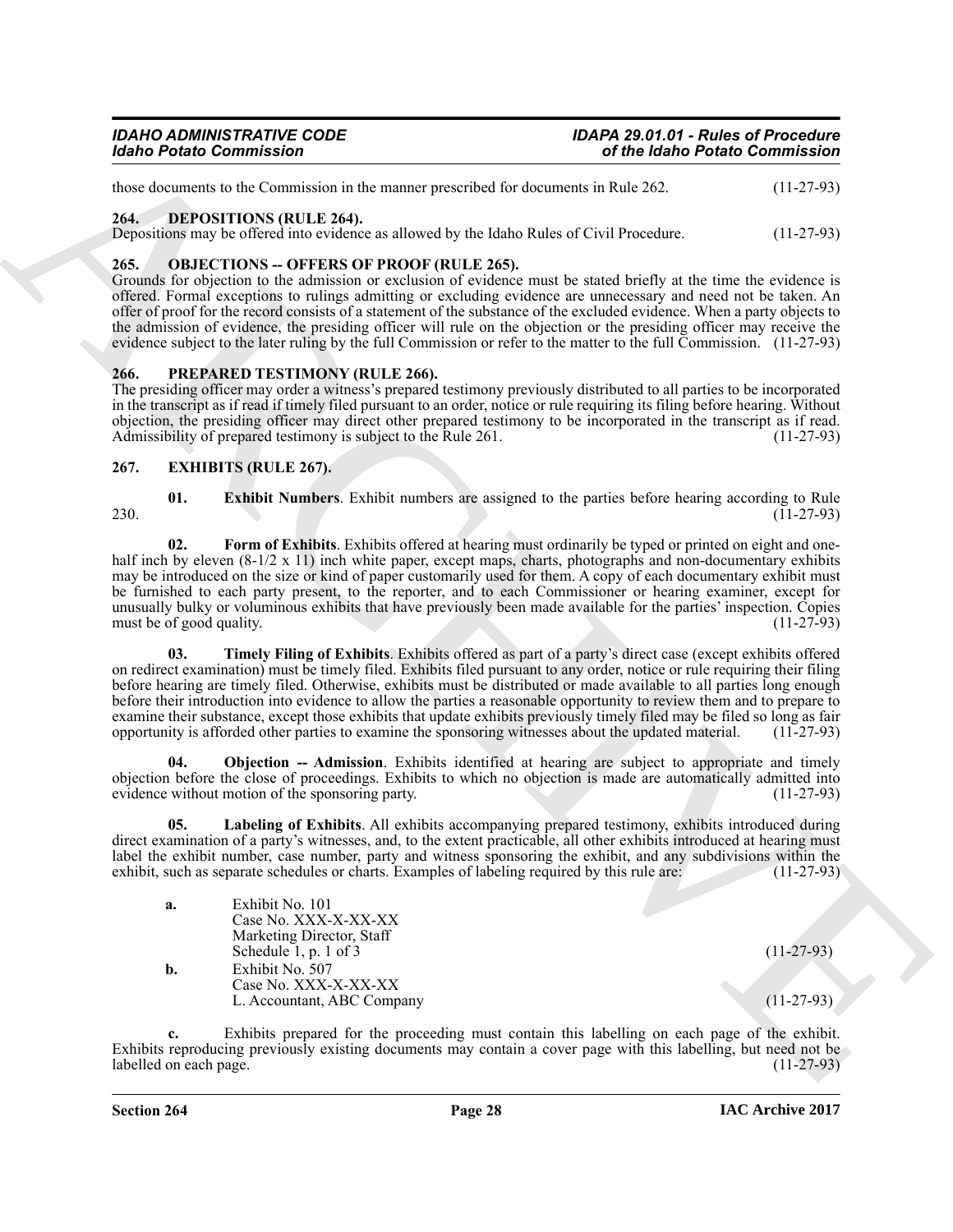**06. Sources for Exhibits**. Exhibits prepared from data in workpapers, answers to discovery, periodicals, reports or other documentable sources of information must contain a statement of sources. Examples of the statements of sources required by this rule are: (11-27-93)

<span id="page-28-7"></span>

|           | Marketing Director, Workpapers to Tab A, pages 1-47. | $(11-27-93)$ |
|-----------|------------------------------------------------------|--------------|
| <b>b.</b> | The Red Book, Section 3, p. 402, 1993 Vol. 1.        | $(11-27-93)$ |

**c.** Answer of XYZ Company to First Production Request of ABC Company, Question 13. (11-27-93)

<span id="page-28-6"></span>**d.** XYZ Company, Compliance Form 1 (1993). (11-27-93)

**e.** Exhibits especially prepared for introduction into evidence in a proceeding (i.e., exhibits not otherwise prepared or in existence) should be descriptively titled to show their contents and purpose. (11-27-93)

**07. Certain Exhibits Require Presiding Officer's Approval**. Neither motion pictures, slides, opaque projections, video tapes, audio tapes nor other materials not capable of duplication by still photograph or reproduction on paper shall be presented as exhibits without prior approval of the presiding officer. Writing, sketching and drawing on blackboards or other similar surfaces by witnesses presenting testimony do not constitute an exhibit or evidence in the proceeding unless the writing, sketching or drawing is reproduced, photographed, or otherwise preserved for the record. (11-27-93) record.  $(11-27-93)$ 

### <span id="page-28-0"></span>**268. -- 270. (RESERVED)**

#### <span id="page-28-8"></span><span id="page-28-1"></span>**271. PASSIVE SETTLEMENTS (RULE 271).**

Settlements in formal proceedings in which a party agrees to concur in, accept, or not to oppose another party's positions previously on record with the Commission are called passive settlements. Any party may reach a passive settlement with any other party on any issue without prior notification to the Commission or any other party.

(11-27-93)

#### <span id="page-28-9"></span><span id="page-28-2"></span>**272. PROCEDURES FOR ACTIVE SETTLEMENTS (RULE 272).**

Globa Points Commission<br>
Under Commission Commission Commission Commission Commission Commission Commission Commission Commission Commission Commission Commission Commission Commission Commission Commission Commission Com Settlements in formal proceedings in which one or more parties negotiate an agreement differing from positions of one or more of the parties previously on record with the Commission are called active settlements. Any party other than the Commission Staff may enter into an active settlement with any party other than the Commission Staff without prior notification to the Commission or other parties. The Commission Staff, however, is precluded from entering into an active settlement without first notifying all other parties that it intends to begin or has begun settlement negotiations. The Commission Staff must give all other parties an opportunity to participate in or be apprised of the course of the settlement negotiations before a final settlement agreement is reached. Settlement negotiations are confidential, unless all participants to the negotiation agree to the contrary. (11-27-93) negotiations are confidential, unless all participants to the negotiation agree to the contrary.

### <span id="page-28-10"></span><span id="page-28-3"></span>**273. SUGGESTION FOR OR INQUIRY ABOUT SETTLEMENTS (RULE 273).**

Through notice or order or on the record at prehearing conference or hearing, the Commission or an individual Commissioner may inquire of the parties in any proceeding whether settlement negotiations are in progress or contemplated or invite settlement of an entire proceeding or certain issues. In issuing such an invitation for settlement, the Commission or an individual Commissioner may indicate acceptable ranges of settlement, preclude certain issues from settlement, or otherwise inform the parties of his, her or their views on settlement in aid of securing a just, speedy and economical determination of the issues presented to the Commission. Neither the Commission nor individual Commissioners will indicate ex parte their views on the merits of any proposed settlement. (11-27-93)

#### <span id="page-28-5"></span><span id="page-28-4"></span>**274. CONSIDERATION OF SETTLEMENTS (RULE 274).**

Settlements must be reviewed under this rule. When a settlement, be it active or passive, is presented to the Commission, the Commission will prescribe procedures appropriate to the nature of the settlement to consider the settlement. For example, the Commission may summarily accept settlement of an essentially private dispute that has no significant implications for regulatory law or policy or for other licensees upon the written request of the affected parties. On the other hand, when one or more parties to a proceeding is not party to the settlement or when the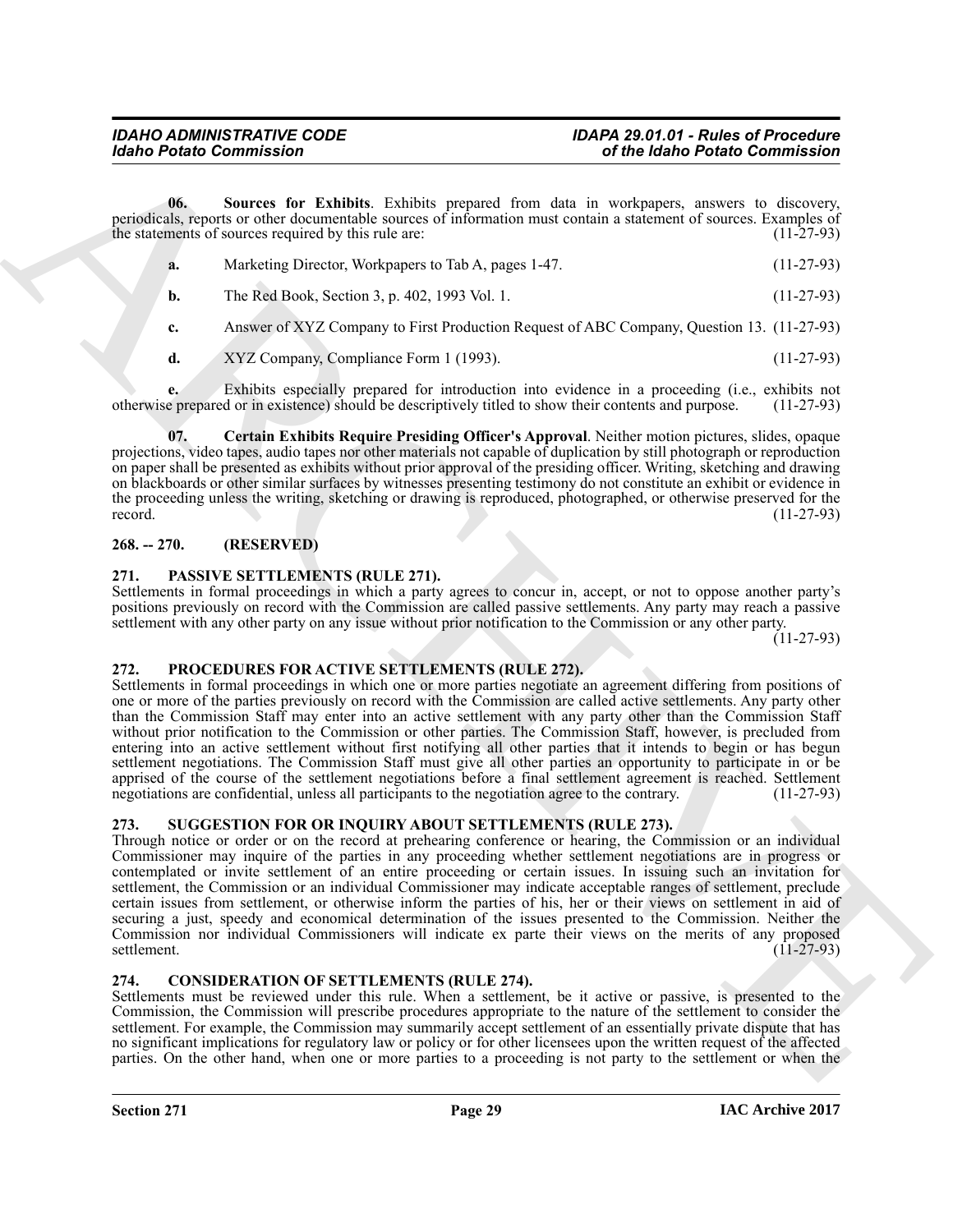settlement presents issues of significant implication for other licensees, other customers or the public interest, the Commission may convene an evidentiary hearing to consider the reasonableness of the settlement and whether acceptance of the settlement is just, fair, and reasonable, in the public interest, or otherwise in accordance with law or regulatory policy. (11-27-93)

# <span id="page-29-7"></span><span id="page-29-0"></span>**275. BURDENS OF PROOF (RULE 275).**

Proponents of a proposed settlement carry the burden of showing that the settlement is reasonable, in the public interest, or otherwise in accordance with law or regulatory policy. In any instance in which parties or affected persons oppose the settlement, proponents of the settlement should be prepared to call witnesses and argue in favor of the settlement. Opponents of the settlement should be prepared to examine supporting witnesses, offer their own witnesses, or argue against the settlement. The Commission may require the development of an appropriate record in support of or opposition to a proposed settlement as a condition of accepting or rejecting the settlement. (11-27-93)

# <span id="page-29-10"></span><span id="page-29-1"></span>**276. SETTLEMENT NOT BINDING (RULE 276).**

The Commission is not bound by settlements. It will independently review any settlement proposed to it to determine whether the settlement is just, fair and reasonable, in the public interest, or otherwise in accordance with law or regulatory policy. When a settlement is presented for decision, the Commission may accept the settlement, reject the settlement, or state additional conditions under which the settlement will be accepted. In the last instance, the parties will have twenty-one (21) days to state their acceptance or rejection of the additional conditions imposed by the Commission. If the Commission rejects the settlement or if the Commission's conditional acceptance of a settlement is rejected by the parties to the settlement, the Commission will notify the parties of procedures to be followed to decide the issues for which settlement was rejected by the Commission. (11-27-93) decide the issues for which settlement was rejected by the Commission.

#### <span id="page-29-8"></span><span id="page-29-2"></span>**277. CONSENT AGREEMENTS NOT SETTLEMENTS (RULE 277).**

Consent agreements proscribing or prescribing certain conduct under Rule 58 are not settlements under this rule. (11-27-93)

# <span id="page-29-3"></span>**278. -- 280. (RESERVED)**

# <span id="page-29-9"></span><span id="page-29-4"></span>**281. RECORDS FOR DECISION -- RELATIONSHIP TO OFFICIAL FILE (RULE 281).**

The Commission bases its decisions and issues its orders on the hearing record (excluding exhibits denied admission), the Commissioners' record and items officially noted. The hearing record and the Commissioners' record are part of the Commission Secretary's official file.

### <span id="page-29-12"></span><span id="page-29-11"></span><span id="page-29-5"></span>**282. THE COMMISSION SECRETARY'S OFFICIAL FILE (RULE 282).**

Mode Protocol Construction Constraint (a) the state of the state of the Mole Protocol Constraint (a) the state of the Mole Protocol Constraint (a) the state of the Mole Protocol Constraint (a) the state of the Mole Protoc **Documents in File**. The Commission Secretary's official file for a proceeding is the public file maintained by the Commission Secretary. This file includes all documents filed with regard to a proceeding, whether filed by parties or other persons, and includes (but is not limited to) pleadings, discovery and related materials, briefs, proposed orders, statements of position, correspondence concerning the proceeding directed to the Commission, a Commissioner, or the Commission Secretary (whether by parties or persons not parties), prepared testimony and exhibits, workpapers, transcripts, exhibits presented at hearing, orders, notices, press releases, and other matters pertaining to or related to a proceeding and included in the public files of that proceeding by the Commission<br>Secretary. (11-27-93) Secretary.  $(11-27-93)$ 

<span id="page-29-13"></span>**02. Public Records**. Except as provided in Rules 26 and 234, which refer to statutory exemptions from disclosure, all material in the Commission Secretary's Official File is subject to inspection, examination and copying under Section 74-102, Idaho Code. In particular, information obtained in an application for a certificate or permit issued by this Commission inquiring into a person's fitness to be granted or to retain a certificate or permit is not exempted from examination or copying under Section 74-106(9), Idaho Code, but may be exempted under other statutes. (11-27-93) statutes.  $(11-27-93)$ 

### <span id="page-29-14"></span><span id="page-29-6"></span>**283. THE HEARING RECORD (RULE 283).**

The hearing record in a proceeding consists of all transcripts of hearings, conferences, arguments and other proceedings on the record and of all exhibits identified, offered, admitted or denied admission at hearing or prehearing conference. Workpapers, requests for discovery, answers to discovery and other documents filed with the Commission Secretary and served on the parties, whether or not discussed at hearing, are not part of the hearing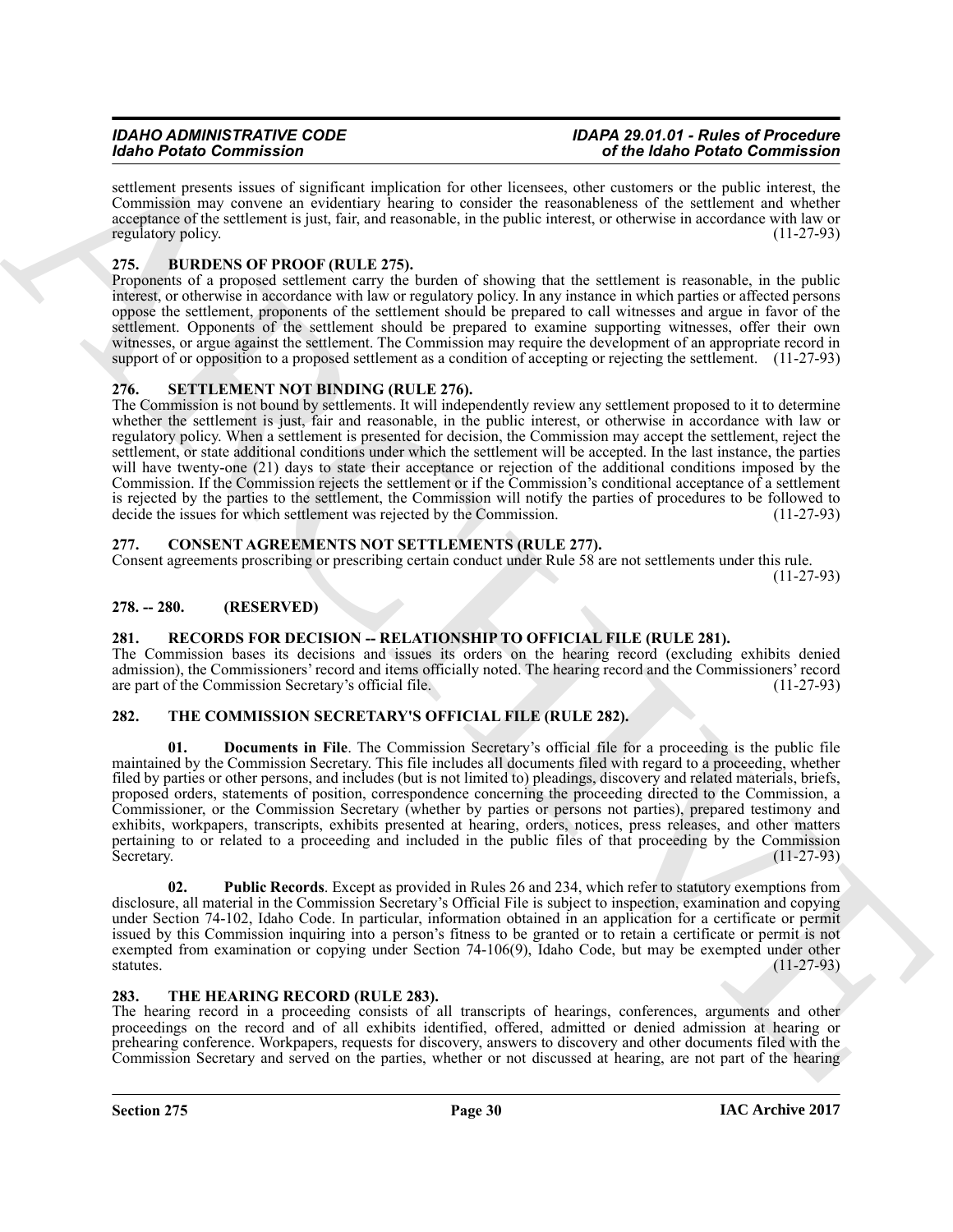records unless introduced as exhibits at hearing. The Commission or an individual Commissioner may add to the hearing record by reference to any document in the Commission Secretary's official file, but only after notifying the parties of that intention and giving them reasonable opportunity to object, review, examine, and rebut or contest the  $d$ ocument.  $(11-27-93)$ 

# <span id="page-30-3"></span><span id="page-30-0"></span>**284. THE COMMISSIONERS' RECORD (RULE 284).**

<span id="page-30-5"></span><span id="page-30-4"></span>**01. Documents in File**. The Commissioners' record in a proceeding automatically includes all pleadings, orders, notices, briefs, proposed orders and position papers. The Commission may add documents officially noticed to the Commissioners' record. (11-27-93)

Mode Praise Commissions Commission and the Commission and the Mole Deal Commission and the Mole Deal Commission and the Mole Deal Commission and the Mole Deal Commission and the Mole Deal Commission and the Mole Deal Com **02. Materials Available at Hearing**. The Commissioner(s) or hearing examiner(s) conducting a hearing will have the Commissioners' record and all prepared testimony and exhibits available at hearing. Parties desiring to refer to additional documents at hearing should notify the Commission Secretary and all other parties of their intention so that these other documents will be available to the Commissioner(s) or hearing examiner(s) at hearing or should themselves provide copies at hearing to all other parties and to the Commissioner(s) or hearing examiner(s).  $\alpha$  examiner(s). (11-27-93)

### <span id="page-30-6"></span><span id="page-30-1"></span>**285. THE REPORTER (RULE 285).**

The reporter at all hearings, conferences, arguments and other proceedings on the record must transcribe all oral proceedings on the record and collect all exhibits identified at hearing. Except as otherwise directed by the Commission, presiding officer at hearing, or the Commission Secretary, the reporter must file the complete hearing record of transcripts and exhibits With the Commission Secretary within fourteen (14) days of the close of hearing.

(11-27-93)

### <span id="page-30-7"></span><span id="page-30-2"></span>**286. TRANSCRIPTS (RULE 286).**

<span id="page-30-8"></span>**01. Form of Transcripts -- Cover Sheet**. Transcripts must be prepared on white eight and one-half inch by eleven inch (8 1/2 x 11) paper. The cover page of each volume of transcript must show the title of the proceeding, the case number, the presiding officer, the time and place of hearing, and other information as shown in the following example:

BEFORE THE IDAHO POTATO COMMISSION

)

)

(TITLE OF PROCEEDING)

) CASE NO. XXX-X-XX-XX

(COMMISSIONER Able Baker, Presiding)

(HEARING OFFICER Charlie Dog, Presiding)

(Date, e.g., January 21, 1983)

<span id="page-30-9"></span>(Hearing Room, e.g., Commission Hearing Room) (Address, e.g., 661 S. Rivershore Lane, Suite 230, Eagle, Idaho)

 $(4-2-08)$ 

**02. Volumes of Transcript -- Indices to Volumes**. Each day of hearing must be transcribed in a volume or volumes separate from other days of hearing. Each volume of transcript must begin with a list of the parties who appeared that day and their representatives at hearing that day. This list must be followed with a list of all witnesses whose testimony is reported in that volume, showing the pages at which each witness's testimony begins, what party (if any) called the witness, the pages upon which each other party's examination begins, the pages upon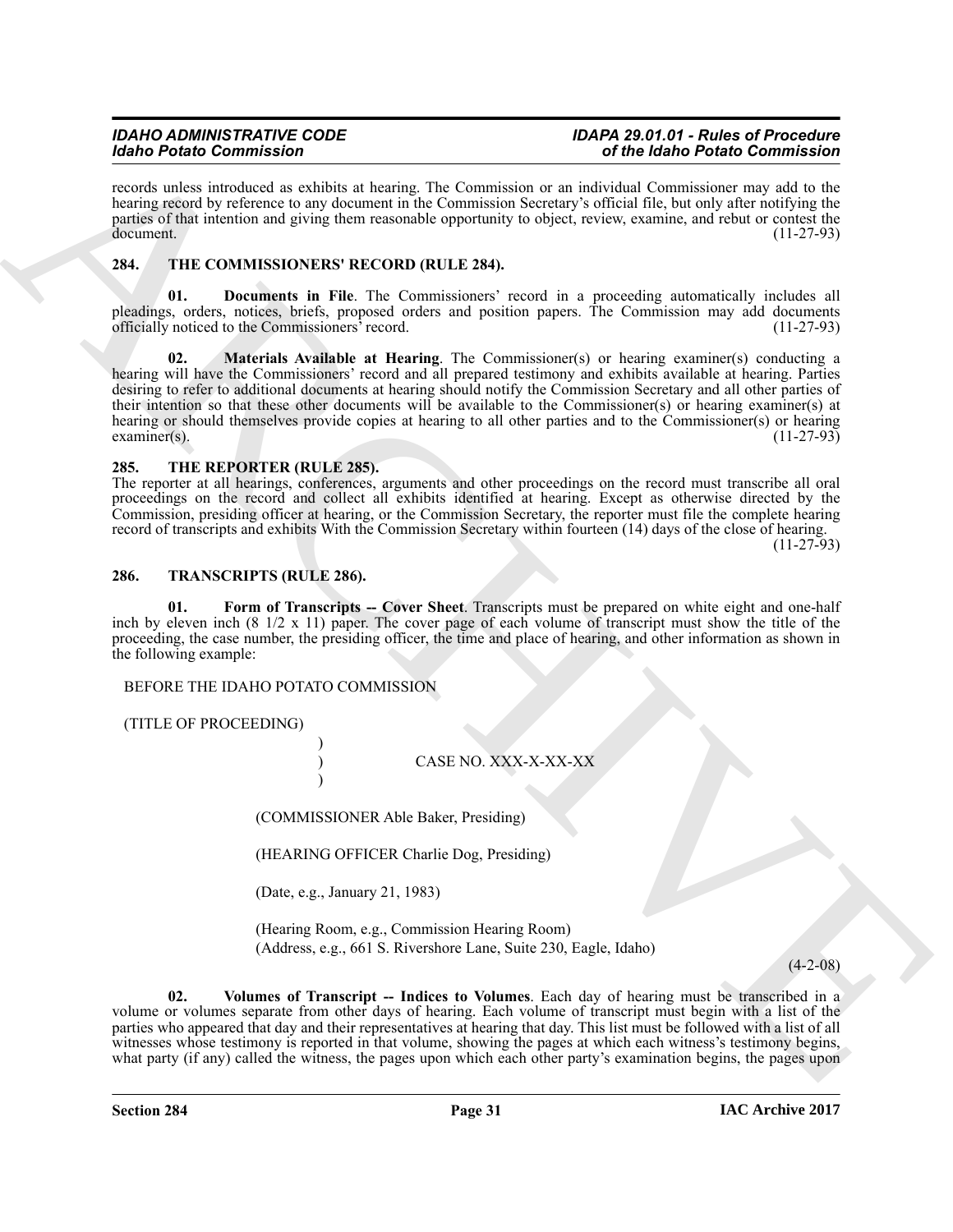<span id="page-31-9"></span>which each Commissioner's or hearing examiner's examination begins, and the pages upon which redirect examination or any party's, Commissioner's or hearing examiner's re-examination begins. These lists must be followed with a list showing all exhibits identified in that volume of transcript (including exhibits accompanying prepared testimony), the pages upon which they are first identified, and, if any exhibits are denied admission, the pages upon which the exhibits are denied admission. (11-27-93)

Mode Printe Commissions 1 at the state of the state of the black of the black of the commission of the commission of the commission of the commission of the commission of the commission of the commission of the commission **03. Matters Included in Transcript**. The transcript must contain all discussions on the record while the hearing is in order. Unless otherwise directed by the Commission, the presiding officer, or the Commission Secretary, prepared testimony must be included in the transcript without change or retyping. Witness's corrections to prepared testimony should be made by distributing replacement pages to the reporter and describing those corrections on the record and/or distributing an errata sheet; unless otherwise directed, no corrections other than replacement pages will be made in the prepared testimony before it is incorporated in the transcript, except the reporter may make minor corrections by interlineation in the prepared testimony. Witnesses may have seven (7) days after hearing to distribute replacement pages to all parties and to the reporter, unless the Commission, the presiding officer or the Commission Secretary otherwise directs. (11-27-93)

<span id="page-31-8"></span>**04. Marginal Notes**. The testimony of all witnesses reported in the transcript must be designated in the lower right margin by the witness's surname and the party sponsoring the witness's testimony. The type of testimony must be shown following the witness's surname as "Di" (direct or redirect), "X" (examination by any party not sponsoring the witness), or "Com" (examination by a Commissioner or hearing examiner). Examples of the designations required by this Rule follow: (11-27-93)

| Accountant, Di; ABC Company; |  | $(11-27-93)$ |
|------------------------------|--|--------------|
|                              |  |              |

<span id="page-31-10"></span>**b.** Accountant, Com; ABC Company; (11-27-93)

**c.** Discussions on the record that are not testimony or examination may be labeled "argument,"  $n$ ," "colloguy," etc., to describe what is reported. (11-27-93) "decision," "colloquy," etc., to describe what is reported.

**05. Volume Size -- Number of Pages**. Transcript volumes should not exceed three hundred (300) pages. Transcript volumes and pages of all proceedings on the record, including prehearing conferences, hearings, arguments, and any other proceedings on the record, must be numbered consecutively. For example, if a prehearing conference on the record preceded a hearing, the transcript volume and page numbers of the hearing would be numbered consecutively with that of the prehearing conference. (11-27-93) numbered consecutively with that of the prehearing conference.

### <span id="page-31-0"></span>**287. -- 300. (RESERVED)**

### <span id="page-31-5"></span><span id="page-31-1"></span>**301. FAILURE TO APPEAR AT HEARING -- DEFAULTS (RULE 301).**

After an applicant's, petitioner's, complainant's or moving party's failure to appear at the time and place set for hearing, the Commission may dismiss the petition, application, complaint or motion. When a respondent that has been properly served fails to answer or appear at hearing, the Commission may order any relief against the respondent authorized by law. (11-27-93)

### <span id="page-31-2"></span>**302. -- 310. (RESERVED)**

#### <span id="page-31-7"></span><span id="page-31-3"></span>**311. SUBMISSION FOR DECISIONS (RULE 311).**

A proceeding is submitted for decision upon filing of the hearing record with the Commission Secretary, filing of timely briefs, filing of timely orders proposed by the parties and timely written comments or exceptions, oral argument, or receipt of recommended findings of fact of the hearing examiner, whichever is last, but no later than twenty-eight (28) days after hearing is closed when a hearing is held, except when all Commissioners participating in the decision have heard the case themselves, they need not await the filing of the hearing record to consider the case submitted for their decision. The Commission (or a hearing examiner presiding over an uncontested matter) may issue a final decision earlier or rule from the bench, but a bench ruling will be followed by written order. (11-27-93)

### <span id="page-31-6"></span><span id="page-31-4"></span>**312. PROPOSED ORDERS BY COMMISSION (RULE 312).**

The Commission may issue a proposed order in any proceeding. Any party may file exceptions and briefs to a proposed order within twenty-one (21) days from its date of service, unless a different time is designated by the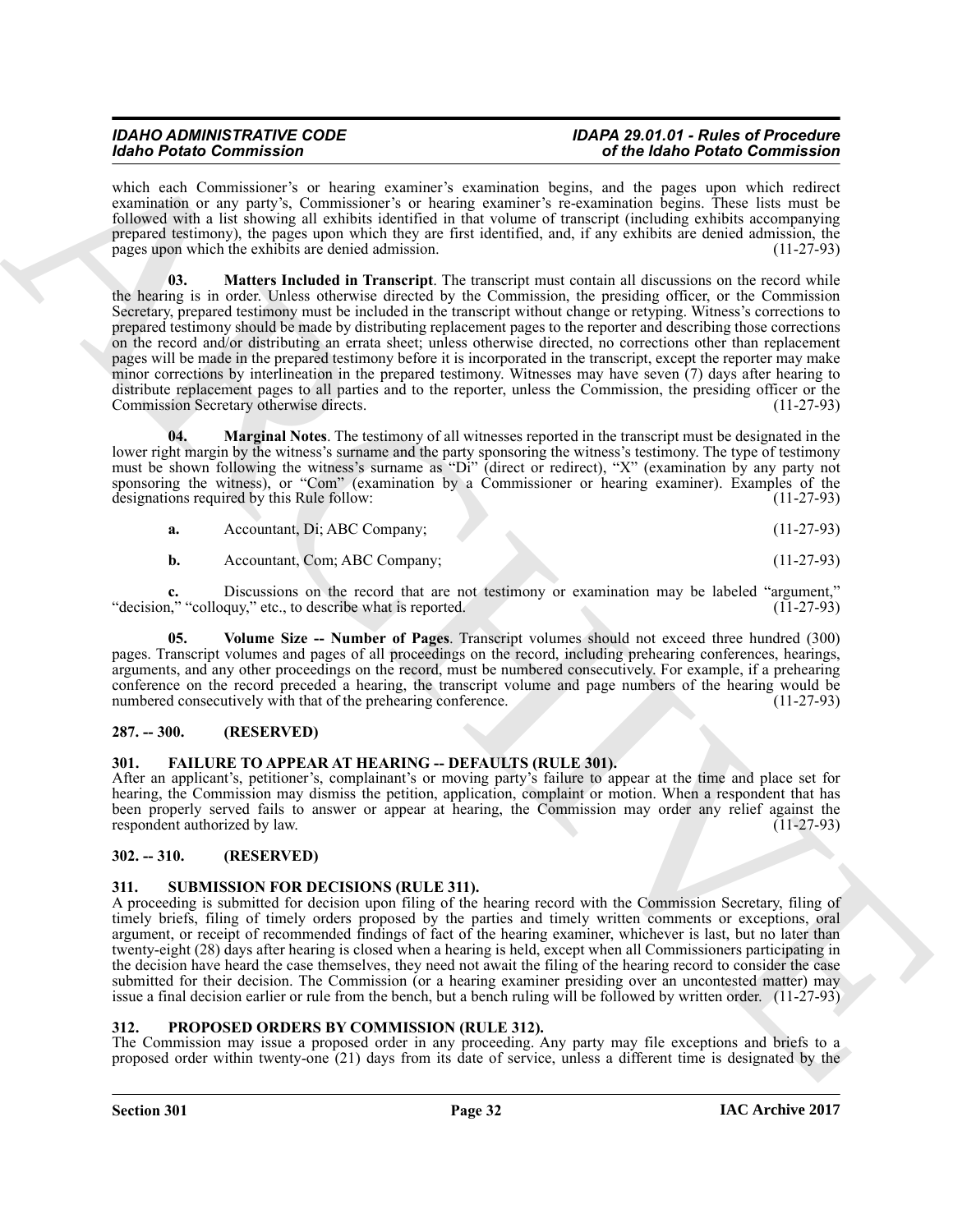Commission. Any party may file and serve answers and accompanying briefs to the exceptions within seven (7) days after service of the exceptions. The Commission may adopt or revise the proposed order in response and issue a final order accordingly. The proposed order is not an order of the Commission unless it is adopted by order. In that case, the order of adoption is the final order for all purposes. (11-27-93)

# <span id="page-32-0"></span>**313. -- 320. (RESERVED)**

# <span id="page-32-4"></span><span id="page-32-1"></span>**321. INTERLOCUTORY ORDERS (RULE 321).**

<span id="page-32-6"></span>**Defined**. Interlocutory orders are orders that do not decide all previously undecided issues presented in a proceeding, except the Commission may by order decide some of the issues presented in a proceeding and provide in that order that its decision on those issues is final and subject to review by reconsideration or appeal, but is not final on other issues. Unless an order contains one of the paragraphs set forth in Rule 322 or a paragraph<br>substantially similar, the order is interlocutory. (11-27-93) substantially similar, the order is interlocutory.

<span id="page-32-5"></span>**02. Certain Orders Always Interlocutory**. The following orders are always interlocutory: orders initiating complaints or investigations; orders joining, consolidating or separating issues, proceedings or parties; orders granting or denying intervention; orders scheduling prehearing conferences, discovery, hearing, oral arguments or deadlines for written submissions; and orders compelling or refusing to compel discovery. (11-27-93)

<span id="page-32-7"></span>**03. Interlocutory Orders -- Review**. Interlocutory orders may be reviewed pursuant to Rules 324, 325 and 326.  $(11-27-93)$ 

# <span id="page-32-10"></span><span id="page-32-2"></span>**322. RECOMMENDED ORDERS (RULE 322).**

<span id="page-32-12"></span>**01. Recommended Orders Defined**. Recommended orders are orders issued by a person other than the Commission or Executive Director that will become a final order of the Commission only after review of the<br>Commission or Executive Director pursuant to Section 67-5244, Idaho Code. (11-27-93) Commission or Executive Director pursuant to Section 67-5244, Idaho Code.

<span id="page-32-11"></span>**02. Paragraphs Designating Recommended Orders**. Every recommended order must contain the following paragraphs or substantially similar paragraphs:

THIS IS A RECOMMENDED ORDER. IT WILL NOT BECOME FINAL WITHOUT ACTION OF THE COMMISSION OR EXECUTIVE DIRECTOR. Any party may file a petition for reconsideration of this recommended order with the hearing officer issuing the order within fourteen (14) days of the service date of this order. The hearing officer issuing this recommended order will dispose of the petition for reconsideration within twenty-one (21) days of its receipt, or the petition will be considered denied by operation of law. See Section 67- 5243(3), Idaho Code.

Mode Pratical Commission Control in the state of the Mole Pratical Commission Commission (2013)<br>
Commission Commission Commission Commission Commission Commission Commission Commission Commission Commission<br>
Commission Co WITHIN TWENTY-ONE (21) DAYS AFTER THE SERVICE OF THIS RECOMMENDED ORDER OR THE SERVICE DATE OF A DENIAL OF A PETITION FOR RECONSIDERATION FROM THIS RECOMMENDED ORDER OR THE FAILURE TO GRANT OR DENY A PETITION FOR RECONSIDERATION FROM THIS RECOMMENDED ORDER, ANY PARTY MAY IN WRITING SUPPORT OR TAKE EXCEPTIONS TO ANY PART OF THIS RECOMMENDED ORDER AND FILE BRIEFS IN SUPPORT OF THE PARTY'S POSITION ON ANY ISSUE IN THE PROCEEDING. These written briefs in support of or taking exceptions to the recommended order shall be filed with the Commission or Executive Director. Opposing parties shall have twenty-one (21) days to respond. The Commission or Executive Director may schedule oral argument in the matter before issuing a final order. The Commission or Executive Director will issue a final order within fifty-six (56) days of receipt of the written briefs or oral argument, whichever is later, unless waived by the parties or for good cause shown. The Commission or Executive Director may remand the matter for further evidentiary hearings if further factual development of the record is necessary before issuing a final order. (11-27-93) development of the record is necessary before issuing a final order.

# <span id="page-32-8"></span><span id="page-32-3"></span>**323. PRELIMINARY ORDERS (RULE 323).**

<span id="page-32-9"></span>**01. Preliminary Orders Defined**. Preliminary orders are orders issued by a person other than the Commission or Executive Director that will become a final order of the Commission unless reviewed by the Commission or Executive Director pursuant to Section 67-5245, Idaho Code.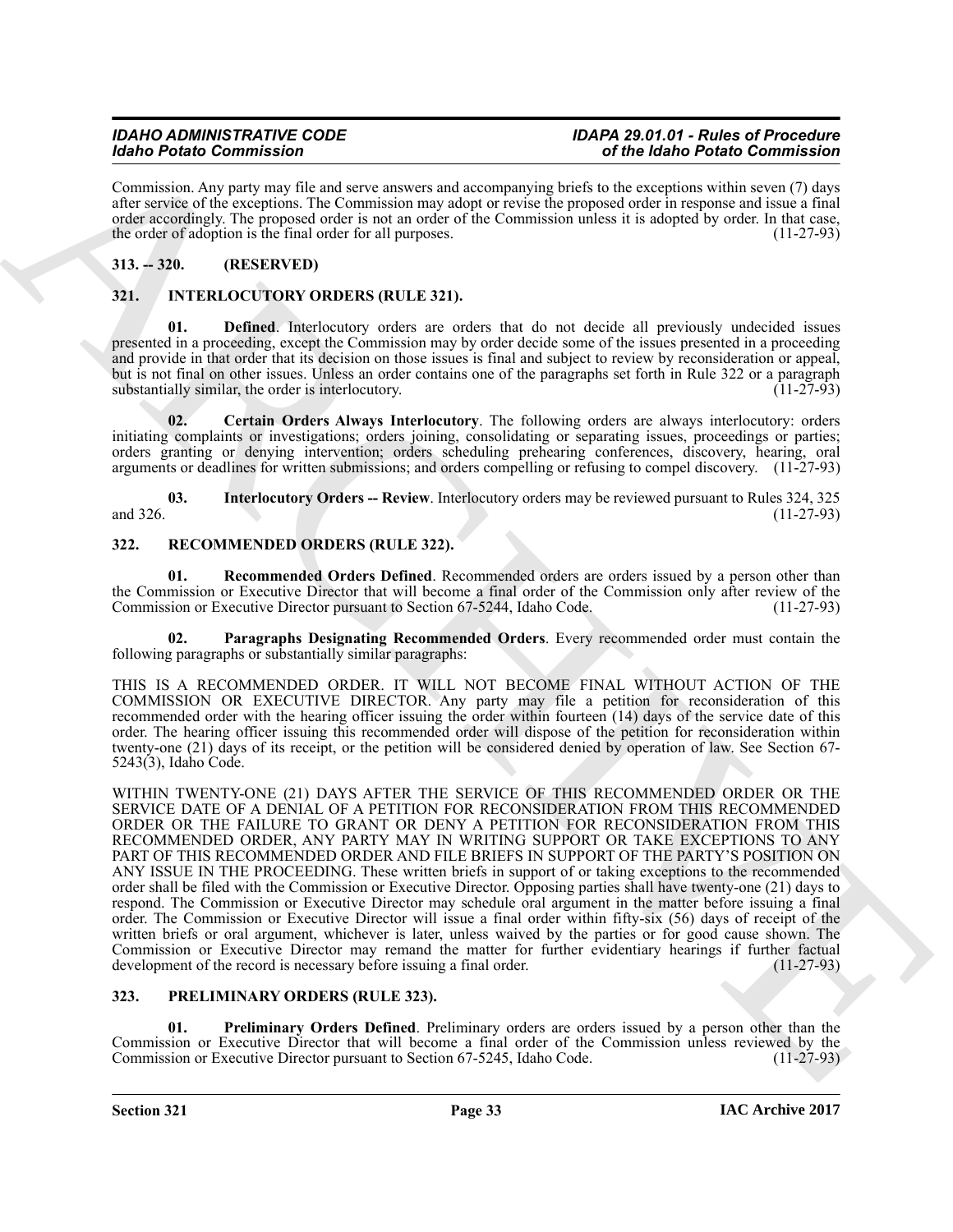<span id="page-33-0"></span>**02. Paragraphs Designating Preliminary Orders**. Every preliminary order must contain the following paragraphs or substantially similar paragraphs:

THIS IS A PRELIMINARY ORDER. IT CAN BECOME FINAL WITHOUT ACTION OF THE COMMISSION OR EXECUTIVE DIRECTOR. Any party may file a motion for reconsideration of this preliminary order with the hearing officer issuing the order within fourteen (14) days of the service date of this order. The hearing officer issuing this order will dispose of the petition for reconsideration within twenty-one (21) days of its receipt, or the petition will be considered denied by operation of law. See Section 67-5243(3), Idaho Code.

WITHIN TWENTY-ONE (21) DAYS AFTER THE SERVICE DATE OF THIS PRELIMINARY ORDER OR THE SERVICE DATE OF THE DENIAL OF A PETITION FOR RECONSIDERATION FROM THIS PRELIMINARY ORDER OR THE FAILURE TO GRANT OR DENY A PETITION FOR RECONSIDERATION FROM THIS PRELIMINARY ORDER, ANY PARTY MAY IN WRITING APPEAL OR TAKE EXCEPTIONS TO ANY PART OF THE PRELIMINARY ORDER AND FILE BRIEFS IN SUPPORT OF THE PARTY'S POSITION ON ANY ISSUE IN THE PROCEEDING. OTHERWISE, THE ORDER WILL BECOME A FINAL ORDER OF THE AGENCY.

Opposing parties shall have twenty-one (21) days to respond to any party's appeal to the Commission or Executive Director. Written briefs in support of or taking exceptions to the preliminary order shall be filed with the Commission or Executive Director. The Commission or Executive Director may review the preliminary order on his own motion.

Golnia Patietic Commission<br>
Color Patietic Commission<br>
Color Patietic Commission<br>
Color Patietic Color Patietic Color Patietic Color Patietic Color Patietic Color Patietic Color Patietic Color Patietic Color Patietic Colo If the Commission or Executive Director grants the petition to review the preliminary order, the Commission or Executive Director shall allow all parties an opportunity to file briefs in support of or taking exceptions to the preliminary order and may schedule oral argument in the matter before issuing a final order. The Commission or Executive Director will issue a final order within fifty-six (56) days of receipt of the written briefs or oral argument, whichever is later, unless waived by the parties or for good cause shown. The Commission or Executive Director may remand the matter for further evidentiary hearings if further factual development of the record is necessary before issuing a final order. (11-27-93) issuing a final order.

<span id="page-33-1"></span>**03. Preliminary Orders -- Time When Final -- Required Paragraph**. When a preliminary order has become final because no party has appealed to the Commission or Executive Director within twenty-one (21) days of the issuance of the preliminary order, the hearing officer shall issue a final order containing the following paragraph or a substantially similar paragraph:

THIS IS A FINAL ORDER CONFIRMING THAT THE PRELIMINARY ORDER DATED 20\_\_\_, HAS BECOME FINAL BECAUSE NO PARTY APPEALED THE PRELIMINARY ORDER OF THE HEARING OFFICER TO THE COMMISSION OR EXECUTIVE DIRECTOR WITHIN TWENTY-ONE (21) DAYS AFTER SERVICE OF THE ORDER.

PURSUANT TO SECTIONS 67-5270 AND 67-5272, IDAHO CODE, ANY PARTY AGGRIEVED BY THIS FINAL ORDER OR ORDERS PREVIOUSLY ISSUED IN THIS CASE MAY APPEAL THIS FINAL ORDER AND ALL PREVIOUSLY ISSUED ORDERS IN THIS CASE TO DISTRICT COURT by filing a petition in the district court of the county in which:

(1) A hearing was held,

(2) The final Commission action was taken,

(3) The party seeking review of the order resides, or

(4) The real property or personal property that was the subject of the Commission action is attached.

THIS APPEAL MUST BE FILED WITHIN TWENTY-EIGHT (28) DAYS OF THE SERVICE DATE OF THIS FINAL ORDER. See Section 67-5273, Idaho Code. The filing of an appeal to district court does not itself stay the effectiveness or enforcement of the order under appeal. (11-27-93) effectiveness or enforcement of the order under appeal.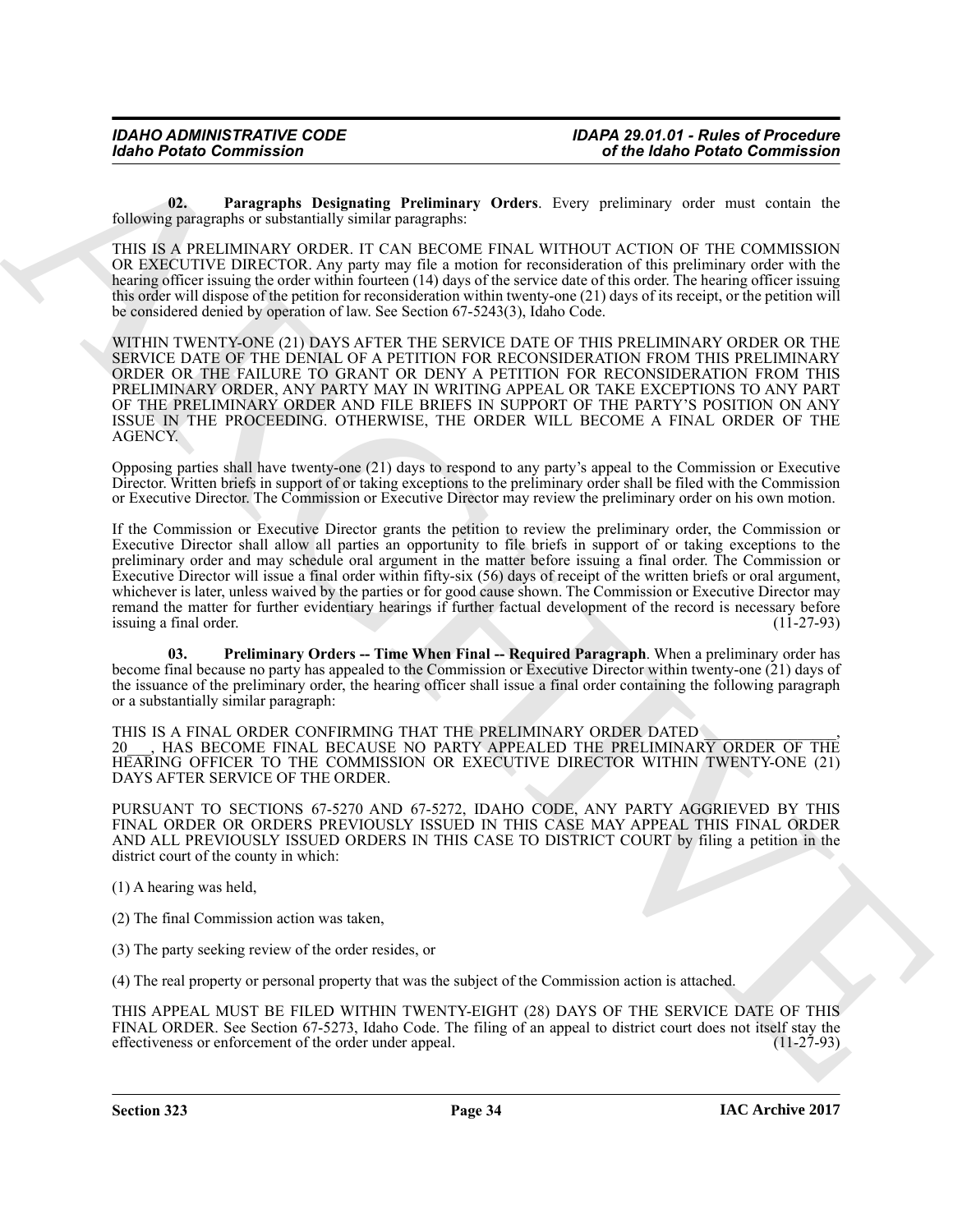#### <span id="page-34-4"></span><span id="page-34-0"></span>**324. FINAL ORDERS (RULE 324).**

<span id="page-34-5"></span>**01. Final Orders Defined**. Final orders are preliminary orders that have become final under paragraph b pursuant to Section 67-5245, Idaho Code, or orders issued by the Commission or Executive Director pursuant to Section 67-5246, Idaho Code. (11-27-93)

<span id="page-34-6"></span>**02. Paragraphs Designating Final Orders**. Every final order issued by the Commission or Executive Director must contain the following paragraphs or substantially similar paragraphs:

THIS IS A FINAL ORDER. Any party may file a motion for reconsideration of this final order within fourteen (14) days of the service date of this order. The Commission or Executive Director will dispose of the petition for reconsideration within twenty-one (21) days of its receipt, or the petition will be considered denied by operation of law. See Section 67-5246(4), Idaho Code.

PURSUANT TO SECTIONS 67-5270 AND 67-5272, IDAHO CODE, ANY PARTY AGGRIEVED BY THIS FINAL ORDER OR ORDERS PREVIOUSLY ISSUED IN THIS CASE MAY APPEAL THIS FINAL ORDER AND ALL PREVIOUSLY ISSUED ORDERS IN THIS CASE TO DISTRICT COURT by filing a petition in the district court of the county in which:

(1) A hearing was held,

(2) The final Commission action was taken,

(3) The party seeking review of the order resides, or

(4) The real property or personal property that was the subject of the Commission action is attached.

THIS APPEAL MUST BE FILED WITHIN TWENTY-EIGHT (28) DAYS OF THE SERVICE DATE OF THIS FINAL ORDER OR TWENTY-EIGHT (28) DAYS OF AN ORDER DENYING PETITION FOR RECONSIDERATION, OR THE FAILURE TO GRANT OR DENY A PETITION FOR RECONSIDERATION, WHICHEVER IS LATER. See Section 67-5273, Idaho Code. The filing of an appeal to district court does not itself stay the effectiveness or enforcement of the order under appeal. (11-27-93) stay the effectiveness or enforcement of the order under appeal.

<span id="page-34-8"></span><span id="page-34-7"></span>**03. Petition to Designate Order as Final**. If an order does not designate itself as recommended, preliminary or final at its release, but is designated as recommended, preliminary or final after its release, its effective date for purposes of reconsideration or appeal is the date of the order of designation. Whenever a party believes that an order not designated as a recommended order, preliminary order or final order according to the terms of these rules should be designated as a recommended order, preliminary order or final order, the party may petition to designate the order as recommended, preliminary or final, as appropriate. (11-27-93) order as recommended, preliminary or final, as appropriate.

Globa Points Commission (1988)<br>
23. Particular Commission (1988)<br>
23. Particular Commission (1988)<br>
23. Particular Commission (1988)<br>
23. Particular Commission (1988)<br>
23. Particular Commission (1988)<br>
23. Particular Comm **04. Review of Final Order**. The hearing officer issuing a recommended or preliminary order may modify the recommended or preliminary order on his/her own motion within fourteen days after issuance of the recommended or preliminary order by withdrawing the recommended or preliminary order and issuing a substitute recommended or preliminary order. The Commission or Executive Director may modify or amend a final order of the agency (be it a preliminary order that became final because no party challenged it or a final order issued by the Commission or the Executive Director itself) at any time before notice of appeal to District Court has been filed or the expiration of the time for appeal to District Court, whichever is earlier, by withdrawing the earlier final order and substituting a new final order for it. (11-27-93)

### <span id="page-34-9"></span><span id="page-34-1"></span>**325. STAY OF ORDERS (RULE 325).**

Any party or person affected by an order may petition the Commission to stay any order, whether interlocutory or final. Interlocutory or final orders may be stayed by the judiciary according to statute. The Commission may stay any interlocutory or final order on its own motion. interlocutory or final order on its own motion.

### <span id="page-34-3"></span><span id="page-34-2"></span>**326. CLARIFICATION OF ORDERS (RULE 326).**

Any party or person affected by an order may petition to clarify any order, whether interlocutory, recommended, preliminary or final. Petitions for clarification from final orders do not suspend or toll the time to petition for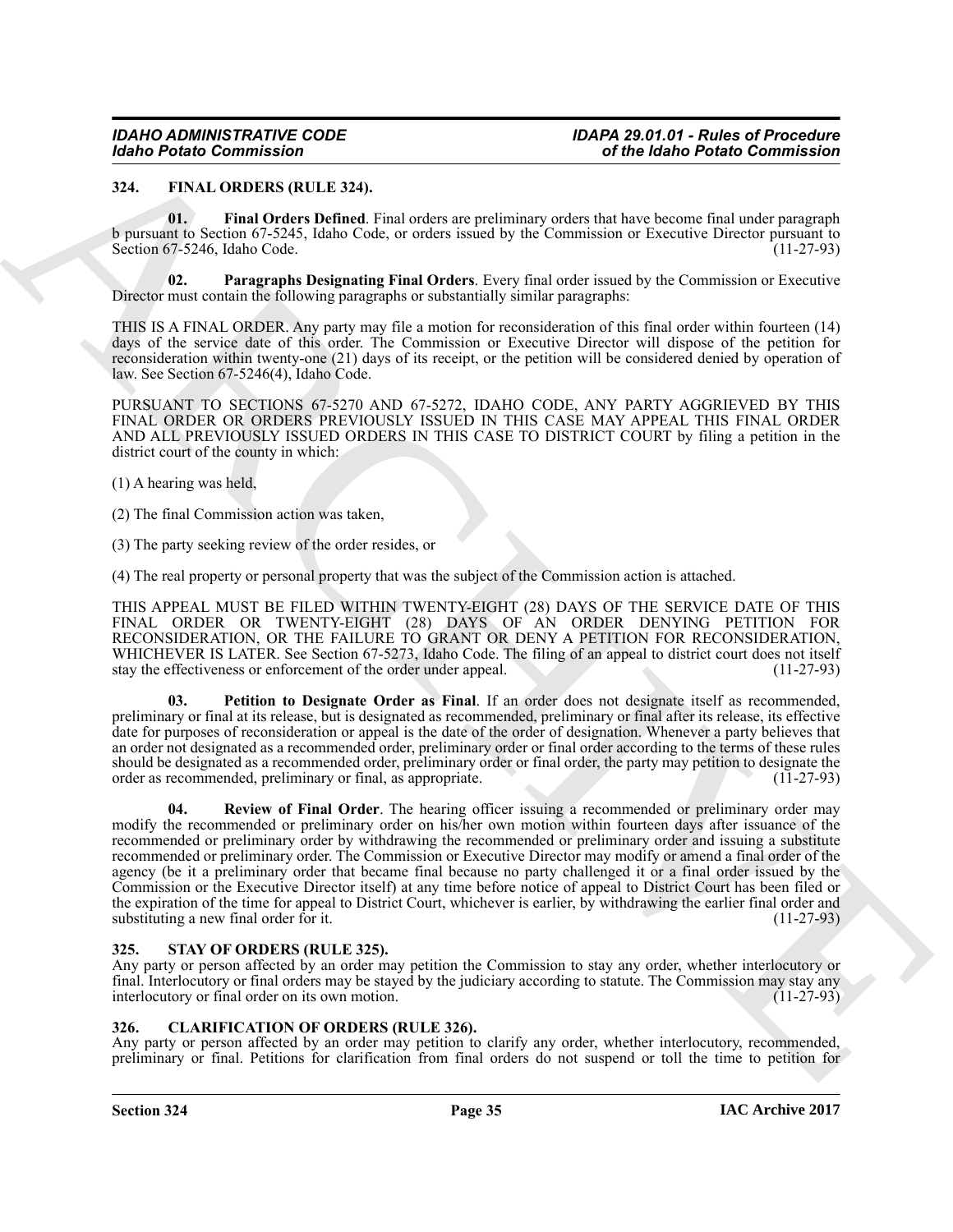reconsideration or appeal the order. A petition for clarification may be combined with a petition for reconsideration or stated in the alternative as a petition for clarification and/or reconsideration. The Commission may clarify any order<br>on its own motion before the expiration of the time for appeal of the order. (11-27-93) on its own motion before the expiration of the time for appeal of the order.

### <span id="page-35-11"></span><span id="page-35-0"></span>**327. REVIEW OF INTERLOCUTORY ORDERS (RULE 327).**

Any party or person affected by an interlocutory order may petition to review the interlocutory order. The Commission may rescind, alter or amend any interlocutory order on its own motion, but will not on its own motion review any interlocutory order affecting any party's substantive rights without giving all parties notice and an<br>
(11-27-93) opportunity for written comment.

# <span id="page-35-1"></span>**328. -- 330. (RESERVED)**

# <span id="page-35-4"></span><span id="page-35-2"></span>**331. PETITIONS AND CROSS-PETITIONS FOR RECONSIDERATION (RULE 331).**

<span id="page-35-8"></span>**01.** Petition for Reconsideration. Within twenty-one (21) days after the service date of issuance of any final order or rule, any person interested in a final order or rule of the Commission may petition for reconsideration. Petitions for reconsideration must set forth specifically the ground or grounds why the petitioner contends that the order or rule is unreasonable, unlawful, erroneous or not in conformity with the law, and a statement of the nature and quantity of evidence or argument the petitioner will offer if reconsideration is granted. (11-27-93)

<span id="page-35-6"></span>**02. Cross-Petition for Reconsideration**. Within seven (7) days after any person has petitioned for reconsideration, any other person may cross-petition for reconsideration in response to any issues raised in the petition for reconsideration. Cross-petitions for reconsideration must set forth specifically the ground or grounds why the cross-petitioner contends that the order or rule is unreasonable, unlawful, erroneous or not in conformity with the law, and a statement of the nature and quantity of evidence or argument that the cross-petitioner will offer if reconsideration is granted.

<span id="page-35-9"></span><span id="page-35-7"></span>**03. Methods of Reconsideration Requested**. The petition or cross-petition must state whether the petitioner or cross-petitioner requests reconsideration by evidentiary hearing, written briefs, comments, or interrogatories. (11-27-93) interrogatories.

Mode Period Commission of the third system in the state of the Mole Period Commission and the state of the Commission and the Commission of the Commission of the Commission of the Commission of the Commission of the Comm **04. Timely Filing -- Mailbox Rules**. A petition for reconsideration is timely if it is actually filed with the Commission or postmarked no later than twenty-one (21) days after the date of service of the final order. Whenever a petition for reconsideration is not personally filed with the Commission Secretary within twenty-one (21) days of the date of service of the final order or is not mailed at least three (3) days before that date, on the day the petition for reconsideration is mailed, the petitioner should notify the Commission Secretary and all other parties by telephone that the petition for reconsideration has been mailed. A cross-petition for reconsideration is timely filed if it is filed with the Commission or postmarked no later than seven (7) days after the petition for reconsideration to which it responds is received in the Office of the Commission Secretary. Whenever a cross-petition for reconsideration is not personally filed with the Commission Secretary within seven (7) days of the date of receipt of the petition for reconsideration by the Commission Secretary or is not mailed at least three (3) days before that date, on the day the cross-petition for reconsideration is mailed, the cross-petitioner should notify the Commission Secretary and all other parties by telephone that the cross-petition for reconsideration has been mailed. (11-27-93)

<span id="page-35-5"></span>**05. Answers to Petitions for Reconsideration**. Answers to petitions for reconsideration (pleadings that disagree with a petition for reconsideration, but do not ask for affirmative relief from the Commission's orders) must be filed according to the procedures for cross-petitions for reconsideration. (11-27-93) must be filed according to the procedures for cross-petitions for reconsideration.

### <span id="page-35-10"></span><span id="page-35-3"></span>**332. PROCEDURE AT RECONSIDERATION (RULE 332).**

The Commission may grant reconsideration upon petition of any interested person or upon its own motion. Prehearing conferences may be convened before reconsideration. Reconsiderations by rehearing are conducted in accordance with the procedure at other hearings, except that parties whose petitions are granted are treated as complainants or petitioners under Rule 249. When the order for reconsideration finds that the grounds upon which the petition is granted present only issues of law and not of fact or issues of fact not requiring hearings, the Commission may direct that these grounds be considered on reconsideration by submission of briefs, memoranda, written interrogatories or written statements and not by further submission of evidence at hearing. Grounds for reconsideration or issues on reconsideration that are not supported by specific explanation may be dismissed. Rule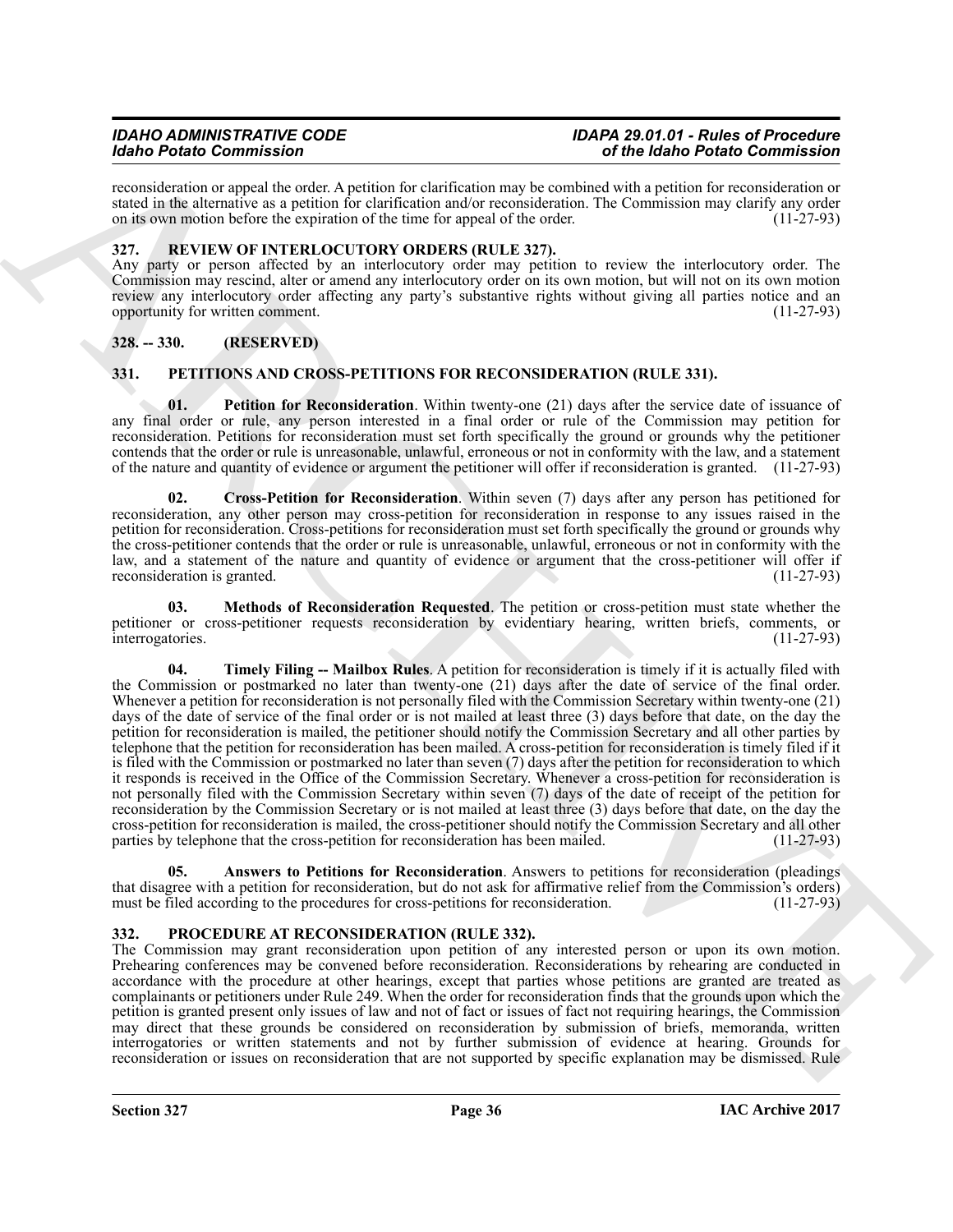311 determines when a matter that is reconsidered is finally submitted. (11-27-93)

### <span id="page-36-4"></span><span id="page-36-0"></span>**333. EFFECT OF FILING PETITION FOR RECONSIDERATION (RULE 333).**

Filing a petition for reconsideration does not excuse compliance with any order nor stay the effectiveness of any order, unless otherwise ordered. Petitions to stay may accompany or precede petitions for reconsideration. (11-27-93)

### <span id="page-36-1"></span>**334. -- 340. (RESERVED)**

### <span id="page-36-10"></span><span id="page-36-7"></span><span id="page-36-2"></span>**341. PERSONS WHO MAY APPEAL (RULE 341).**

Global Painto Commission<br>
31 december o mais de la revuester a studie session de session de la revuester a comparison de la revuester a studie de la revuester a studie de la revuester a studie de la revuester a studie de **01. Parties Aggrieved by Order Following Petition for Reconsideration**. After a petition for reconsideration is denied, or, if the petition is granted, then after the rendition of the decision on reconsideration, the state of Idaho or any party aggrieved may appeal from any such order of the Commission by filing with the Commission Secretary a notice of appeal conforming to the requirements of the Idaho Appellate Rules within the time provided by the Idaho Appellate Rules and the Idaho Administrative Procedures Act. See Title 67, Chapter 52, Idaho Code. (11-27-93) Idaho Code. (11-27-93)

<span id="page-36-9"></span>**02. Parties Aggrieved by Denial of Petition for Reconsideration**. No person is a party aggrieved by an order denying reconsideration unless the person is a party that petitioned for reconsideration and presented the ground(s) and issue(s) on which it contends it was aggrieved by earlier orders of the Commission as issue(s) on reconsideration pursuant to Rule 331 and the Commission denied reconsideration on some or all of those issues.

(11-27-93)

<span id="page-36-11"></span>**03.** Parties Aggrieved Following Reconsideration. No party is aggrieved by an order issued on eration unless: (11-27-93) reconsideration unless:

**a.** The party petitioned or cross-petitioned for reconsideration, its petition or cross-petition was granted, and the order issued on reconsideration did not grant the relief requested in the party's petition or crosspetition for reconsideration with regard to some or all of the grounds and issues on reconsideration presented in its petition or cross-petition; or petition or cross-petition; or

**b.** The party did not petition or cross-petition for reconsideration, but stated on the record, by motion, or by brief that it opposed any alteration or change in the Commission's earlier order(s) on some or all of the grounds associated with issue(s) on reconsideration, and the order issued on reconsideration altered or changed the earlier order(s) with regard to some or all of the grounds or issues on reconsideration that the party opposed. order(s) with regard to some or all of the grounds or issues on reconsideration that the party opposed.

<span id="page-36-8"></span>**04. Failure to Exhaust Remedies**. Pursuant to Section 67-5271, Idaho Code, a person is not entitled to judicial review of the Commission action in district court until that person has exhausted all administrative remedies available with the Commission, but a preliminary, procedural, or intermediate Commission action or ruling is immediately reviewable in district court if review of the final Commission action would not provide an adequate remedy. remedy.  $(11-27-93)$ 

#### <span id="page-36-5"></span><span id="page-36-3"></span>**342. NOTICE OF APPEAL (RULE 342).**

**01. Where and to Whom the Notice of Appeal Must Be Served**. The notice of appeal must be filed with the Commission and with the district court and served on all parties. Pursuant to Section 67-5272, Idaho Code, appeals may be filed in the District Court of the county in which: (11-27-93) appeals may be filed in the District Court of the county in which:

<span id="page-36-6"></span>

| а.            | The hearing was held:                                           | $(11-27-93)$ |
|---------------|-----------------------------------------------------------------|--------------|
| b.            | The final Commission action was taken;                          | $(11-27-93)$ |
| $c_{\bullet}$ | The party seeking review of the Commission's action resides; or | $(11-27-93)$ |

**d.** The real property or personal property that was the subject of the Commission is attached. (11-27-93)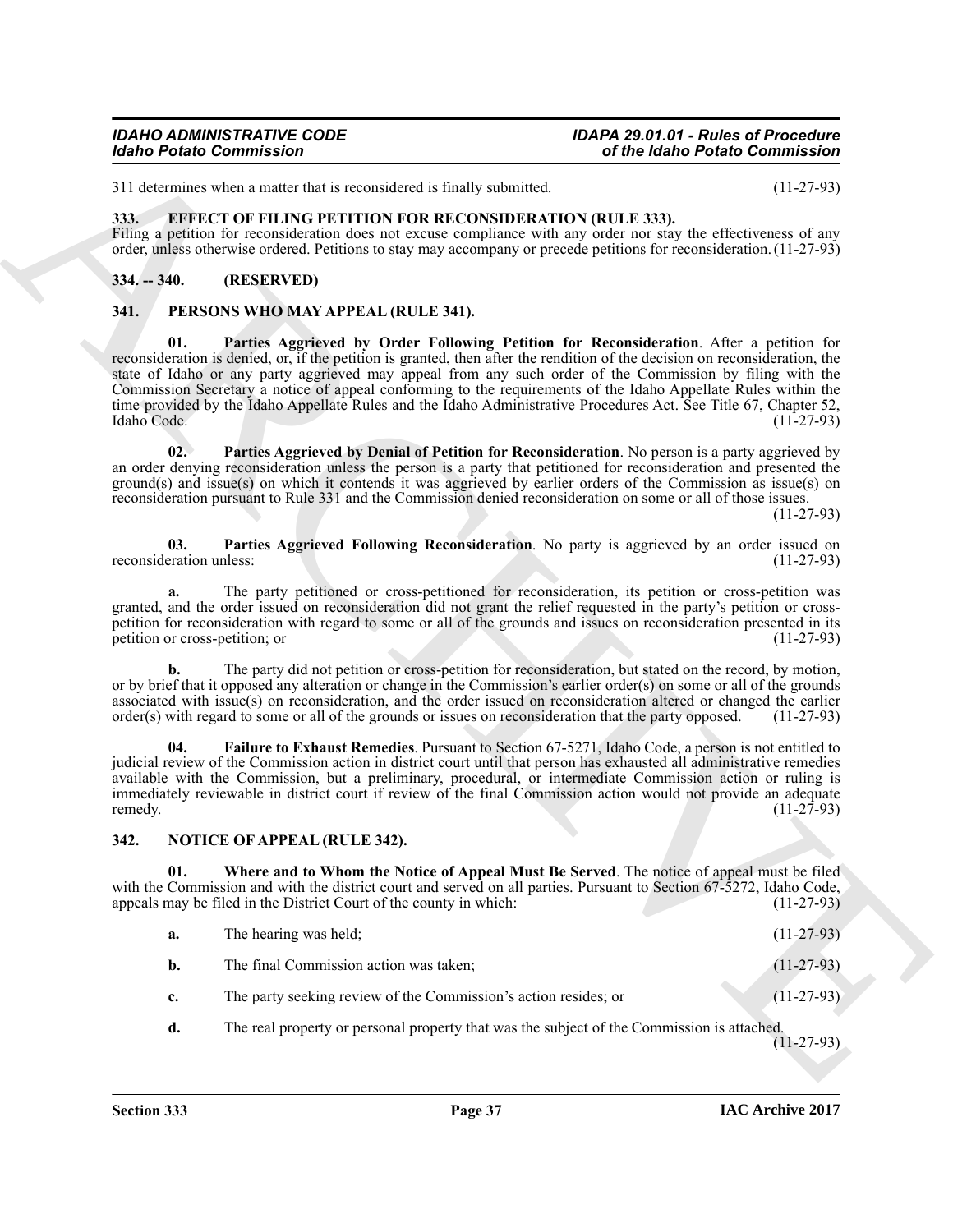<span id="page-37-5"></span>**02. When the Notice of Appeal Must Be Served**. Pursuant to Section 67-5273, Idaho Code, a petition for judicial review of a final order in a contested case must be filed within twenty-eight (28) days of the service date of the final order, or, if reconsideration is sought, within twenty-eight (28) days of the denial of the petition for reconsideration, the order issued on reconsideration, or the failure to grant or deny the petition for reconsideration; a petition for judicial review of final Commission action other than a rule or order must be filed within twenty-eight (28) days of the Commission action, unless otherwise provided by law. (11-27-93)

# <span id="page-37-6"></span><span id="page-37-0"></span>**343. PREPARATION OF APPELLATE RECORD (RULE 343).**

**Excels Commission Control in the Commission Control in the Control in the Commission Control in the Commission<br>
ARCHIVES CONTROL IN THE COMMISSION CONTROL INTERFERENCE IN THE CONTROL INTERFERENCE IN THE CONTROL INTERFERE** The Commission by order may correct the title of an appeal to properly designate all parties as appellants, crossappellants, respondents, or cross-respondents and to omit those designations for parties before the Commission who are not parties on appeal. All requests for a transcript on appeal must be served on the reporter and on the Commission Secretary. Reporter's fees under Idaho Appellate Rule 24(e) should be paid directly to the reporter, not to the Commission Secretary. The Secretary's fees under Idaho Appellate Rule 27(b) for preparation of the agency's record are the same fees provided in that rule for the clerk of the district court to charge for preparation of the clerk's record.  $(11-27-93)$ 

### <span id="page-37-1"></span>**344. -- 400. (RESERVED)**

#### <span id="page-37-4"></span><span id="page-37-2"></span>**401. ADOPTION OF ATTORNEY GENERAL'S RULES OF PROCEDURE FOR RULEMAKING (RULE 401).**

The Commission hereby adopts the Attorney General's Idaho Rules of Administrative Procedure for rulemaking, IDAPA 04.11.01.800 et seq., as its rules for all procedure regarding rulemaking. (11-27-93) IDAPA 04.11.01.800 et seq., as its rules for all procedure regarding rulemaking.

#### <span id="page-37-3"></span>**402. -- 999. (RESERVED)**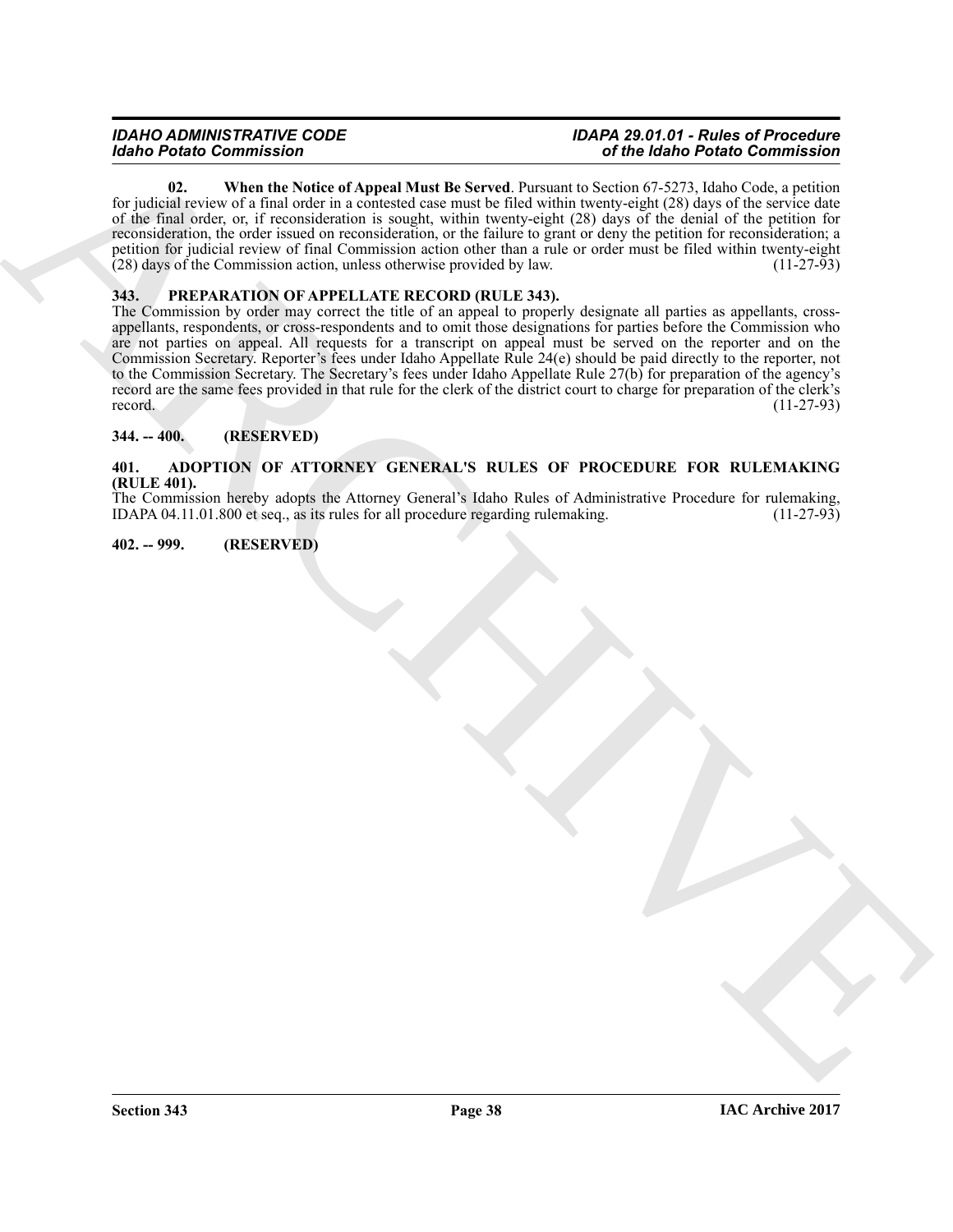# *Subject Index*

#### **A**

[A](#page-20-3)rchive (a) (a)  $\frac{1}{\sqrt{2}}$  (a)  $\frac{1}{\sqrt{2}}$  (a)  $\frac{1}{\sqrt{2}}$  (b)  $\frac{1}{\sqrt{2}}$  (a)  $\frac{1}{\sqrt{2}}$  (b)  $\frac{1}{\sqrt{2}}$  (a)  $\frac{1}{\sqrt{2}}$  (b)  $\frac{1}{\sqrt{2}}$  (a)  $\frac{1}{\sqrt{2}}$  (b)  $\frac{1}{\sqrt{2}}$  (b)  $\frac{1}{\sqrt{2}}$  (b)  $\frac{1}{\sqrt{2}}$  (c) Action By Commission 18 Adoption Of Attorney General'S Rules Of Procedure For Rulemaking 38 Amendments To Pleadings 15 Answers To Production Requests Or Written Interrogatories & To Requests For Admission 21 Filing of Answers 21 When Answers Not Filed 21 Answers--Defined--Form & Contents-- Time For Filing 12 Answers Defined 12 Answers to Complaints or Petitions 12 Answers to Motions 12 Applicants 9 Applications--Defined--Form & Contents, Pleadings 11 Applications 11 Factual Basis 11 Legal Authority 11 Relief Requested 11 Appointment Of Hearing Officers 16 Assertion Of Right Against Self-Incrimination At Hearing 27 Assertion Of Right Against Self-Incrimination At Hearing-- Immunity 23 Assertions That Discovered Material Is Not Available For Public Inspections 23

#### **B**

Briefs--Proposed Orders Of The Parties- -Statements Of Position--Proposed Order Of The Commission 26 Burdens Of Proof 30

**C** Challenges To Statutes 17 Clarification Of Orders 35 Commission Secretary-- Communications With Commission 7 Commission Staff 9 Commissioners--Hearing Examiners-- Procedure 26 Officers Holding Hearings 27 Procedure When Hearing Examiner Holds Hearing 27 Complainants 9 Computation Of Time 8 Conduct At Hearings 24 Conduct Required 10 Conference At Hearing 24 Consent Agreements Not Settlements 30

Consent Agreements--Defined--Form & Contents 12 Conduct Proscribed or Prescribed 13 Consent Agreements 13 Parties Named 13 Consideration Of Settlements 29 Consolidation Of Proceedings 24 Continuance Of Hearing 25

### **D**

Defective, Insufficient Or Late Pleadings 15 Definitions, IDAPA 29.01.01 6 Depositions 20, 28 Discovery Authorized 19 Disqualification Of Officers Hearing Contested Cases 16 Documentary Evidence--Introduction Of Records In The Commission Secretary's Official File 27

#### **E**

Effect Of Filing Petition For Reconsideration 37 Ex Parte Communications 18 Exhibit Numbers--Prepared Testimony & Exhibits 22 Exhibits 28 Certain Exhibits Require Presiding Officer's Approval 29 Exhibit Numbers 28 Form of Exhibits 28 Labeling of Exhibits 28 Objection--Admission 28 Sources for Exhibits 29 Timely Filing of Exhibits 28

# **F**

Facilities At Or For Hearing & ADA Requirements 23 Facts Disclosed 19 Failure To Appear At Hearing-- Defaults 32 Fees & Remittances 8 Filing & Service Of Discovery & Related Documents 21 Filing Documents With The Commission--Number Of Copies-- Facsimile Transmission (Fax) 13 Application Cases 13 FAX Filings 13 License Review or Revocation 13 Final Orders 35 Final Orders Defined 35 Paragraphs Designating Final Orders 35

Petition to Designate Order as Final 35 Review of Final Order 35 Form & Contents Of Petition For Declaratory Rulings 15 Form 16 Legal Assertions 16 Form & Contents Of Petitions To Intervene 15 Form Of Documents 14 Example 14 Identification of Parties 14 Information to be Listed 14 Formal Complaints--Defined--Form & Contents 11 Complaint -- Service of 11 Factual Basis 11 Formal Complaints - Written 11 Legal Authority 11 Name of Party Complained Against 11 Relief Requested 11 Formal Proceedings 8 Former Employees -- Restriction On Representation Of Parties 10 Further Proceedings 8

### **G**

Granting Petitions To Intervene 15

#### **H**

Hearing Officers Contrasted With Agency Head 16 How Hearings Are Held 24

**I** Identification Of Communications 7 Informal Files May Be Investigative Records 8 Informal Inquiries Or Complaints 12 Informal Procedure 8 Informal Proceedings Defined 8 Informal Proceedings Do Not Exhaust Administrative Remedies 8 Initial Pleading By Party -- Listing Of Representatives 9 Designation of Representative Required 9 Number of Representatives 9 Interlocutory Orders 33 Certain Orders Always Interlocutory 33 Defined 33 Interlocutory Orders - Review 33 Intervenor 9

**J**

Joint Hearings 26

#### **IAC Archive 2017**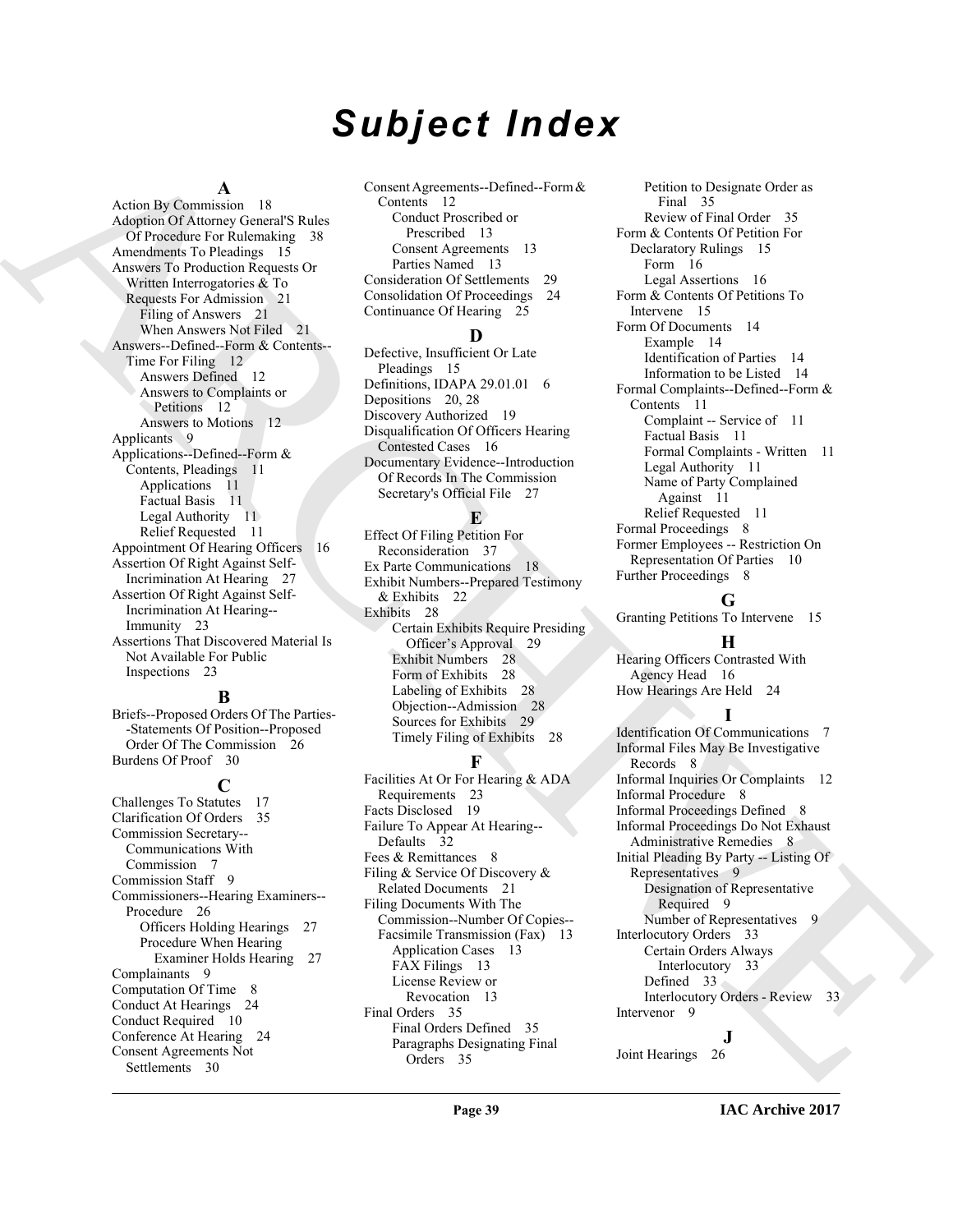#### *Subject Index (Cont'd)*

#### **K**

Kinds & Scope Of Discovery Listed 19 Depositions 19 Discovery -- Applicability of Idaho Code of Civil Procedure 19 Discovery Requests 19 Requests for Admissions 19 Statutory Examination 19 Subpoenas 19

#### **M**

Motions--Defined--Form & Contents-- Time For Filing 12 Factual Basis 12 Legal Authority 12 Oral Argument - Must be Requested 12 Relief Requested 12

#### **N**

Notice Of Appeal 37 When the Notice of Appeal Must be Served 38 Where & to Whom the Notice of Appeal Must be Served 37 Notice Of Hearing 23 Contents of Notice 23 Locations of Hearing 23 Timing of Notice 23 Notice Of Modified Procedure 18 Distribution of Notice 18 Notice of Modified Procedure 18 Notice Of Parties 10 Notice Of Petition For Declaratory Ruling 16 Notice Of Prehearing Conferences 19

#### **O**

Objections--Offers Of Proof 28 Official Notice 27 Matters That May Be Officially Noticed 27 Procedure for Taking Official Notice 27 Oral Argument 26 Order Granting Intervention Necessary 15 Order Of Procedure 24 Additional Examinations 25 Order of Examination of Witnesses 25 Order of Presentation of Evidence 24 Orders Granting Intervention-- Opposition 15 Orders Resulting From Prehearing Conferences 19

# **P**

Mark [A](#page-18-9)ssociation (a)  $\frac{1}{2}$  (b)  $\frac{1}{2}$  (b)  $\frac{1}{2}$  (b)  $\frac{1}{2}$  (b)  $\frac{1}{2}$  (b)  $\frac{1}{2}$  (b)  $\frac{1}{2}$  (b)  $\frac{1}{2}$  (b)  $\frac{1}{2}$  (b)  $\frac{1}{2}$  (b)  $\frac{1}{2}$  (b)  $\frac{1}{2}$  (b)  $\frac{1}{2}$  (b)  $\frac{1}{2}$  (b)  $\frac{$ Parties & Persons With Similar Interests 25 Parties Listed 8 Passive Settlements 29 Persons Who May Appeal 37 Failure to Exhaust Remedies 37 Parties Aggrieved by Denial of Petition for Reconsideration 37 Parties Aggrieved by Order Following Petition for Reconsideration 37 Parties Aggrieved Following Reconsideration 37 Persons--Persons Not Parties-- Interested Persons 9 Petitioners 9 Petitions & Cross-Petitions For Reconsideration 36 Answers to Petitions for Reconsideration 36 Cross-Petition for Reconsideration 36 Methods of Reconsideration Requested 36 Petition for Reconsideration 36 Timely Filing--Mailbox Rules 36 Petitions For Declaratory Rulings To Be Decided By Order 16 Content 16 Final Agency Action 16 Petitions--Defined--Form & Contents 11 Factual Basis 11 Legal Suitability 11 Name Party From Whom Relief Requested 11 Relief Requested 11 Pleadings Listed--Miscellaneous 10 Preliminary Orders 33 Paragraphs Designating Preliminary Orders 34 Preliminary Orders Defined 33 Preliminary Orders--Time When Final--Required Paragraph 34 Preliminary Procedure At Hearing 24 Preparation Of Appellate Record 38 Prepared Testimony 28 Prepared Testimony & Exhibits 22 Computer-Readable Copies of Testimony 23 Format for Prepared Testimony 22 Number of Copies--Filing & Service 22 Prepared Testimony May Be

Required 22 References to Exhibits 22 Presiding Officer(s) 17 Procedure At Reconsideration 36 Procedure On Motions 26 Argument 26 Motions for Procedural Relief 26 Requirements for Motion for Expeditious Substantive Relief 26 Support or Opposition to Prehearing Motion 26 Procedures For Active Settlements 29 Proceedings Governed 7 Production Requests Or Written Interrogatories & Requests For Admission 20 Form of Requests 20 Numbers of Requests 20 Time for Objection & Answer 20 When Requests May Be Used 20 Proof Of Service 14 Certificate of Service 14 Service List Requirements 15 Proposed Orders By Commission 32 Protests & Comments 18 Purposes Of Prehearing

Conferences 18

### **R**

Recommended Orders 33 Paragraphs Designating Recommended Orders 33 Recommended Orders Defined 33 Record Of Conference 19 Records For Decision--Relationship To Official File 30 Relationship To Payment Of Advertising Tax & Use Of Federally Registered Trademarks Rules 6 Representation Of Parties At Hearing 10 Corporation 10 Government Agency 10 Natural Person 10 Partnership 10 Respondents 9 Review Of Interlocutory Orders 36 Review Of Rules 17 Rights Of Parties & Of Commission Staff 9 Rights To Discovery Reciprocal 20 Rules Of Evidence--Evaluation Of Evidence 27 Rulings At Hearings 25